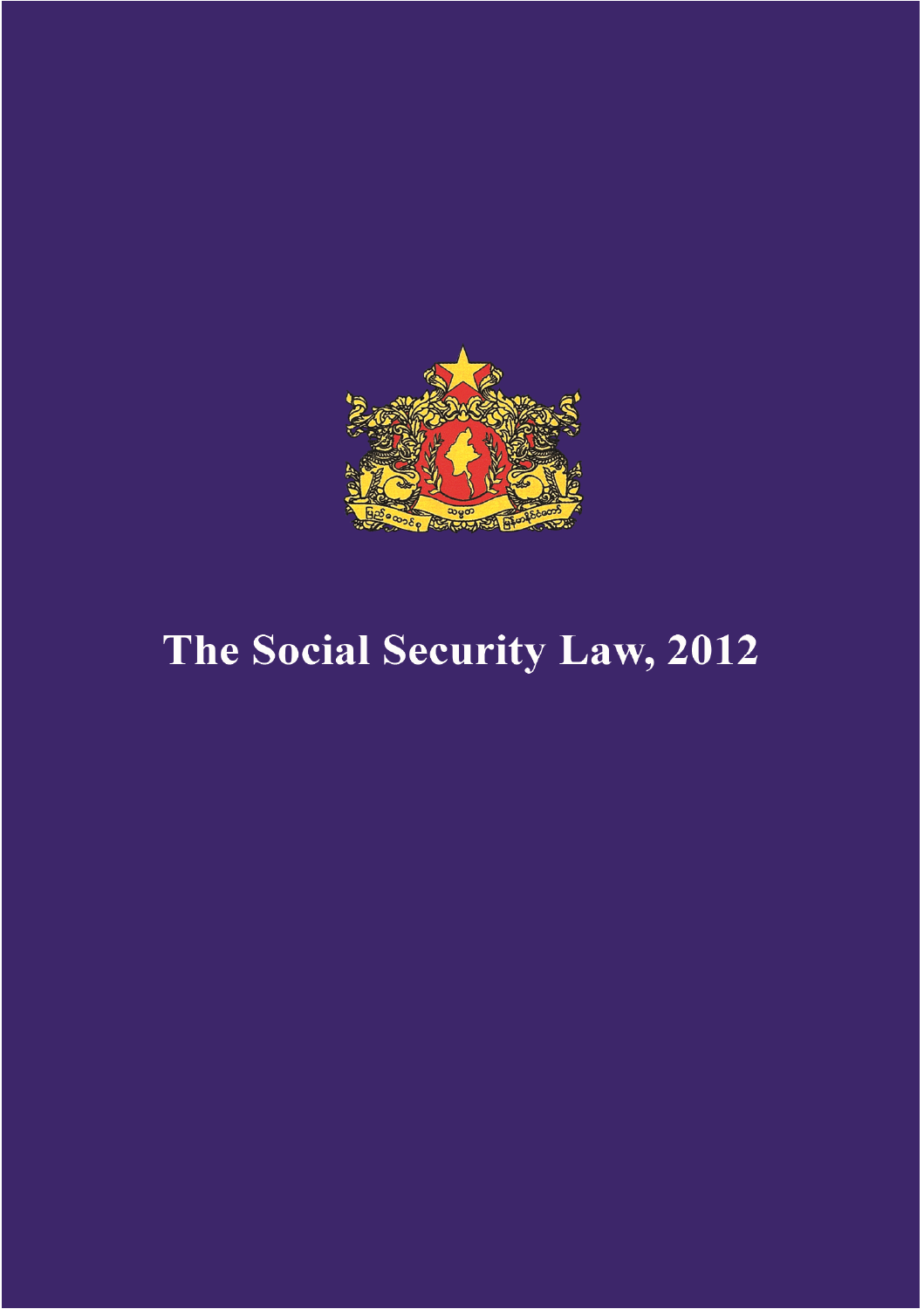## **The Social Security Law, 2012**

### **Contents**

| Sr. No. | <b>Particular</b>                                                                                                                                          | Page |
|---------|------------------------------------------------------------------------------------------------------------------------------------------------------------|------|
| 1.      | <b>Chapter I</b><br><b>Title, Effectiveness and Definitions</b>                                                                                            | 1    |
| 2.      | <b>Chapter II</b><br><b>Objectives</b>                                                                                                                     | 5    |
| 3.      | <b>Chapter III</b><br><b>Establishment of the Social Security Board and</b><br><b>Functions Thereof</b>                                                    | 6    |
| 4.      | <b>Chapter IV</b><br><b>Formation of Social Security Offices, Hospitals,</b><br><b>Clinics and Appointing Staff</b>                                        | 9    |
| 5.      | <b>Chapter V</b><br><b>Social Security System and Benefits</b>                                                                                             | 12   |
| 6.      | <b>Chapter VI</b><br><b>Applicability to Employment Injury Benefit</b><br><b>Insurance System of Employment Injury Benefit</b><br><b>Fund and Benefits</b> | 37   |
| 7.      | <b>Chapter VII</b><br><b>Provisions Relating to Both Social Security Fund</b><br>and Employment Injury Benefit Fund                                        | 46   |
| 8.      | <b>Chapter VIII</b><br><b>Establishing and Maintaining the Social Security</b><br><b>Fund and Employment Injury Benefit Fund</b>                           | 60   |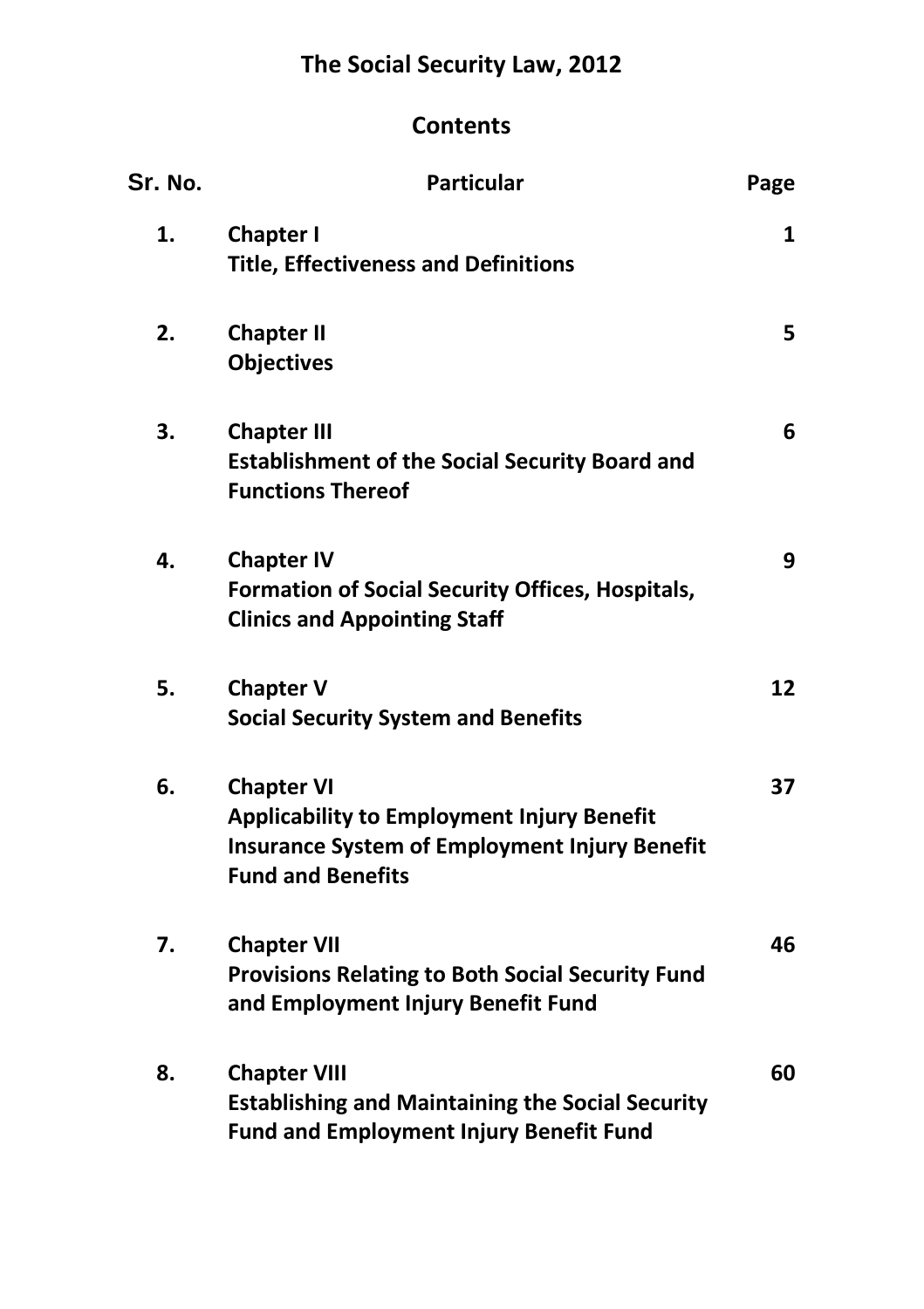| Sr. No. | <b>Particular</b>                                    | Page |
|---------|------------------------------------------------------|------|
| 9.      | <b>Chapter IX</b>                                    | 63   |
|         | <b>Contribution and Subsidization from the Union</b> |      |
|         | <b>Consolidated Fund</b>                             |      |
| 10.     | <b>Chapter X</b>                                     | 65   |
|         | <b>Taking Administrative Action, Settlement of</b>   |      |
|         | <b>Disputes and Appeal</b>                           |      |
| 11.     | <b>Chapter XI</b>                                    | 69   |
|         | <b>Offences and Penalties</b>                        |      |
| 12.     | <b>Chapter XII</b>                                   | 71   |
|         | <b>Miscellaneous Provisions</b>                      |      |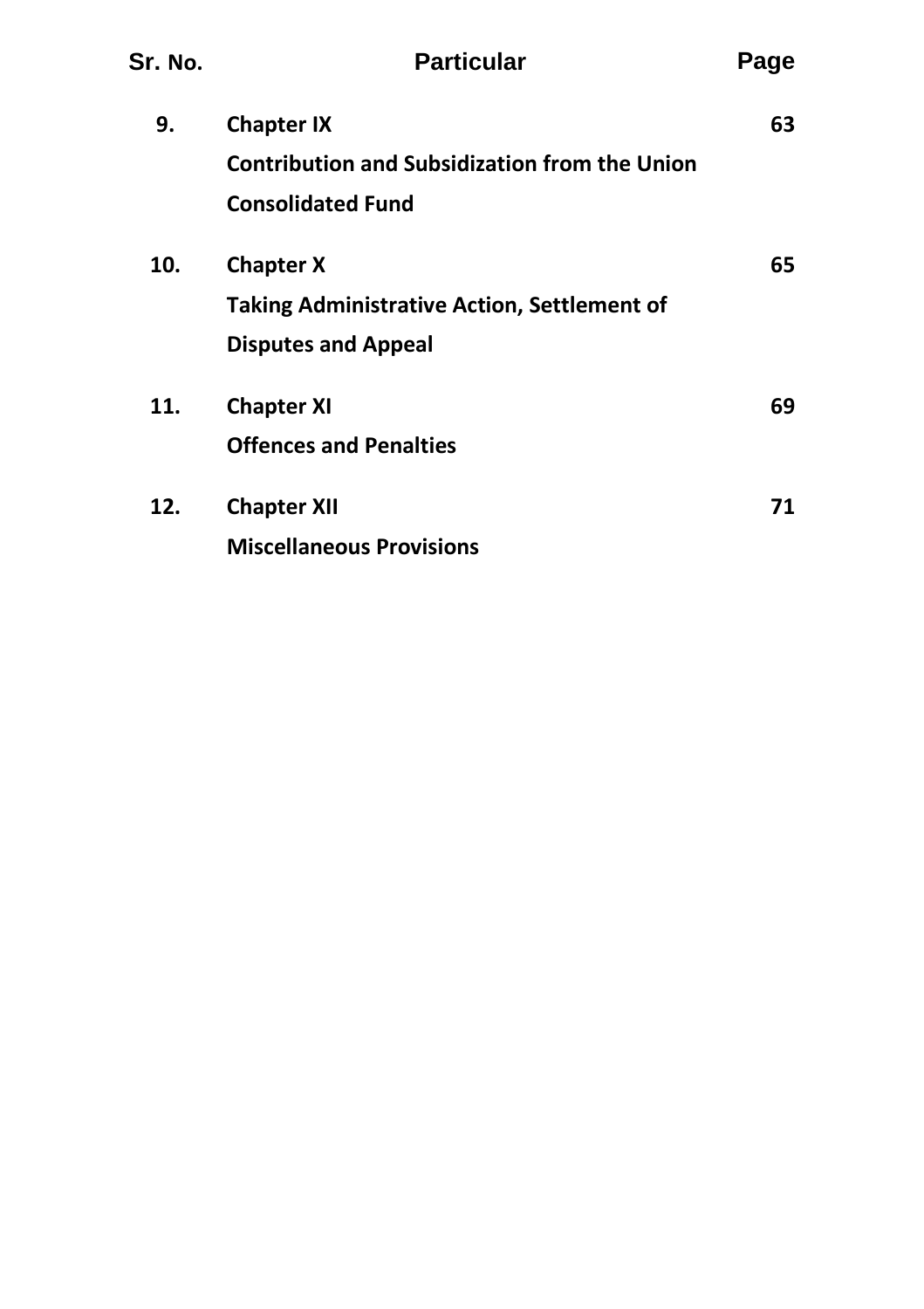# **The Republic of the Union of Myanmar Pyidaungsu Hluttaw The Social Security Law, 2012**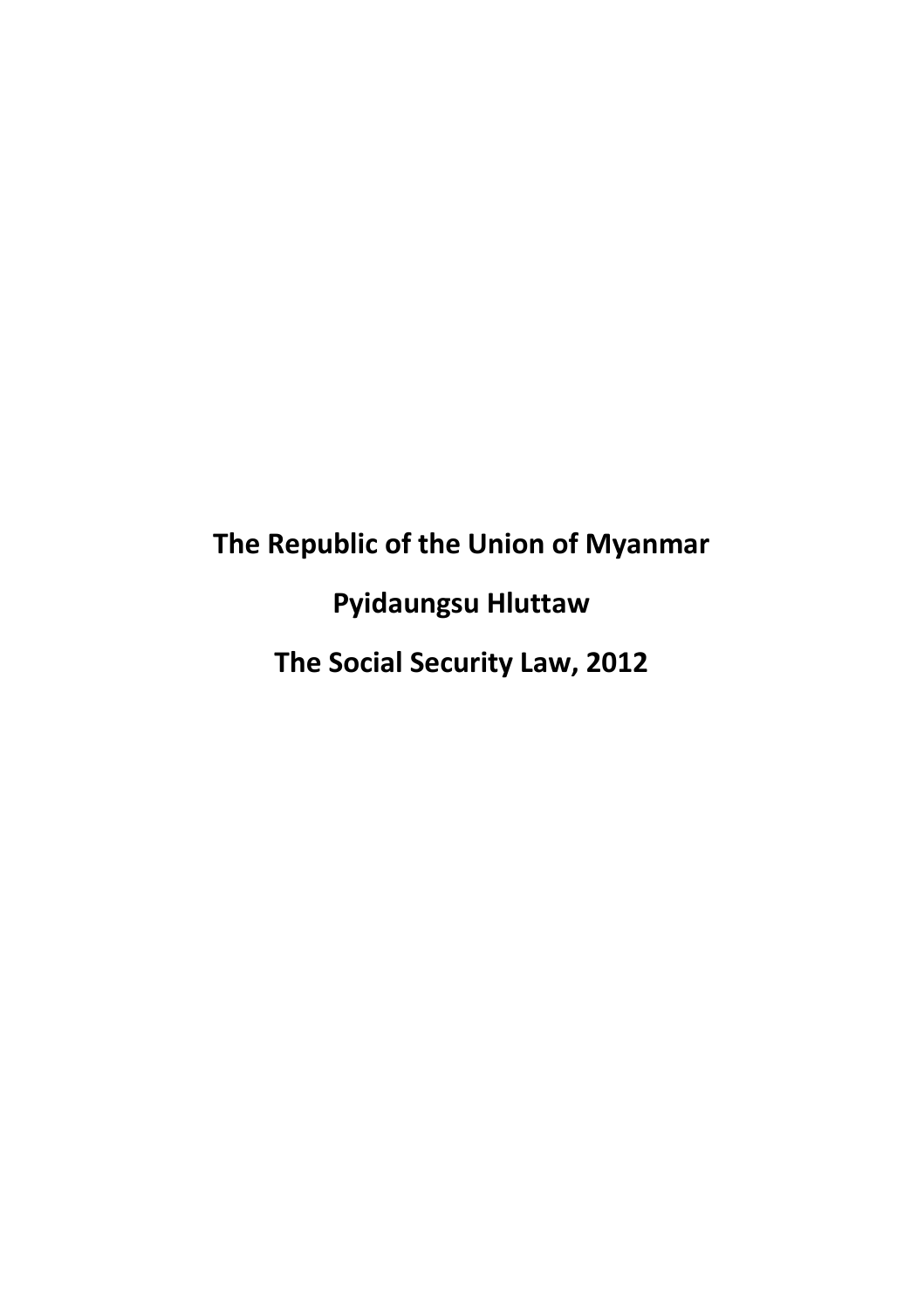## **The Republic of the Union of Myanmar The Pyidaungsu Hluttaw The Social Security Law, 2012**

(The Pyidaungsu Hluttaw Law No. 15) 14th Waxing Day of Wagaung, 1374 ME. (31th August, 2012)

The Pyidaungsu Hluttaw hereby enacts this Law.

#### **Chapter I**

### **Title, Effectiveness and Definitions**

- 1. (a) This Law shall be called **the Social Security Law, 2012**.
	- (b) This Law shall come into force commencing from the date, by notification, issued by the President of the Union.
	- (c) This Law shall be continued to apply in areas where the Social Security Act, 1954 has been applied. In addition to those areas where this Law shall apply may be prescribed, by notification, by the Ministry of Labour in co-ordination with the Social Security Board with the approval of the Union Government.

2. The following expressions contained in this Law shall have the meanings given hereunder:

 (a) **Worker** means a person who employs permanently or temporarily in any establishment and who earns a living with wage obtained by using physical or mental capacity. In such expression, it also includes apprentices and trainees whether they obtain the wage or not. However, it does not include family members of the employer who live together and depend upon the employer;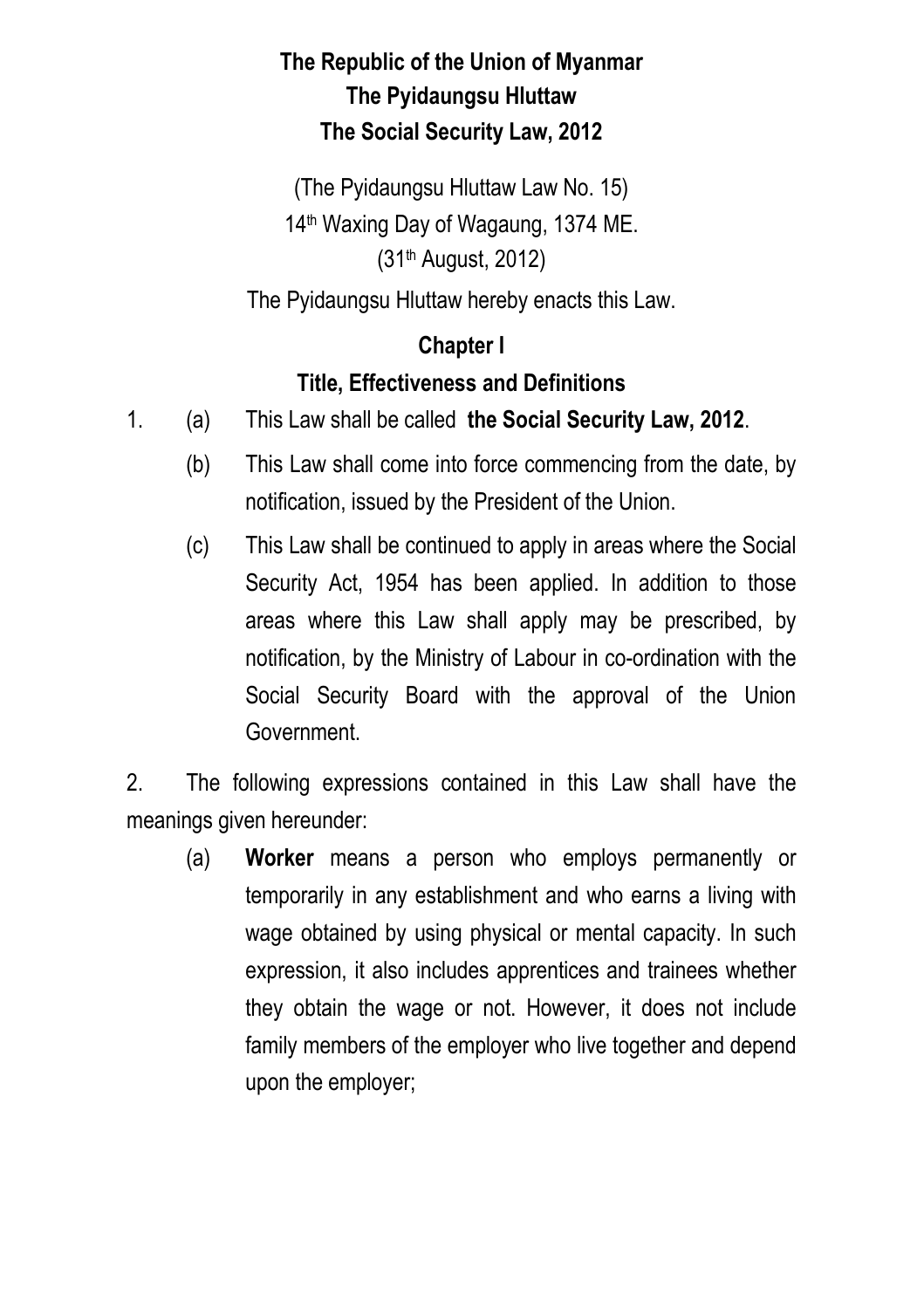- (b) **Employer** means a person who is responsible to pay wage to a worker, who employs a worker by employment agreement, who manages on behalf of the employer. Unless otherwise provided in this Law, such expression includes a person who carries out private enterprise or joint venture enterprise, inheritor, successor or legal representative when the employer is deceased;
- (c) **The Insured** means a worker who is working at any establishment relevant to this Law and who has insured through registration under the Social Security System and Employment Injury Benefit Insurance System or a worker who is responsible to insure or a person who effects insurance voluntarily under the Social Security System and Employment Injury Benefit Insurance System although he is not working at any establishment relevant to this Law;
- (d) **Establishment** means factories and organizations contained in sub-section (a) of section 11. In such expression, it also includes any work- place working for the said establishment;
- (e) **Social Security Fund** means health and social care fund, family assistance fund, invalidity benefit, superannuation benefit and survivors' benefit fund, unemployment benefit fund, Social Security Housing Plan fund for the insured in order that they may have peacefulness in mind and not to have worry in the future, and other social security fund specified by the Ministry of Labour in co-ordination with the Social Security Board with the approval of the Union Government;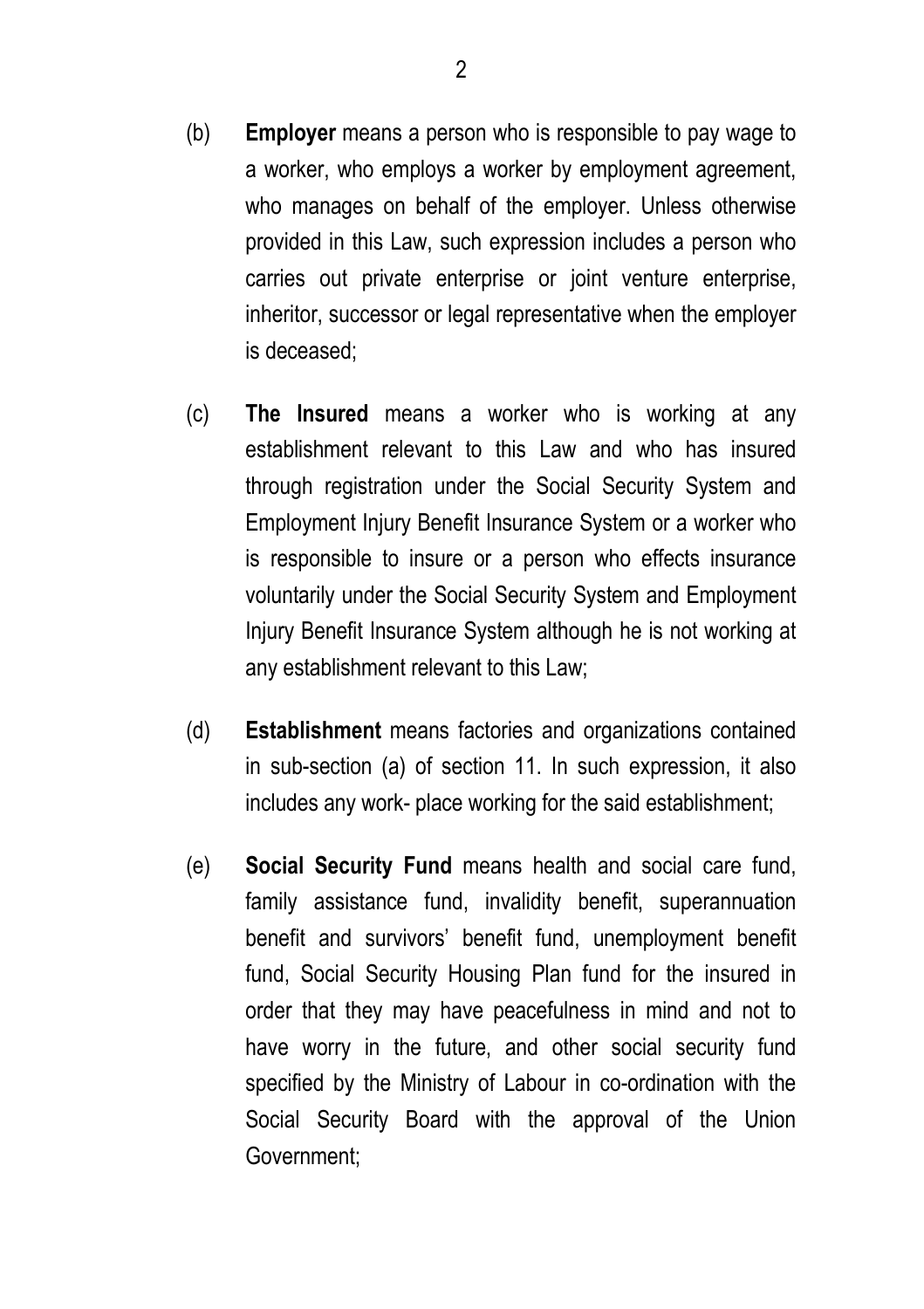- (f) **Employment injury** means an accidental injury, decease or occupational disease contracted to a worker in and out of workplace due to employment, in connection with duty, in carrying out other works for the benefit of the employer or on the way to and from the workplace to serve duty. In such expression, it does not include injury due to wil- fully failure to abide by the orders and directives, regulations, bye-laws in respect of safety of workplace, removal or not using the managed safety devices, or drinking alcohol or using drug;
- (g) **Invalidity** means permanent incapacity for work arising out of injury or disease due to any other causes including maternity and sickness but not due to occupational accident;
- (h) **Employment injury benefit fund** means a fund established by the employer's contributions for his workers to enjoy employment injury benefit;
- (i) **Social security and employment injury benefit** means benefit paid under this Law to the insured from Social Security Fund and Employment Injury Benefit Fund;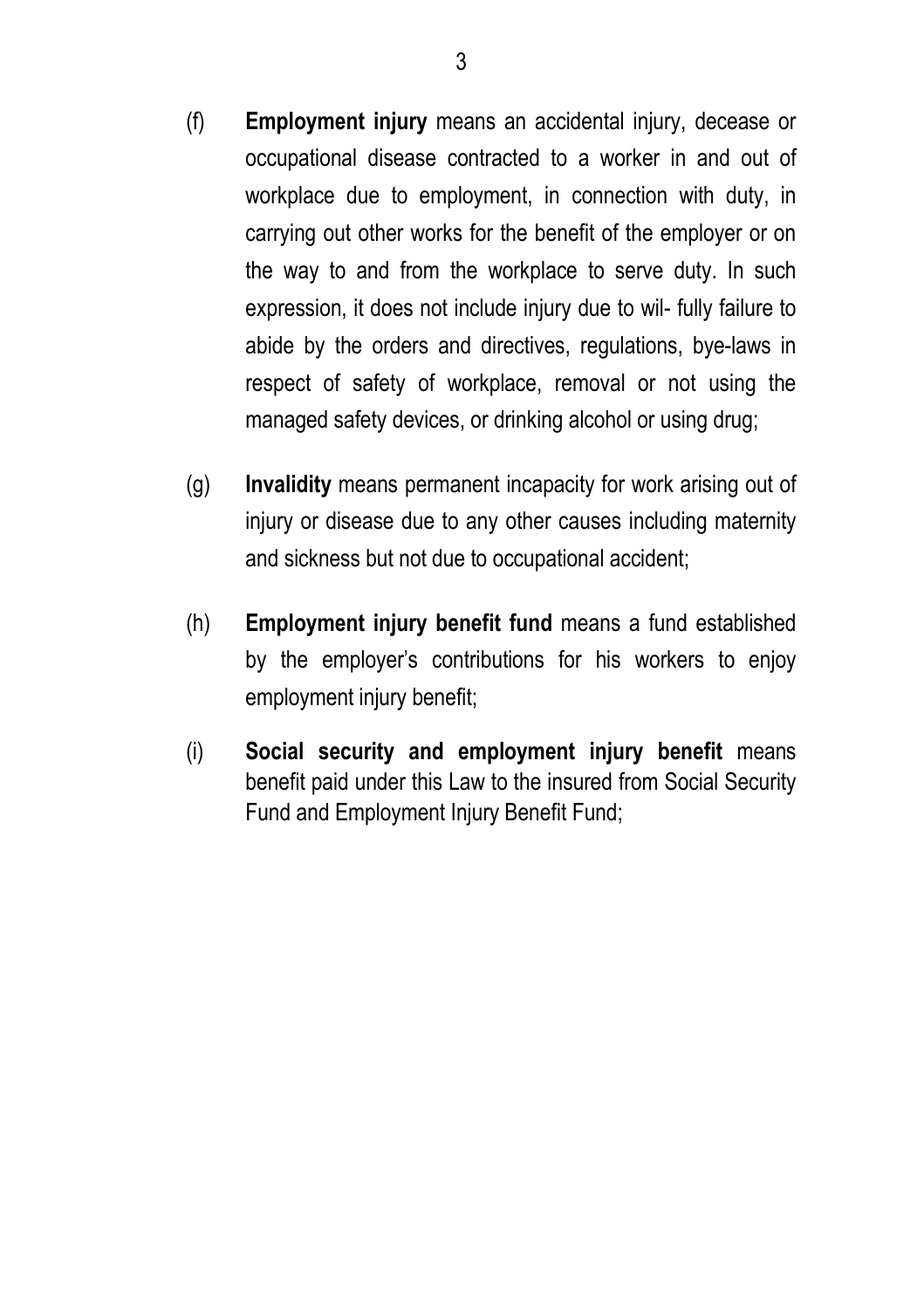- (j) **Wage** means all remunerations entitled to be received by a worker for the work carried out by him. In such expression, it includes other remunerations which may be determined as overtime fees and income. However, it does not include the travelling allowance, gratuity, annual bonus, and remuneration specified as irrelevant to wage by the Ministry of Labour with the approval of the Union Government;
- (k) **Medical Certificate** means medical examination certificate issued after medical examination to an insured or a person to be insured for the matter of benefit contained in this Law, by a doctor appointed or recognized by the Social Security Board;
- (l) **Dependent** means wife or husband of a worker depending on him or her, children under 18 years of age of such worker and unmarried children of 21 years of age and under who pursue education for full-time, or parents of such worker;
- (m) **Executive Committee** means Executive Committ- ee of the Social Security Board formed under this Law;
- (n) **Ministry of Labour** means the Ministry of Labour of the Union Government.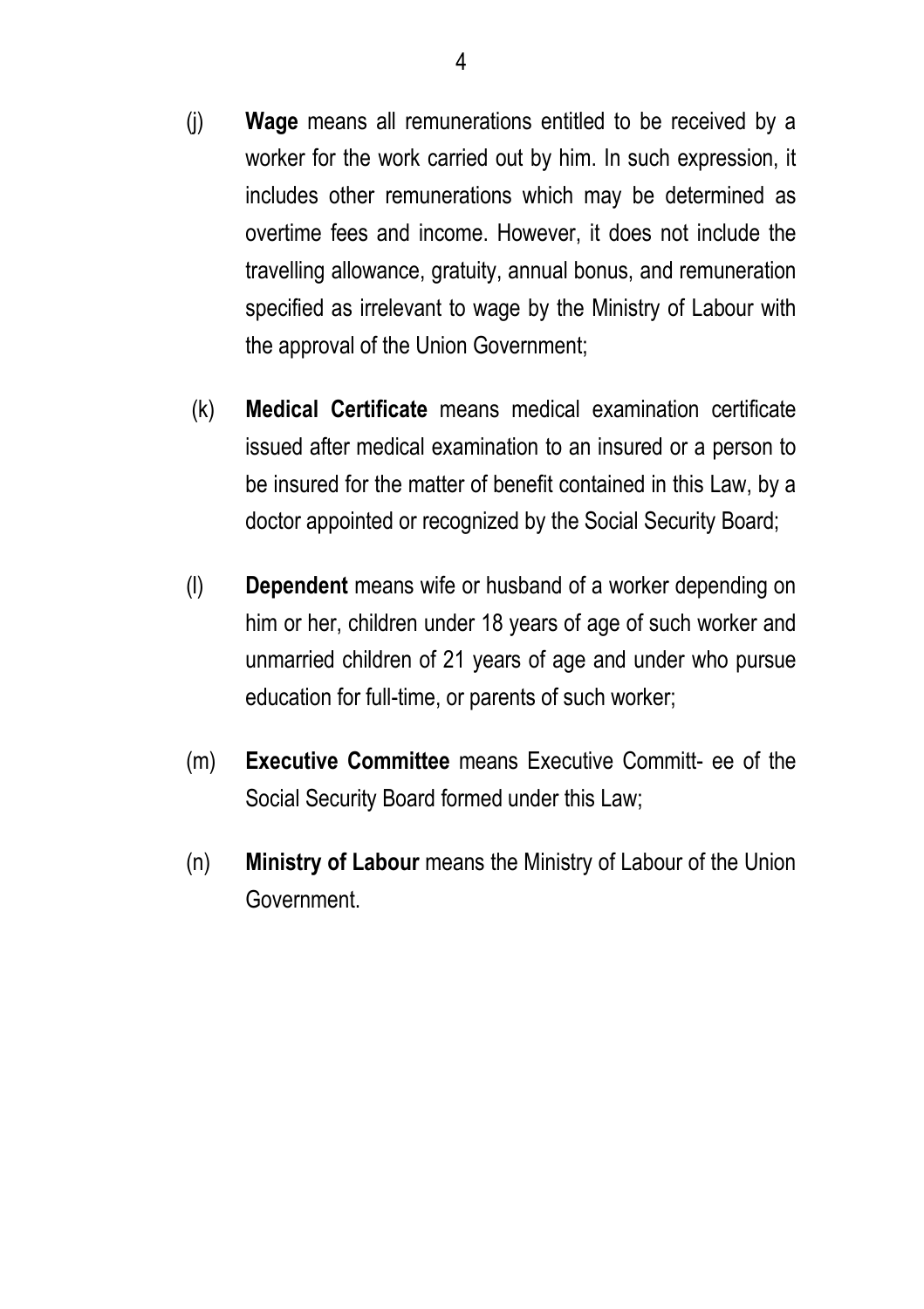## **Chapter II Objectives**

- 3. The objectives of this Law are as follows:
	- (a) Causing to support the development of the State's economy through the increase of production to enjoy more security in social life and health care of workers who are major productive force of the Union by the collective guaranty of the employer, worker and the Union for enabling to fulfill health and social needs of the workers;
	- (b) Causing to enjoy more security in social life and health care by the public by their voluntary insurance;
	- (c) Causing to raise public reliance upon the social security system by providing benefits which are commensurate with the realities;
	- (d) Causing to have the right to draw back some of the contributions paid by the employers and the workers as savings, in accord with the stipulations;
	- (e) Causing to obtain the right to continued medical treatment, family assistance benefit, invalidity benefit, superannuation benefit, survivors' benefit, unemployment benefit, the right to residency and ownership of housing after retirement in addition to health care and pecuniary benefit for sickness, maternity, decease and employment injury of the workers.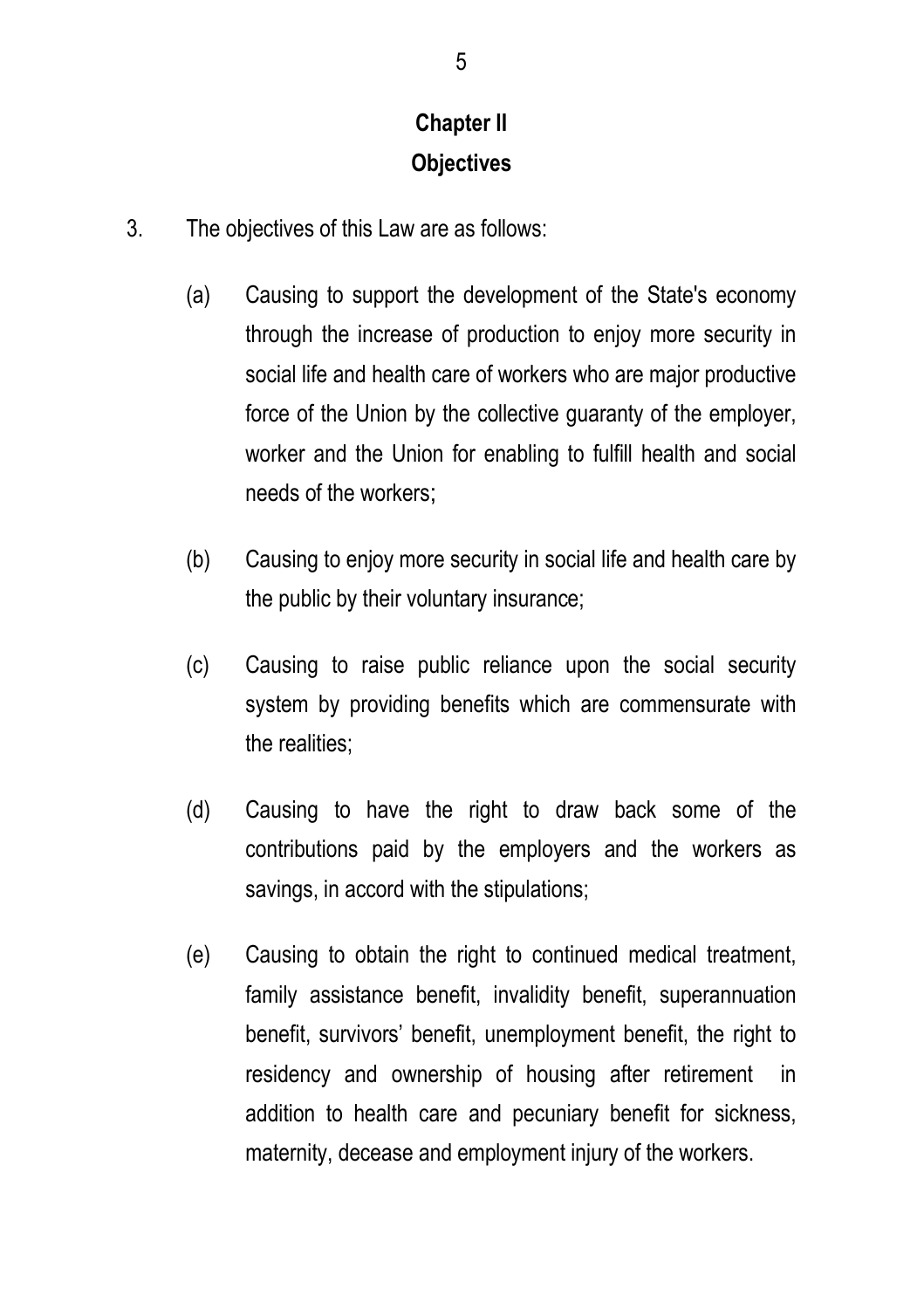#### **Chapter III**

## **Formation of the Social Security Board and Functions Thereof**

- 4. The Union Government:
	- (a) shall form the national level Social Security Board comprising suitable persons from the Ministry of Labour and the relevant Union Ministries, Govern- ment departments, organizations, representatives and experts of employers and workers;
	- (b) may re-form the Social Security Board formed under subsection (a) as may be necessary.
- 5. The functions of the Social Security Board are as follows:
	- (a) carrying out necessary management and supervision for enabling to implement the provisions contained in this Law;
	- (b) forming the Executive Committee with suitable persons in coordination with the relevant Govern- ment departments and organizations to carry out the functions assigned by the Social Security Board, and determining the functions of such committee;
	- (c) causing to carry out the work of Social Security Board by laying down research and development programmes and plans and causing to report the finding;
	- (d) forming the Medical Advisory Board in co-ordination with the Ministry of Health and determining the functions thereof;
	- (e) causing to arrange and carrying out the health promotion works, works of occupational health and works to create healthy environment;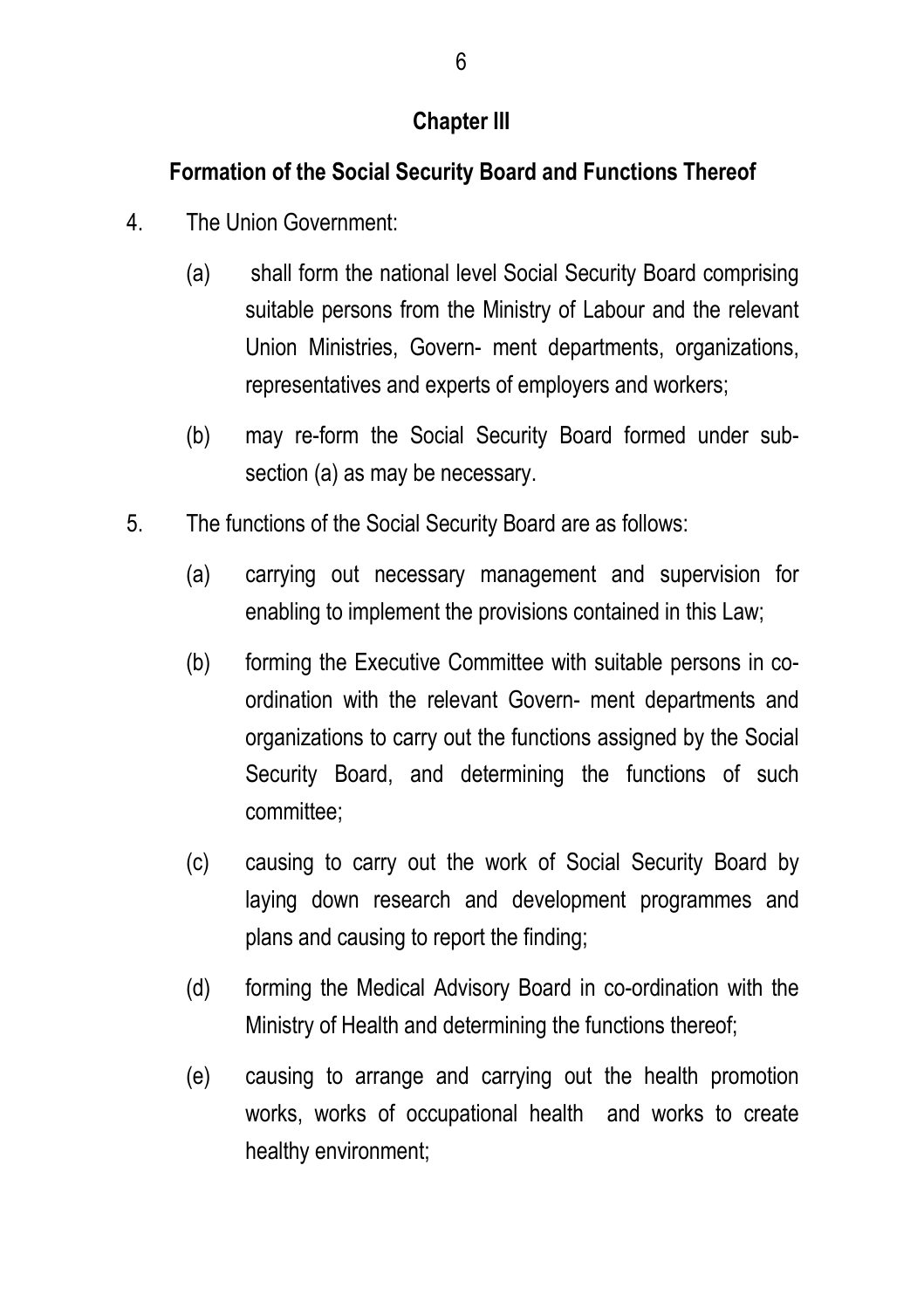- (f) advising and submitting to the Ministry of Labour in coordination with the Ministry of Health to issue the percentage of loss of capacity for work to be based in determining permanent disability benefit;
- (g) advising and submitting to the Ministry of Labour in coordination with the Ministry of Health to issue the list of occupational diseases;
- (h) determining the minimum proportion to be kept according to the type of establishment to employ the vacancies for those who have lost capacity for work due to occupational injury;
- (i) assigning duties to the suitable department, organization or person if it is necessary for enabling to carry out any function of the Social Security Board in coordination with the relevant Union Ministry;
- (j) guiding and supervising the functions relating to the Social Security Head Office and various levels of regional Social Security Office or relating to hospitals and clinics owned by the Social Security Board or those concluded agreement with that Board;
- (k) establishing Social Security Housings by laying down plans at plots allowed by the State or at land plots bought with the Social Security Fund and the Employment Injury Benefit Fund with the permission of the Ministry of Labour;
- (l) allowing to live, lease and live, use, own, purchase, sell or transfer in any other means in accord with the stipulated terms and conditions related to Social Security Housings and granting loan to purchase that housing;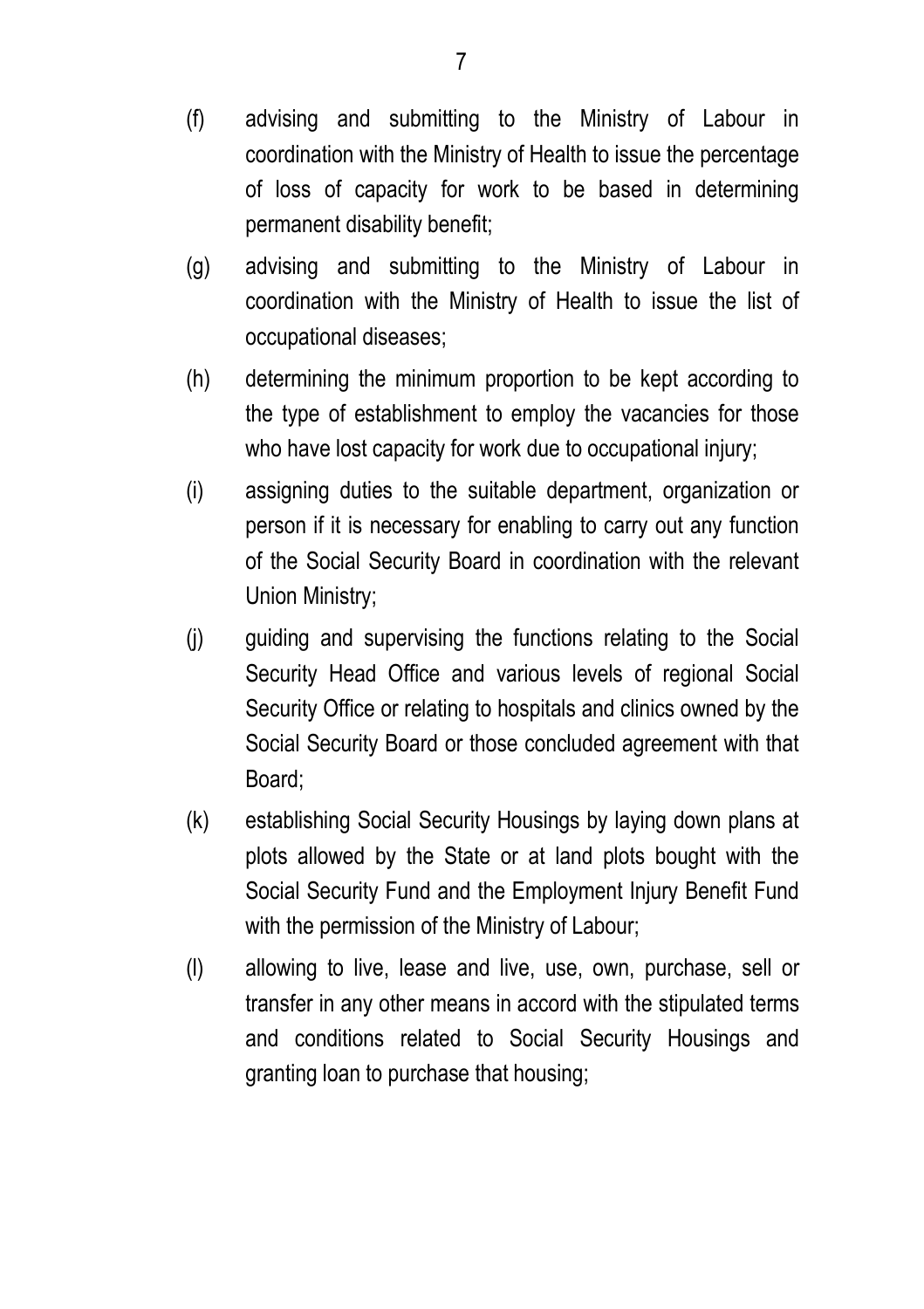- (m) assigning duty to the relevant social security officer to take action against persons who obtained permission under subsection (l) and violate the stipulated terms and conditions and if necessary, to remove them from the Social Security Housing in accord with the stipulations;
- (n) communicating and co-ordinating with the international organizations and regional organizations in order to give more effective social security and employment injury benefits;
- (o) submitting report on the performance of the Social Security Board to the Union Government in accord with the stipulations;
- (p) carrying out other functions assigned by the Union Government and the Ministry of Labour.
- 6. The Social Security Board shall:
	- (a) succeed to the immovable property, movable property and funds owned by the Social Security Board established under the Social Security Act, 1954 or social security affairs or businesses being undertaken to raise the Social Security Fund or the rights and liabilities of the Social Security Board;
	- (b) have the right to carry out under its own name and seal, the right to undertake in continuous succession and the right to sue and be sued.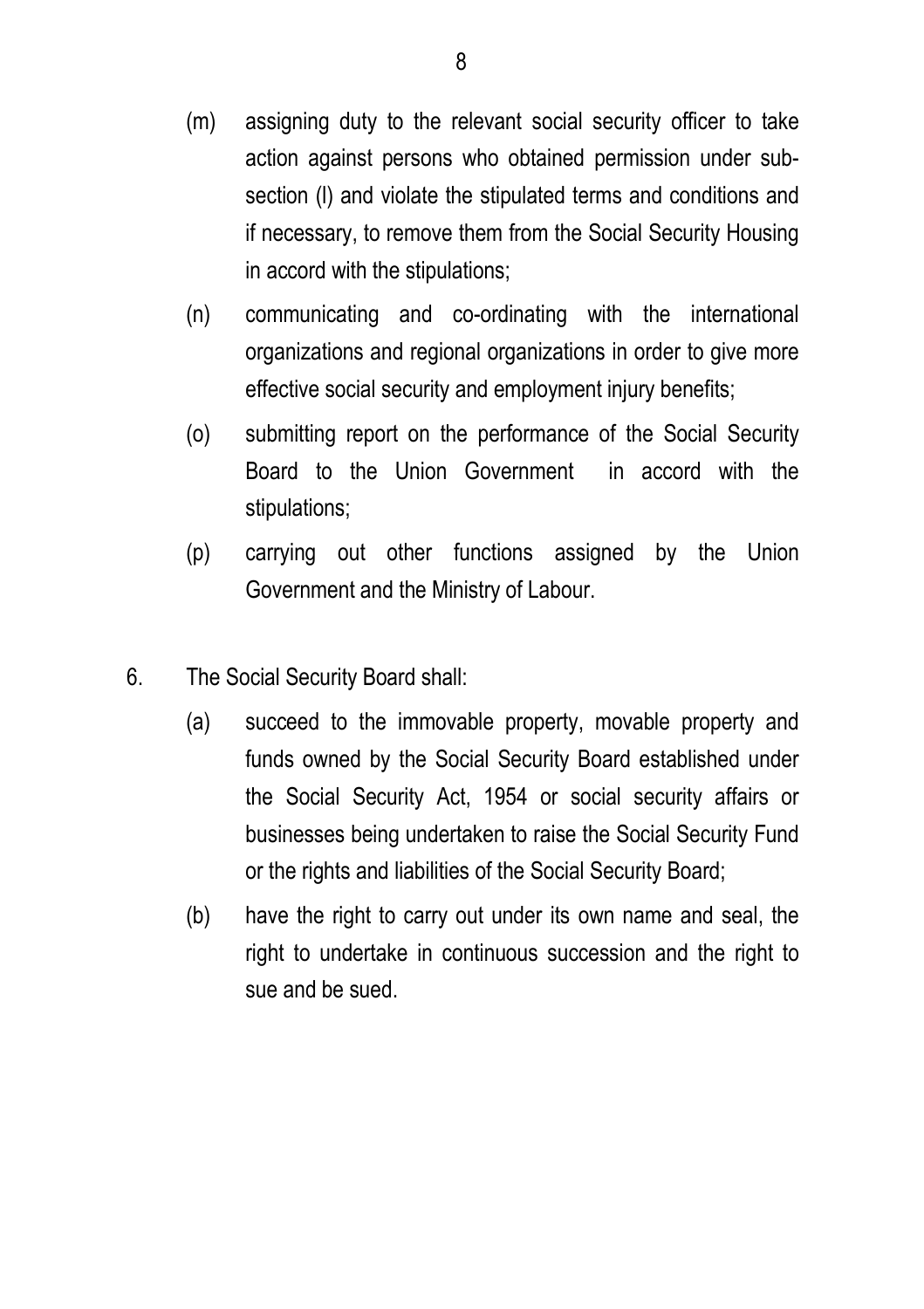7. The allowance and remunerations for the members of the Social Security Board and of the Executive Committee who are not the members of civil services shall be incurred from the Social Security Fund and Employment Injury Benefit Fund for the days discharging duties of the Social Security Board under this Law.

#### **Chapter IV**

## **Formation of Social Security Offices, Hospitals, Clinics and Appointment of Staff**

- 8. (a) The Ministry of Labour may form the following social security offices, hospitals and clinics under requirement and appoint and assign duty to necessary staff in conformity with the organizational set-up sanctioned by the Union Government to carry out necessary responsibilities and office works of the Social Security Board in implementing the provisions contained in this Law in co-ordination with the Social Security Board:
	- (i) Social Security Head Office;
	- (ii) Region and State Social Security Offices;
	- (iii) Self- Administered Division Social Security Offices; Self- Administered Region Social Security Offices;
	- (iv) District Social Security Offices;
	- (v) Township Social Security Offices;
	- (vi) Social Security Hospitals;
	- (vii) Social Security Clinics.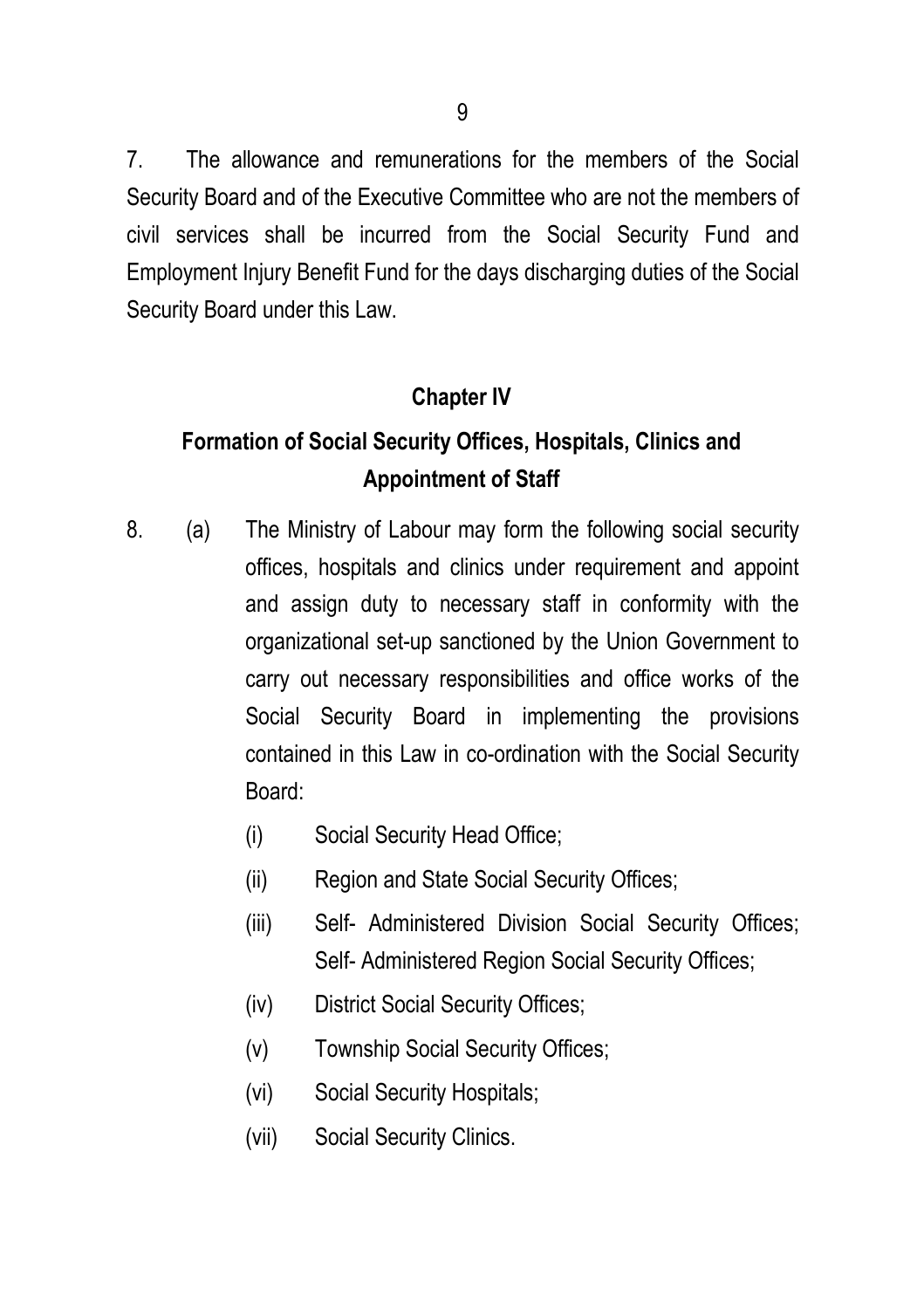- (b) The staff appointed and assigned in the social security offices formed under sub-section (a) may enjoy salaries, allowances, honorariums or other benefits in conformity with laws, rules, regulations, bye-laws, orders, and directives relating to civil service and shall abide by the Civil Service Regulations and preform duties.
- (c) The Social Security Board may allow to enjoy salaries, allowances and honorariums or other benefits from its fund instead of the benefits contained in sub-section (b) relating to the formation of social security offices, hospitals and clinics and appointing and assigning necessary staff contained in subsection (a) based on the situation of its fund in order to enable to carry out necessary duties and office duties of the Social Security Board in implementing the provisions contained in this Law.
- 9. (a) The Ministry of Labour, to enable to provide health care and medical treatment under this Law:
	- (i) carrying out assigning duty jointly or transfer or appoint doctors, dental and oral surgeons, nurses, midwives, and technicians who obtain medical practitioner license or registration certificate issued by the Medical Council of the Republic of the Union of Myanmar, the Dental and Oral Medicine Council, and the Nurses and Midwives Council of the Republic of the Union of Myanmar, practitioners of traditional medicine who obtain registration certificate issued by the Indigenous Medicine Council in co-ordination with the Ministry of Health;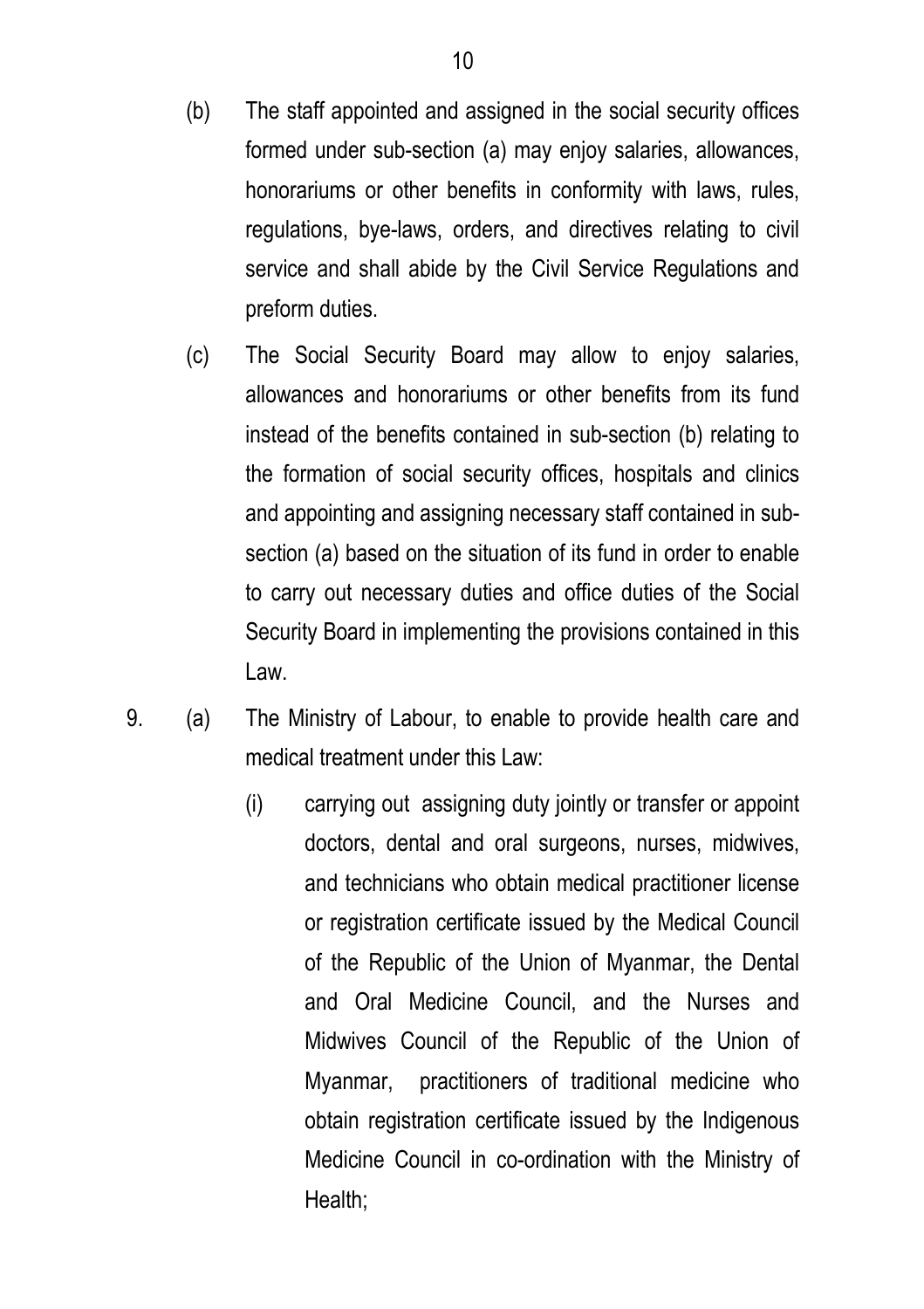- (ii) if it is, may appoint doctors, dental and oral surgeons, nurses, midwives, technicians and also practitioners of traditional medicine who obtain medical practitioner license or registration certificate issued by the respective council by hiring for a limited period or concluding agreement and determine the functions thereof.
- (b) The persons who are appointed and duty sub-section (a) may, unless there is specific agreement, enjoy salaries, allowances and honorariums, gratuities, pensions and other benefits in accord with laws, rules, regulations, bye-laws, orders, and directives relating to civil services, and shall abide by the Civil Service Regulations and perform duties.
- 10. The Director General of the Social Security Head Office:
	- (a) shall be responsible to perform necessary functions and duties implementing the provisions contained in this Law and office duties relating to the Social Security Board;
	- (b) shall supervise the performance of the functions of the following social security offices, hospitals, and clinics in accord with the guidance of the Social Security Board:
		- (i) Social Security Head Office;
		- (ii) Region and State Social Security Offices;
		- (iii) Self- Administered Division Social Security Offices, Self-Administered Region Social Security Offices;
		- (iv) District Social Security Offices;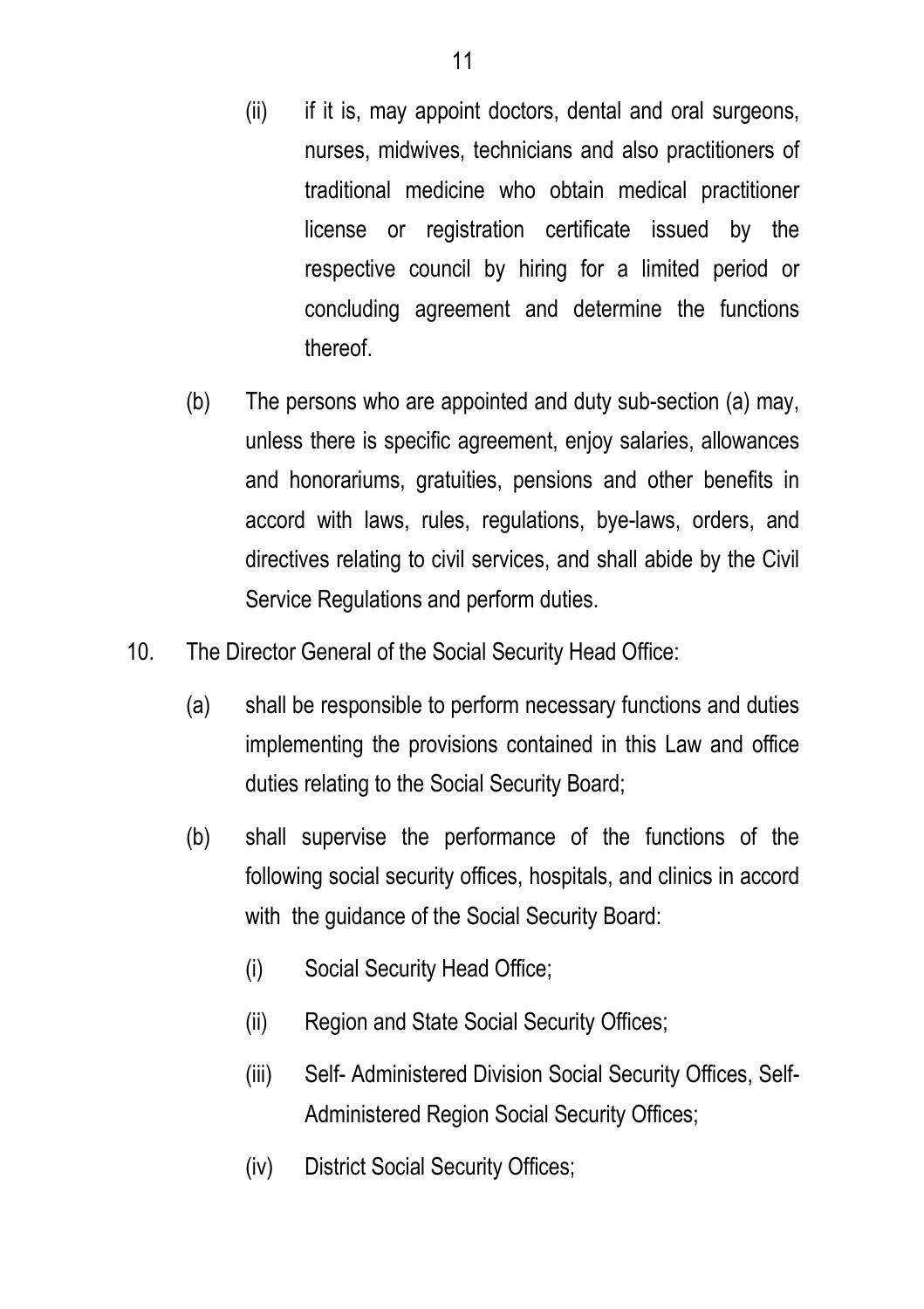- (v) Township Social Security Offices;
- (vi) Social Security Hospitals;
- (vii) Social Security Clinics;
- (viii) Hospitals and clinics which are concluded agreement with the Social Security Board.

### **Chapter V**

### **Social Security System and Benefits**

#### **Applicable Establishments**

- 11. (a) The following establishments shall be applied with the provisions for compulsory registration for social security system and benefits contained in this Law if they employ minimum number of workers and above determined by the Ministry of Labour in co-ordination with the Social Security Board:
	- (i) industries which carry out business whether or not they utilize mechanical power or a certain kind of power, businesses of manufacturing, repairing and servicing, or engineering businesses, factories, warehouse- es and establishments;
	- (ii) Government departments, Government organizations and regional administrative organizations which carry out business;
	- (iii) development organizations;
	- (iv) financial organizations;
	- (v) companies, associations, organizations, and their subordinate departments and branch offices which carry out business;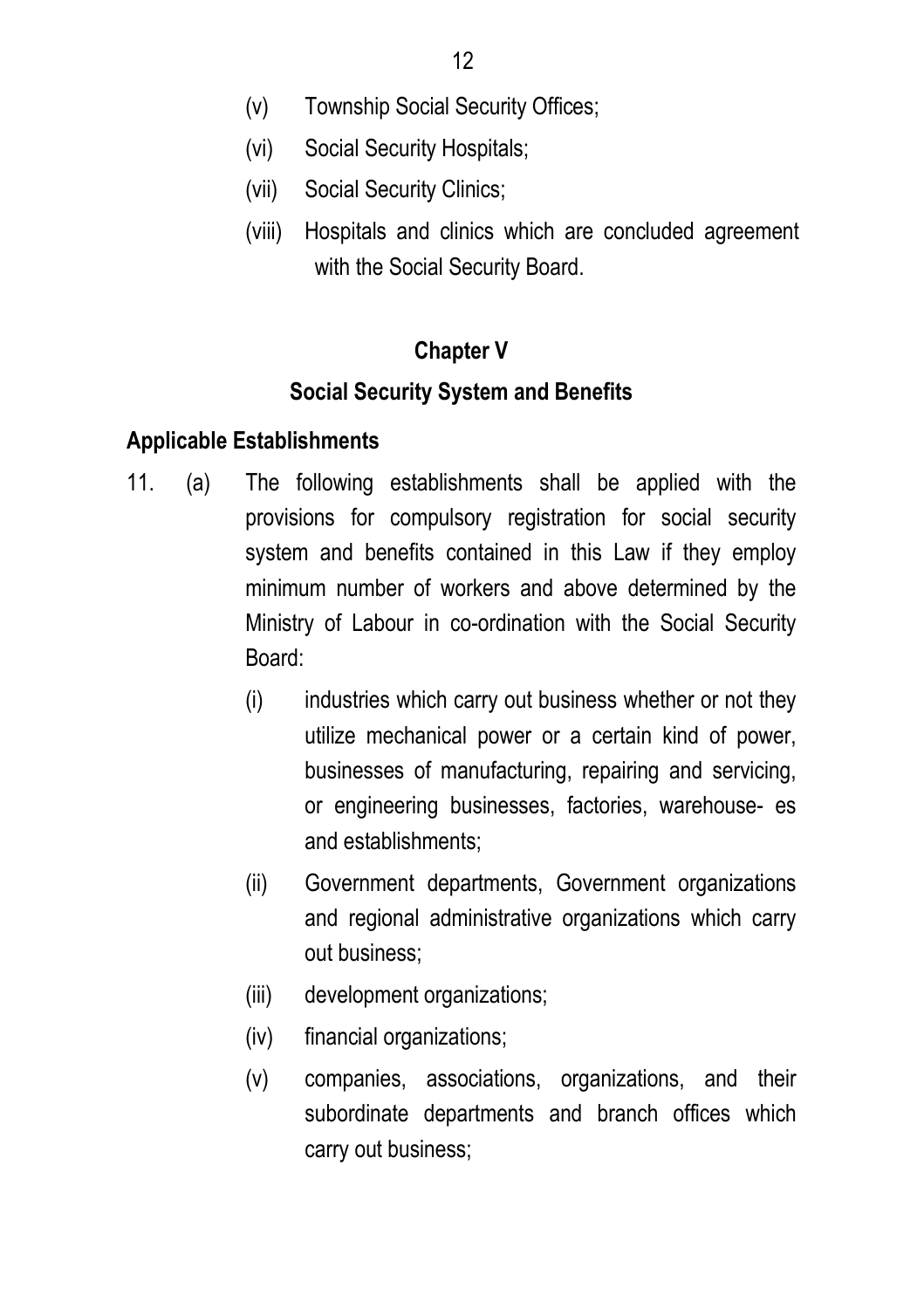- (vi) shops, commercial establishments, public entertaining establishments;
- (vii) Government departments and Government organizations which carry out business or transport businesses owned by regional administrative body, and transport businesses carried out with the permission of such department, body or in joint venture with such department or body;
- (viii) constructions carried out for a period of one year and above under employment agreement;
- (ix) businesses carried out with foreign investment or citizen investment or joint ventured businesses;
- (x) businesses relating to mining and gem contained in any existing law;
- (xi) businesses relating to petroleum and natural gas contained in any existing law;
- (xii) ports and out-ports contained in any existing law;
- (xiii) businesses and organizations carried out with freight handling workers;
- (xiv) Ministry of Labour and its subordinate departments and organizations;
- (xv) establishments determined by the Ministry of Labour, from time to time, that they shall be applied with the provisions of compulsory registration for Social Security System and benefits contained in this Law in coordination with the Social Security Board and with the approval of the Union Government.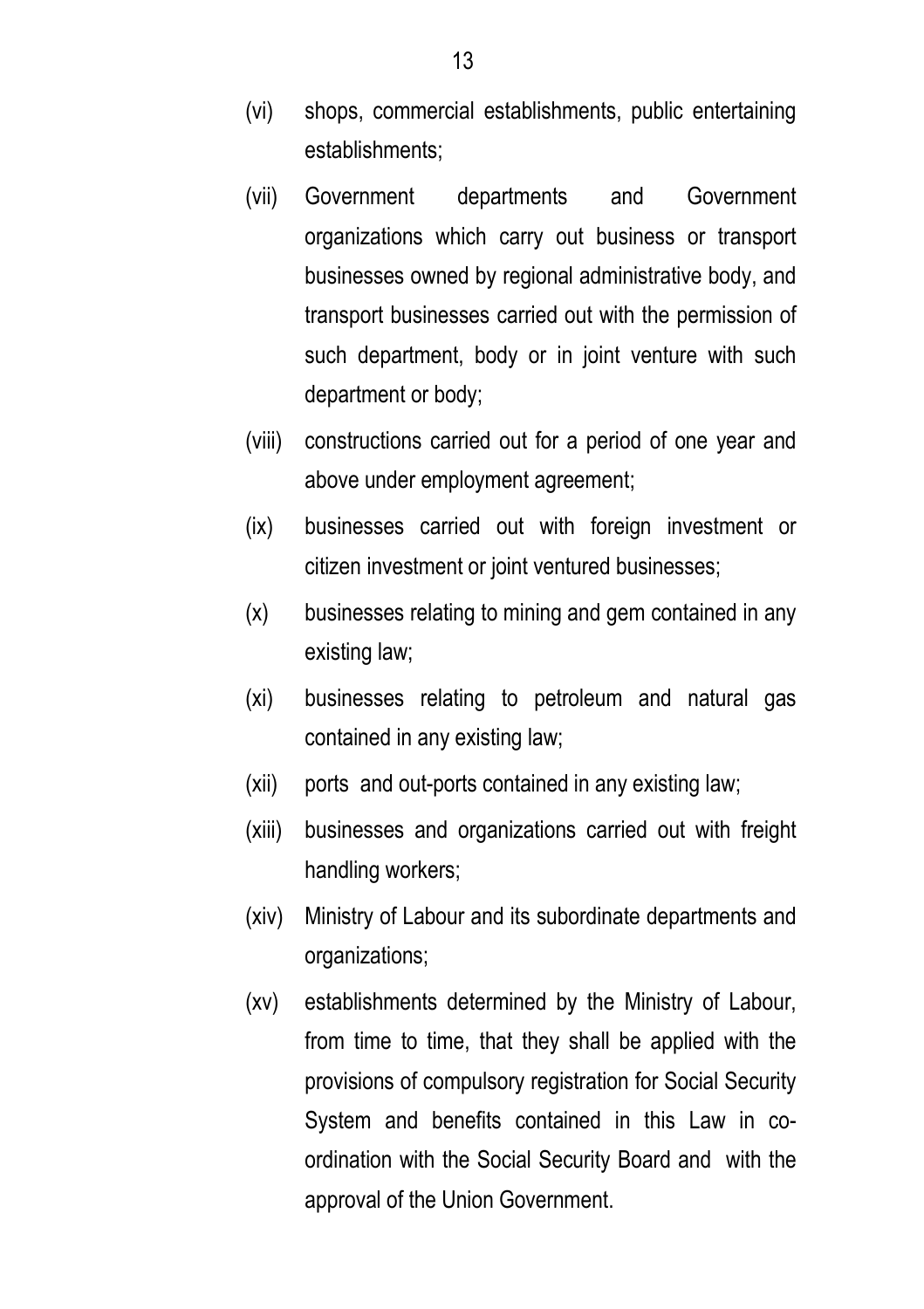- (b) Any establishment, applicable with the provisions of compulsory registration under sub-section (a) shall continue to apply with this Law even though any of the following situations occurs and such business is continued to carry out:
	- (i) carrying out by one and more workers which is less than the stipulated minimum number of workers;
	- (ii) changing the employer or changing the category of business.

#### **Inapplicable Establishments and Workers**

- 12. (a) The following establishments shall not be applied with the provisions of compulsory registration for Social Security System and benefits contained in this Law:
	- (i) Government departments, Government organizations, or regional administrative bodies which do not carry out the business;
	- (ii) international organizations, embassies or consulates of foreign governments;
	- (iii) seasonal farming and fishery;
	- (iv) non-profit companies, associations or organizations;
	- (v) establishments which carry out only for a period less than three months;
	- (vi) private establishments which carry out only with the family members and without worker;
	- (vii) domestic services not for business purpose;
	- (viii) establishments exempted under section 99.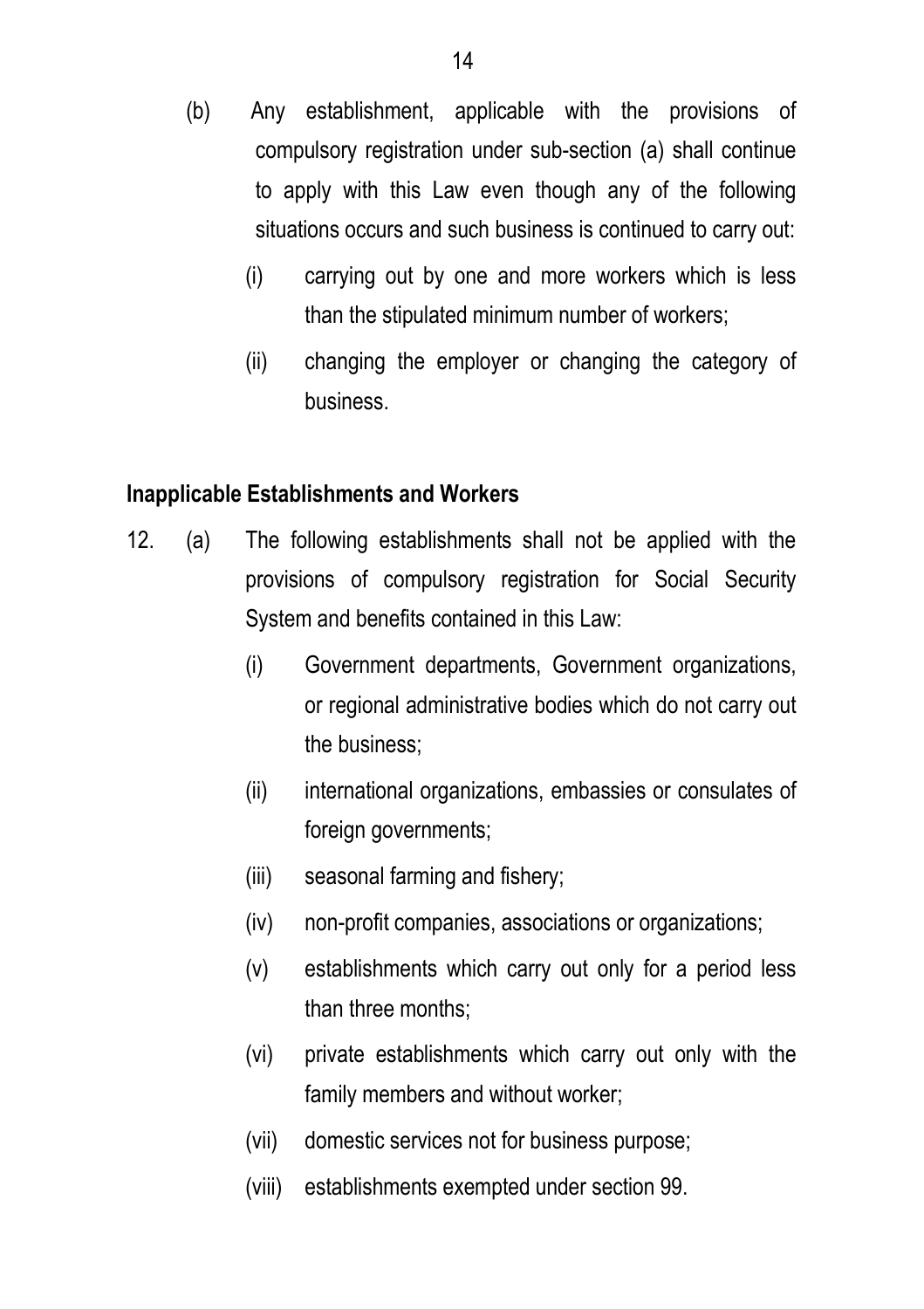- (b) The following workers shall not be applied with the provisions of compulsory registration for Social Security System and benefits contained in this Law even though they are working at any establishment:
	- (i) workers who have not attained the working age under the existing law and workers who have completed the age entitled for superannuation under section 34;
	- (ii) street vendors and vendors using bicycle, cart etc;
	- (iii) daily wages earners, part-time workers, piece-workers or outside workers employed occasionally;
	- (iv) other workers determined by the Ministry of Labour, from time to time, in co-ordination with the Social Security Board with the approval of the Union Government that they shall not be applied with the provisions of compulsory registration for Social Security System and benefits contained in this Law.
- (c) If the workers from establishments which are not applied with the provisions of compulsory registration for Social Security System and benefits, registered voluntarily and effected insurance by making contribution, they shall be entitled to the social security benefits contained in this Law.

#### **Social Security System**

13. The Social Security Board shall manage the following social security systems for enjoyment of social security benefits by the insured in accord with the stipulations: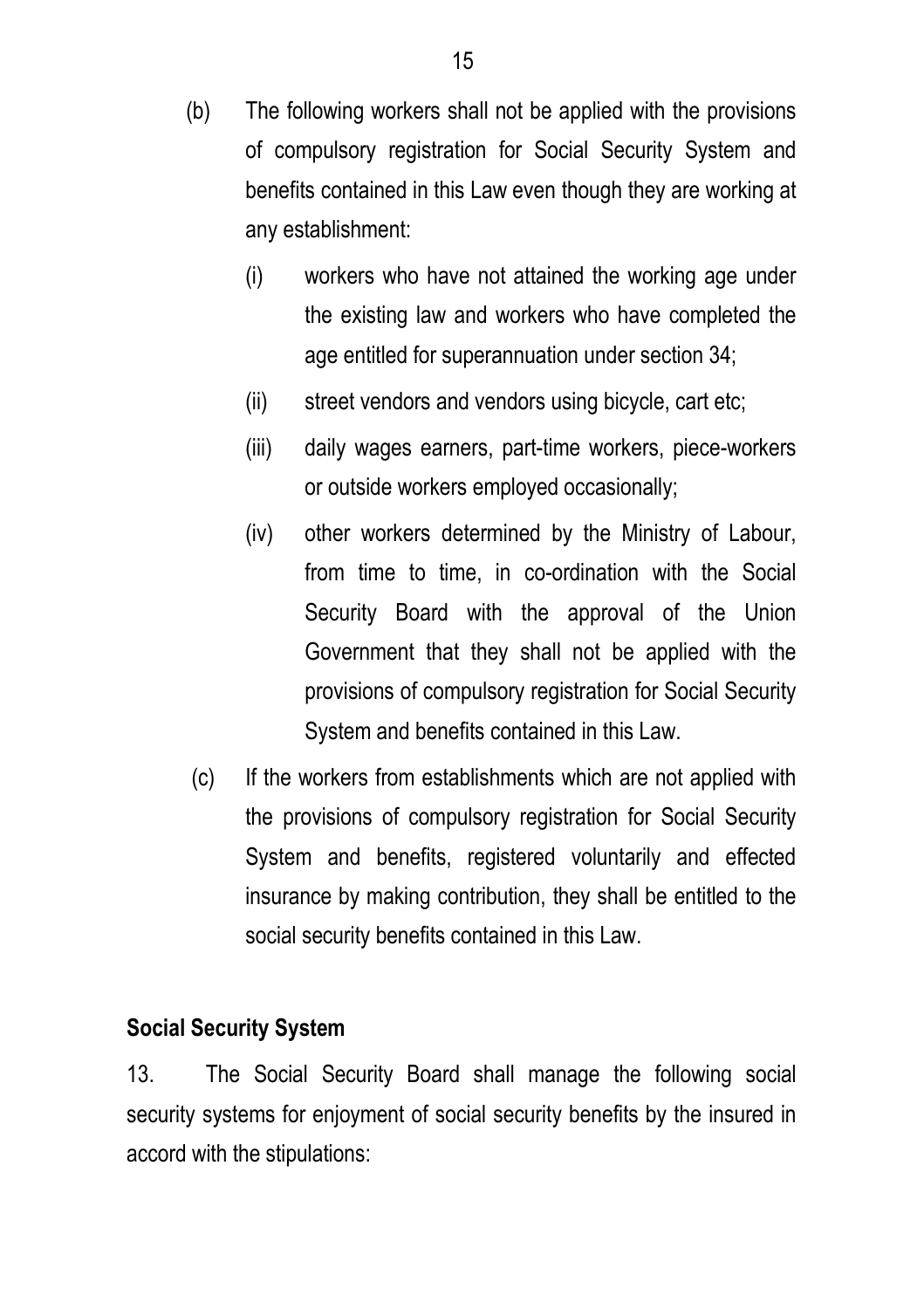#### (a) **Health and Social Care Insurance System:**

- (i) medical treatment and cash benefit for sickness;
- (ii) medical treatment and cash benefits for maternity and confinement;
- (iii) medical treatment for the insured after retirement;
- (iv) funeral benefit for decease due to any cause;

#### (b) **Family Assistance Insurance System:**

- (i) scholastic stipend benefit for the children of the insured who earns less than the stipulated amount of income;
- (ii) health care and aid benefit in time of natural disaster;
- (iii) suitable benefit for dependent family;
- (c) **Invalidity Benefit, Superannuation Benefit and Survivors' Benefit Insurance System:**
	- (i) invalidity benefit;
	- (ii) superannuation benefit;
	- (iii) survivors' benefit arising out of decease not owing to work;

### (d) **Unemployment Benefit Insurance System:**

- (i) health care to persons who are entitled to unemployment benefit;
- (ii) cash benefit for unemployment;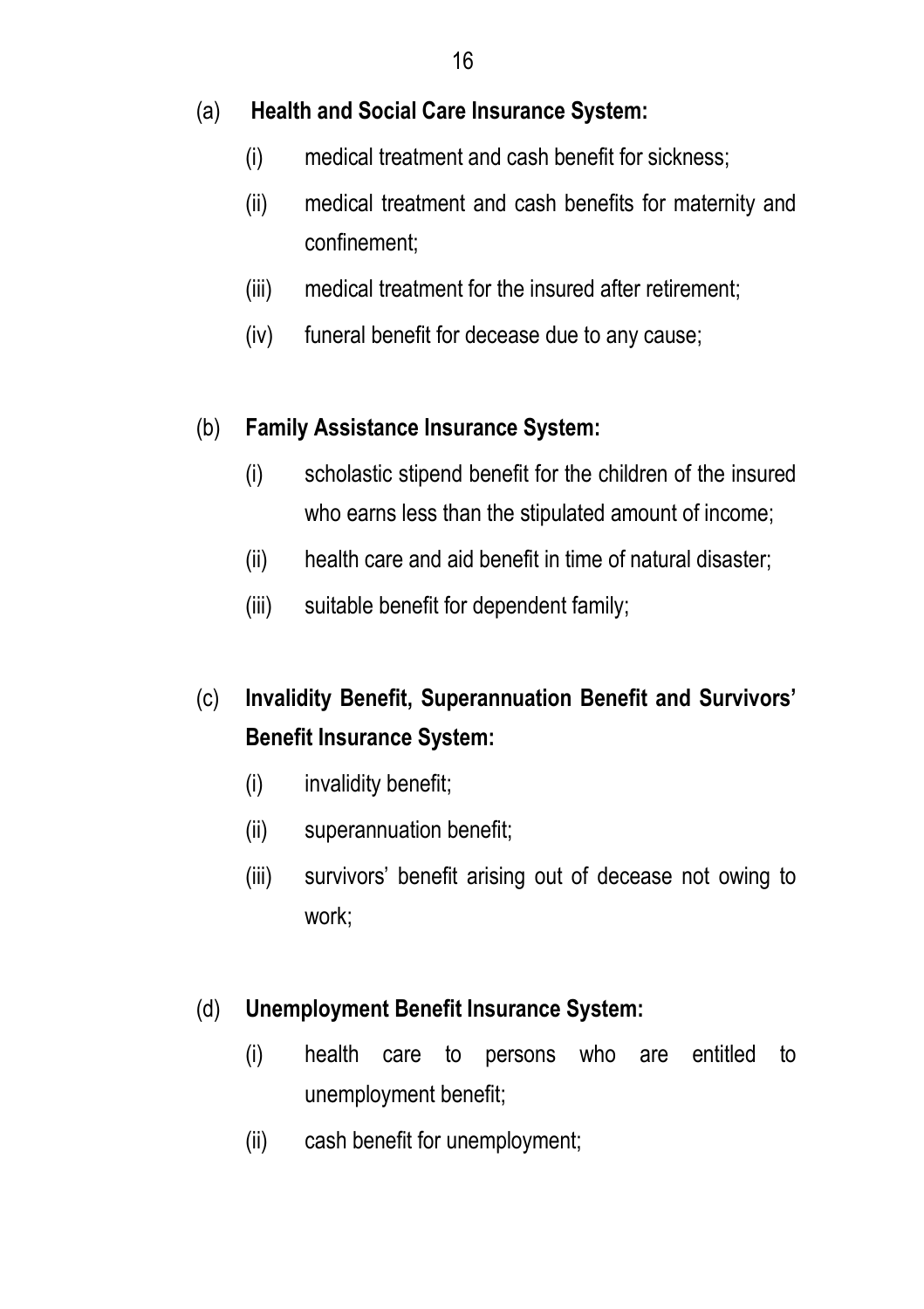#### (e) **Other Social Security System:**

- (i) The right to live, hire, purchase, own or use the Social Security Housings established under housing plans to the insured in accord with the stipulations;
- (ii) Social Security System of compulsory registration and contribution stipulated by the Ministry of Labour, by notification, in co-ordination with the Social Security Board with the approval of the Union Government or other social security systems of voluntary contribution.

14. Civil services shall not be applied with the insurance systems contained in sub-sections (c) and (d) of section 13. However, civil services voluntarily register and pay contribution to insurance system contained in sub-section (c) of section 13, they shall be entitled to relevant benefits in accord with the stipulations.

#### **Social Security Fund**

- 15. (a) The following funds are included in the Social Security Fund:
	- (i) health and social care fund;
	- (ii) family assistance fund;
	- (iii) invalidity benefit, superannuation benefit, and survivors' benefit fund;
	- (iv) unemployment benefit fund;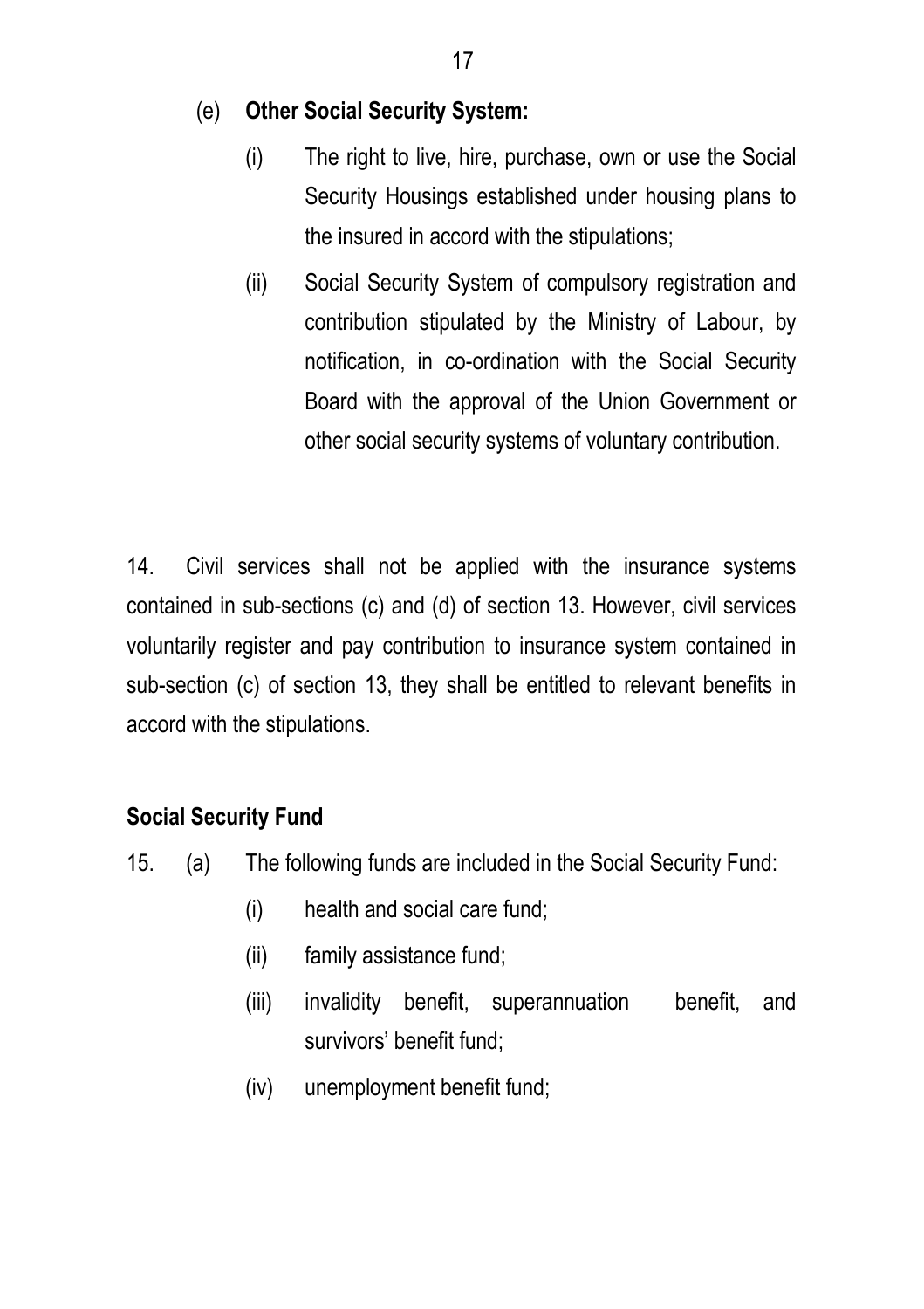- (v) other social security fund for social security system of compulsory registration and contribution stipulated by the Ministry of Labour, in co-ordination with the Social Security Board, under clause (ii) of sub-section (e) of section 13:
- (vi) other social security fund stipulated that contribution may be paid after voluntary registration under clause (ii) of sub-section (e) of section 13;
- (vii) Social Security Housing Plan fund.
- (b) The employers and workers of establishments shall pay contributions after effecting compulsory registration to the fund contained in clauses (i), (iii),(iv) and (v) of sub-section (a).
- (c) The contribution for family assistance benefit fund contained in clause (ii) of sub-section (a) shall not be stipulated in particular, but it shall be transferred from health and social care fund in stipulated proportion.
- (d) The employers and workers of establishments may pay contribution voluntarily to the funds contained in clauses (vi) and (vii) of sub-section (a).

## **Effecting Insurance after Registration for Social Security and Contributions**

16. (a) The following employers shall effect insurance for the workers working at their establishments to enable to enjoy social security benefits by contributing to the social security fund contained in clauses (i),(iii),(iv), and (v) of sub-section (a) of section 15 in accord with the stipulations after registering the compulsory registration at the relevant township social security office: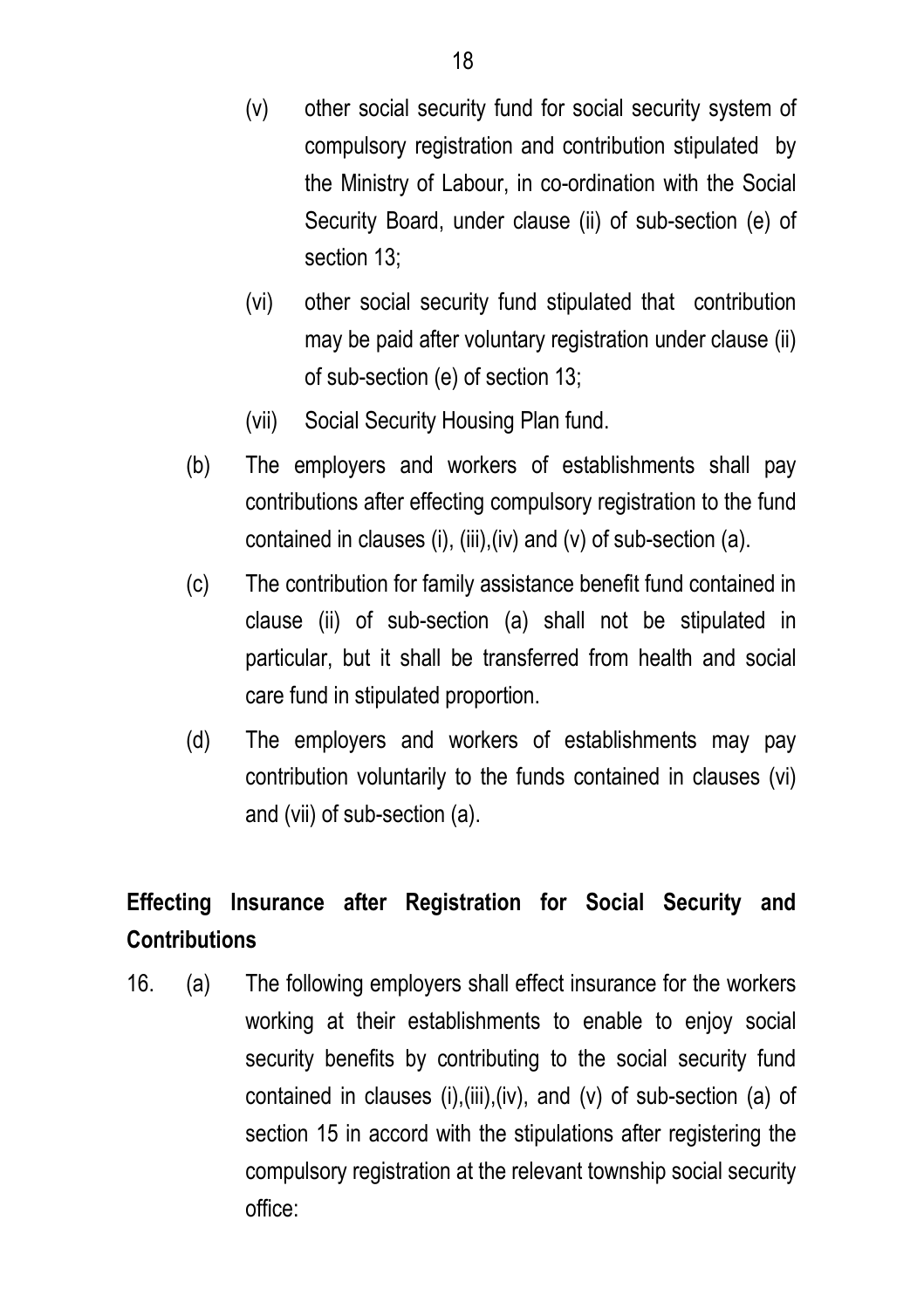- (i) employers of establishments;
- (ii) employers of establishments employing the stipulated number of workers and above under sub-section(a) of section 11 including at least one worker and the relatives of the employers except wife, husband, children and parents depending on the employer;
- (iii) employers of unpaid apprentices and trainees.
- (b) employers and workers of establishments who are not applied to the Social Security System, persons contained in section 20, if desirous to enjoy social security benefits under this Law, shall register voluntarily according to each insurance system at the respective Township Social Security Office and contribute to the funds contained in section 15 in accord with the stipulations.
- (c) before effecting insurance under sub-section(a) and (b), after registration, a person to be insured shall undergo medical examination in accord with the stipulations and shall submit the medical certificate when effecting registration as an insured.

17. In order to incur the costs for the benefits provided under this Law to the insured and to the remaining dependents of the deceased insured and for administrative purposes; the Ministry of Labour, in co-ordination with the Social Security Board, shall determine by notification, with the approval of the Union Government, the rates of contribution which shall be paid into various social security funds contained in section 15 by employer and worker depending upon the monthly wages of the worker.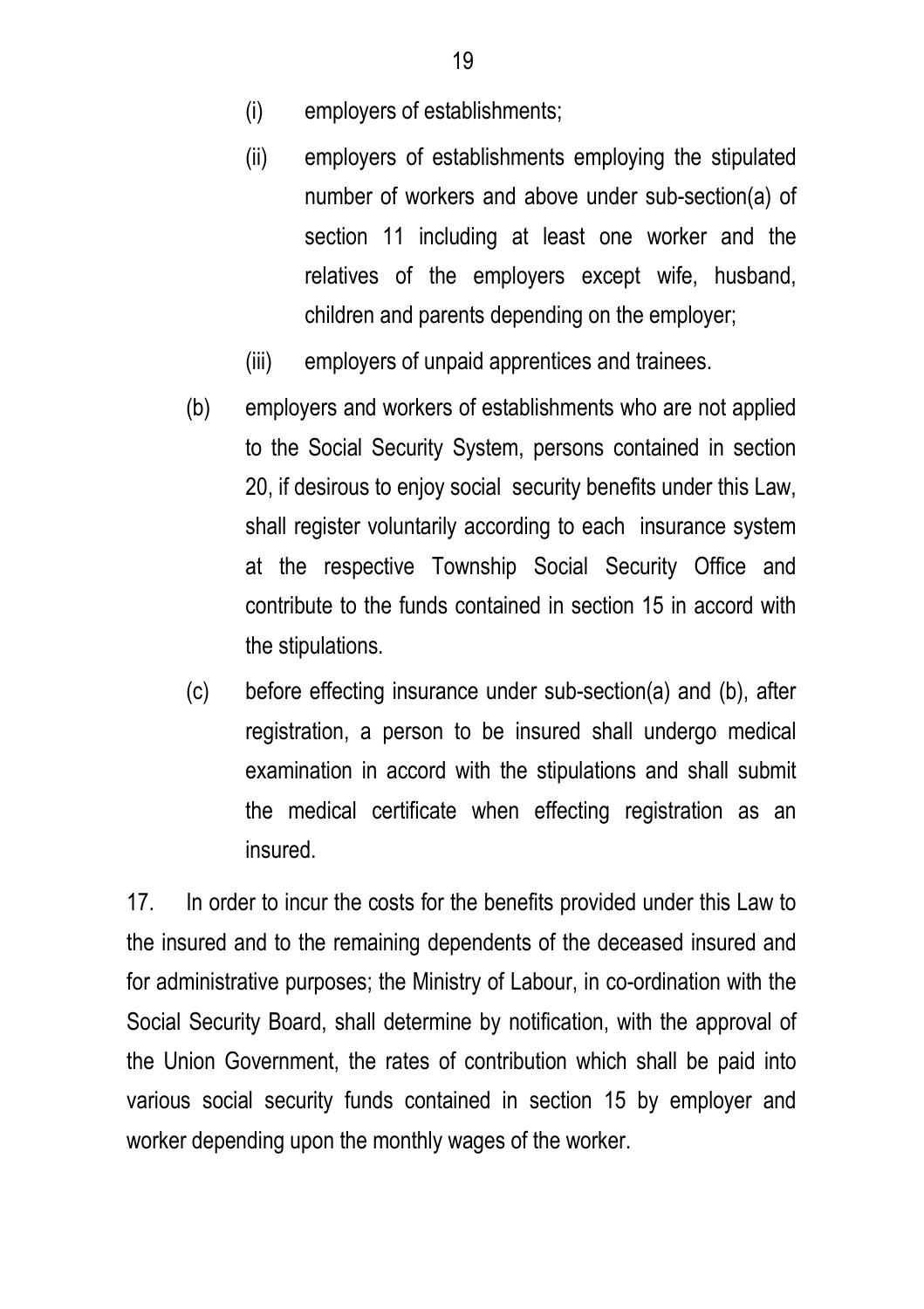- 18. (a) Regarding to the workers in each establishment applied by the social security system, the contribution which shall be paid by the employer and worker according to the wage of the applied worker shall be paid according to the rates stipulated under section 17 to the relevant social security fund in accord with the stipulations until the completion of the age of retirement under section 34 or, if he continues to work after such completion of the age of retirement, until such working period.
	- (b) The employer shall deduct contributions to be paid by worker from his wages together with contribution to be paid by him and pay to the social security fund. The employer shall also incur the expense for such contribution.
	- (c) The Social Security Board may decide to pay defaulting fees stipulated under section 88 on the employer who defaults to pay the contribution in addition to the contribution.

### **Establishment of Hospitals, Clinics, and Incurring Expenses**

19. The Social Security Board may carry out establishing and opening of hospitals, clinics or hiring them or incurring expenses of hospital, clinics, medicines and equipments owned by the Board, with the capital allotted from the Union Consolidated Fund or aid or loan if its fund is not adequate to provide health care and medical treatment to the insured.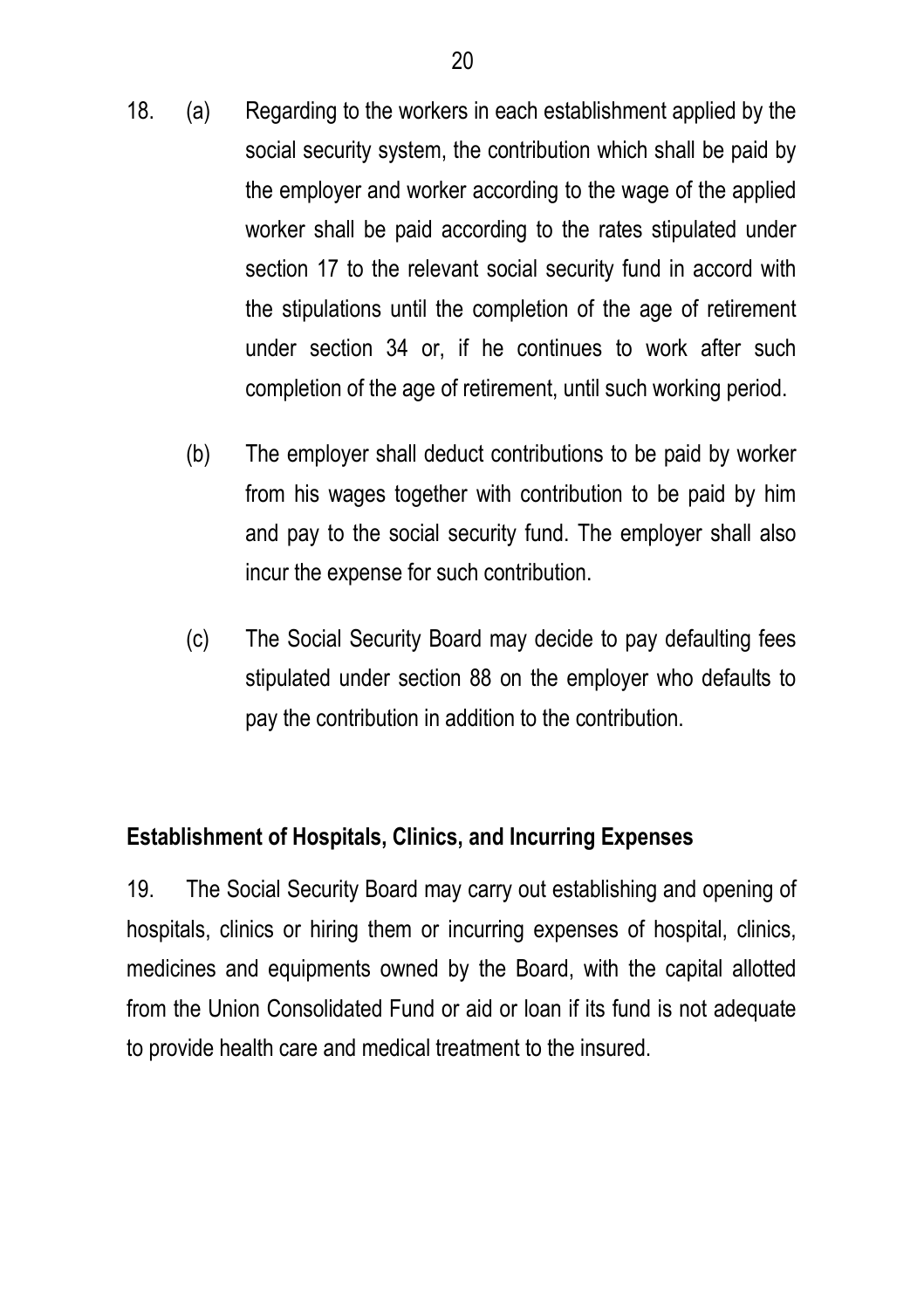#### **Effecting Insurance Voluntarily for Social Security**

20. To enable to enjoy the social security benefits under this Law, the following persons may contribute and collect the stipulated contribution voluntarily to the respective social security fund they prefer and enjoy the relevant social security benefits in accord with the stipulations:

- (a) employers and workers of establishments which are not applied by the provisions of compulsory registration contained in this Law;
- (b) the public who are not working at the establishments;
- (c) students, persons who are out of touch with work place, housemaids and persons who are working abroad;
- (d) persons who carry out private enterprise, persons of collective work, professionals and farmers;
- (e) persons from establishments stipulated by the Ministry of Labour, from time to time, in co-ordination with the Social Security Board with the approval of the Union Government that they may register voluntarily and effect insurance.

#### **Health and Social Care Insurance System Benefits**

- 21. In respect of the health and social care insurance system benefits:
	- (a) the insured has the right to enjoy the following benefits in accord with the stipulations;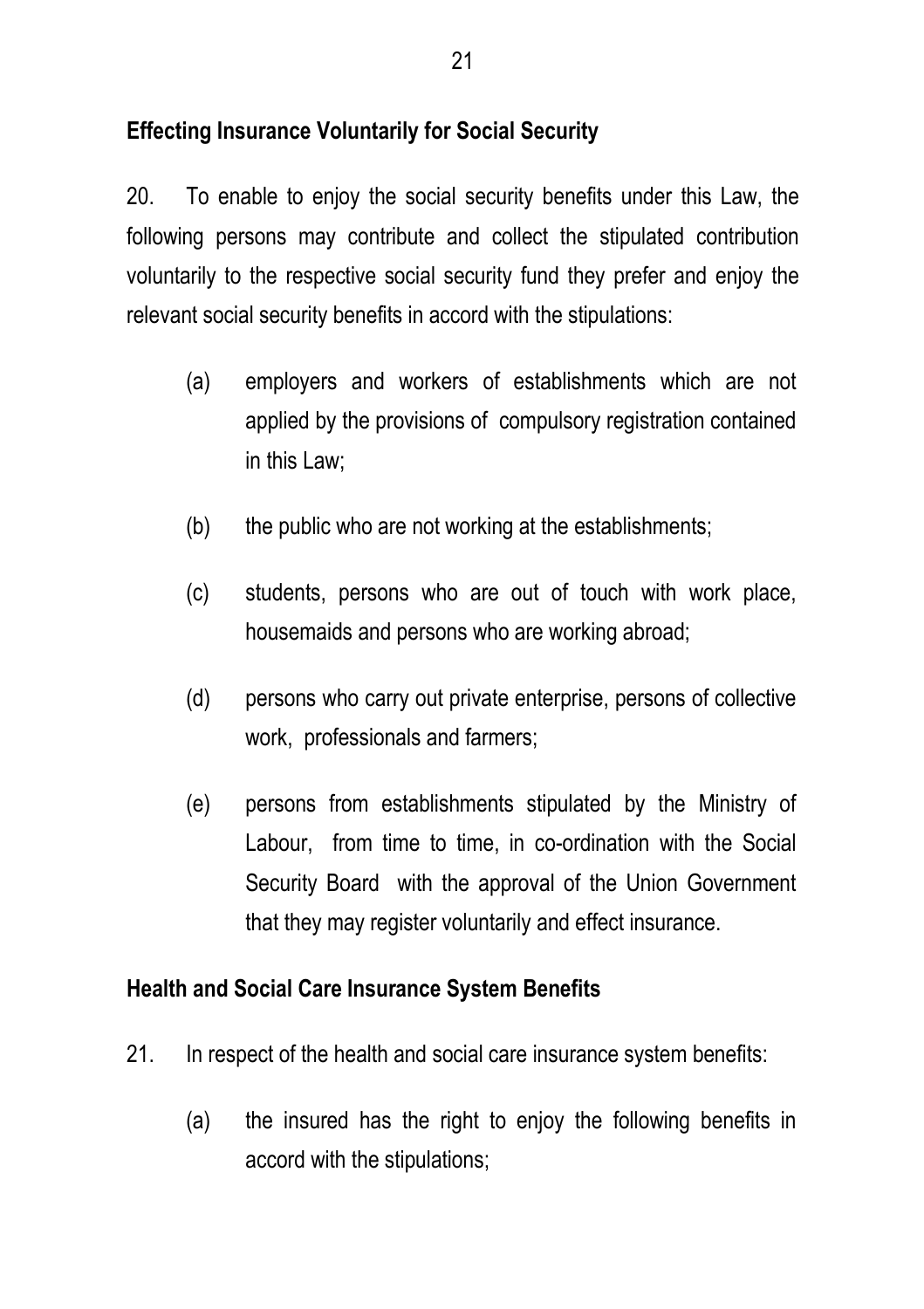- (i) health care, medical treatment and cash benefit based on the type of disease for self - sickness owing to any cause;
- (ii) health care, medical treatment and cash benefit in time of pregnancy and confinement if the insured is female;
- (iii) the right to care infant in time of confinement of the insured's wife and cash benefit;
- (iv) the right to take medical treatment after retirement of the insured;
- (b) When the insured is deceased, if a person nominated by that person or if there is no such nomination, dependent of that person or a person who incurs for the funeral expenses claims, such claimant has the right to enjoy the funeral expenses in accord with the provisions contained in section 30.

## **The Right to Take Medical Treatment for Sickness and Incurring Expenses**

22. In time of sickness, the insured who had paid contribution to health and social care fund:

 (a) has the right to take medical treatment at the permitted hospital or clinic for a period up to 26 weeks starting from the date of treatment. However, for recurrent sickness, chronic disease and suffering more than one disease or sickness of special importance, it has the right to take medical treatment up to 52 weeks or to a period specifically stipulated by the Social Security Board;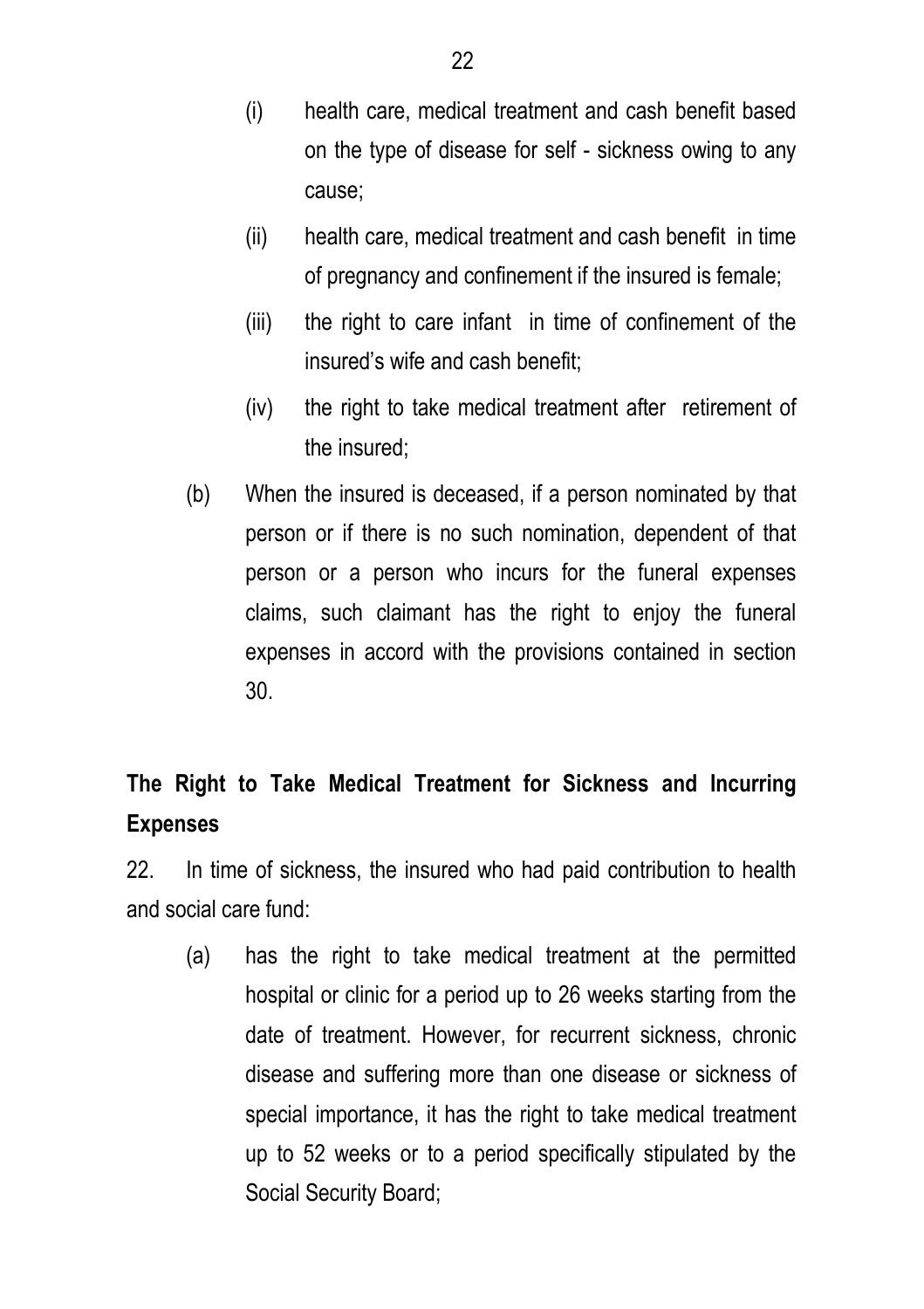- (b) has the right to take health care and medical treatment at the hospitals and clinics owned by the Social Security Board or at State owned or private hospitals and clinics concluded agreement with that Board, or at hospitals and clinics arranged by the employer;
- (c) has the right to take health care and medical treatment by coming to the establishment where the insured works by the arrangement of the Social Security Board, if he is unable to come to the hospitals and clinics which are owned by the Social Security Board or hospitals and clinics concluded agreement with that Board;
- (d) has the right to enjoy expenses from the health and social care fund in accord with the stipulations in respect of expenses of taking health care and medical treatment under section 21 and this section.

### **Cash Benefit Relating to Sickness**

- 23. The insured:
	- (a) has the right to enjoy cash benefit relating to sickness only if he had worked at the establishment for a minimum of six months before sickness and had paid contribution for a minimum of four months during the said six months;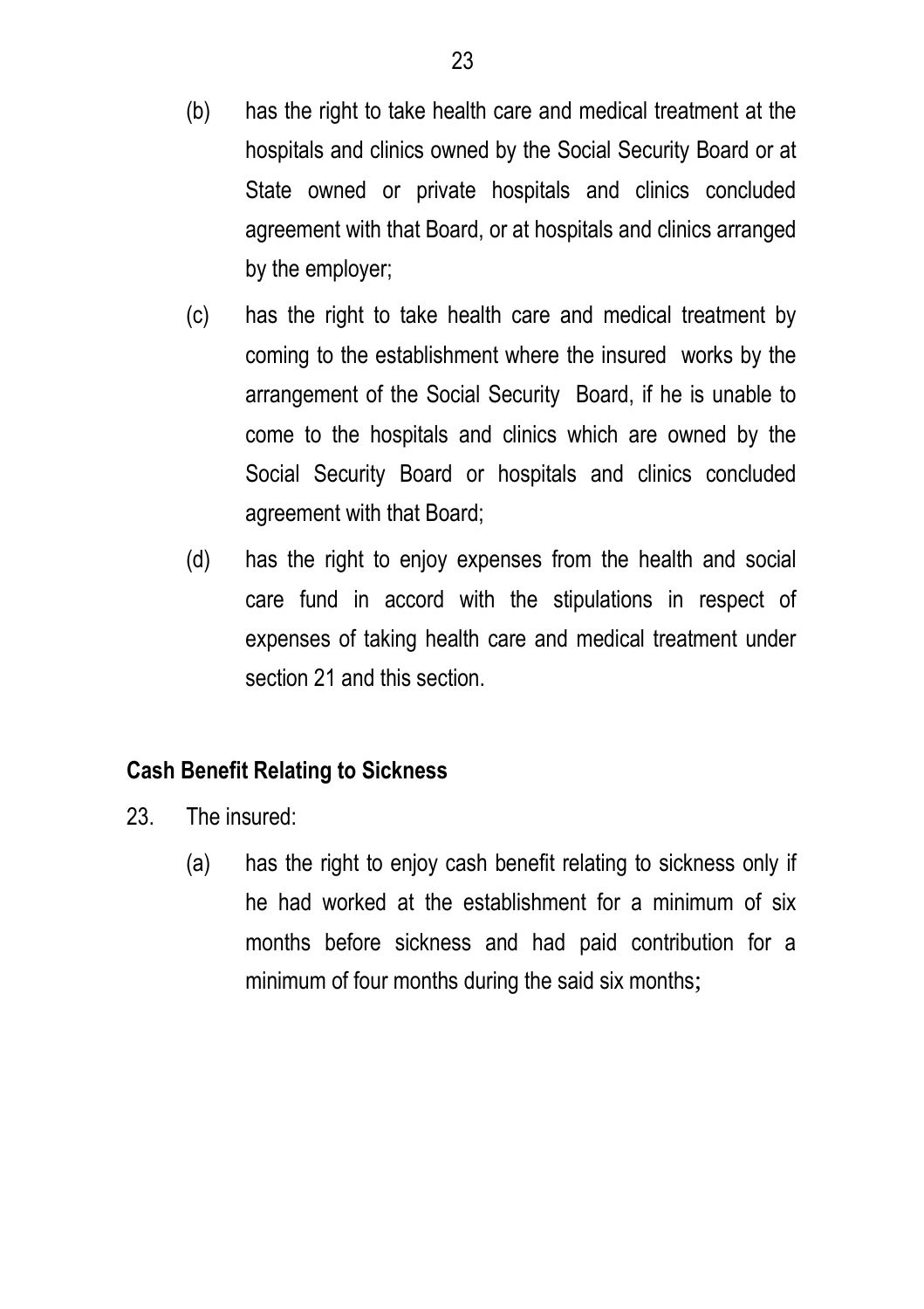(b) has the right to enjoy 60 percent of average wage of the previous four months as cash benefit relating to sickness up to 26 weeks in accord with the stipulation contained in subsection (a) for the period of unable to work if reduction or stop of income occurred because of unable to work after submitting the medical certificate for sickness.

24. The Social Security Board may, any of the following matters arises on the insured who is enjoying cash benefit relating to sickness, suspend the whole or part of the said benefit:

- (a) Deliberate making of self-sickness;
- (b) Sickness as a result of his punishable act;
- (c) Deliberate failure without sufficient cause to take medical treatment or to follow the instruction of the medical practitioner who gives medical treatment;
- (d) making fraudulent claim to enjoy cash benefit relating to sickness;
- (e) Deliberate failure to carry out rehabilitation matters without sufficient cause;
- (f) leaving the country for good;
- (g) failure to comply with the other terms and conditions stipulated by the Social Security Board.

# **The Right to Take Medical Treatment for Pregnancy and Confinement of the Female Insured**

25. Notwithstanding anything contained in the laws, rules, regulations, bye-laws, orders, and directives of civil services, the female insured worker has the right to enjoy the following benefits in accord with the stipulations: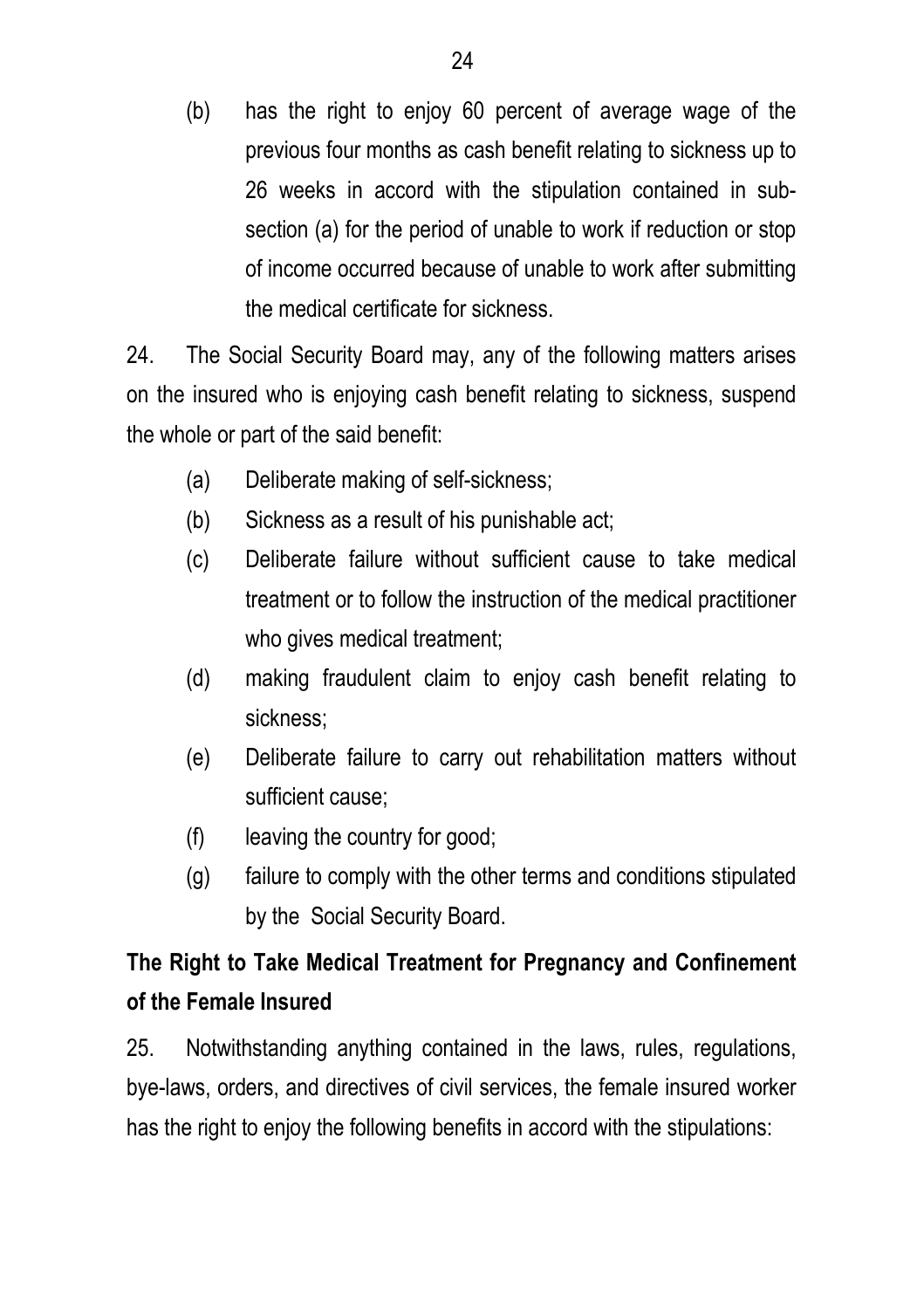- (a) the right to take free medical treatment at the permitted hospital and clinic in cases of pregnancy and confinement:
- (b) the right to take medical treatment for her child up to one year after confinement;
- (c ) has the right to enjoy maternity leave for six weeks before confinement and a minimum of eight weeks after confinement, up to a minimum of 14 weeks in total. Moreover, the right to enjoy another four weeks after enjoying maternity leave for child care if it is the twin delivery;
- (d) the right to enjoy maternity leave up to a maximum of six weeks in cases of miscarriage being not a punishable one;
- (e) the right to enjoy full wages for prenatal examination at the permitted hospital or clinic on the basis of at the rate one day per time and up to a maximum of seven times;
- (f) has the right to enjoy leave not exceeding eight weeks for child care for one adopted child only, until that child had attained the age of one year if a child under one year of age is adopted in accord with existing law by registration. During such enjoyment period, the right to enjoy cash benefit contained in sub-section (a) of section 27 shall be subject to the provision contained in section 26.

#### **Benefits Relating to Maternity**

26. The male and female insured shall be entitled to enjoy cash benefit relating to maternity under sections 27 and 28 only if they have worked a minimum of one year at the relevant establishment before enjoying leave and paid contribution for a minimum of six months within the said one year.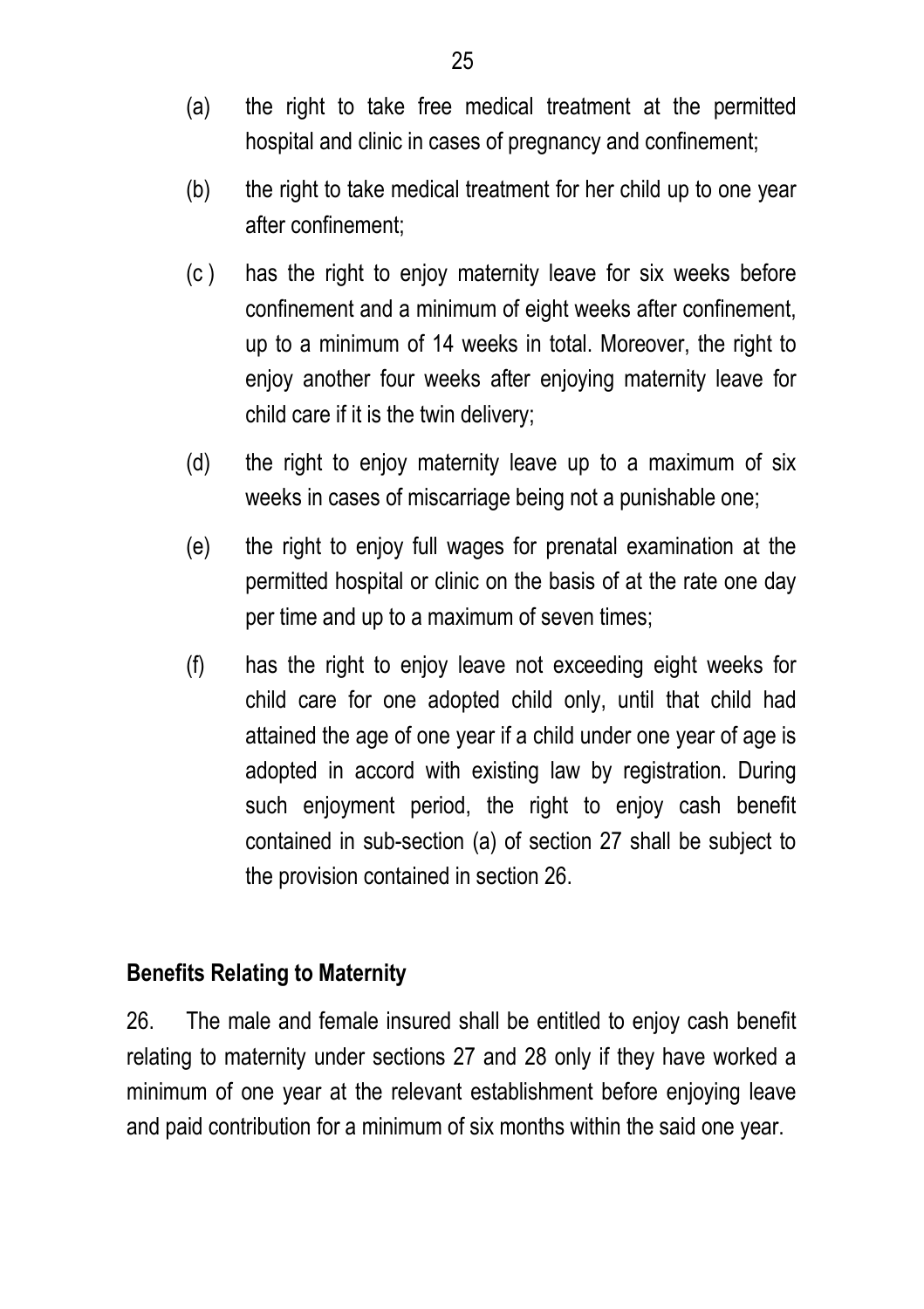27. The female insured worker is entitled to the followings in accord with the stipulations under the medical certificate:

- (a) 70 per cent of average wage of a year as benefit relating to maternity for the period of maternity leave which is entitled under sub-section (c) of section 25;
- (b) 50 per cent of average wage of a month as maternity expenses for single delivery, 75 per cent of average wage of a month for twin delivery, and 100 per cent of average wage of a month for triplet delivery and above;
- (c ) 70 per cent of average wage for the period of maternity leave miscarriage contained in sub-section(d) of section 25.

28. The male insured is entitled to enjoy the following paternity benefit for confinement of his wife according to the medical certificate in accord with the stipulations:

- (a) 15-days leave for infant care on confinement of his insured wife;
- (b) the right to enjoy 70 per cent of average wage of previous one year as benefit relating to maternity for the leave period contained in sub-section (a) on confinement of his insured wife;
- ( c) in addition to the benefits contained in sub-sections (a) and (b), the right to enjoy half of maternity expenses contained in sub-section (b)of section 27 on confinement of his uninsured wife.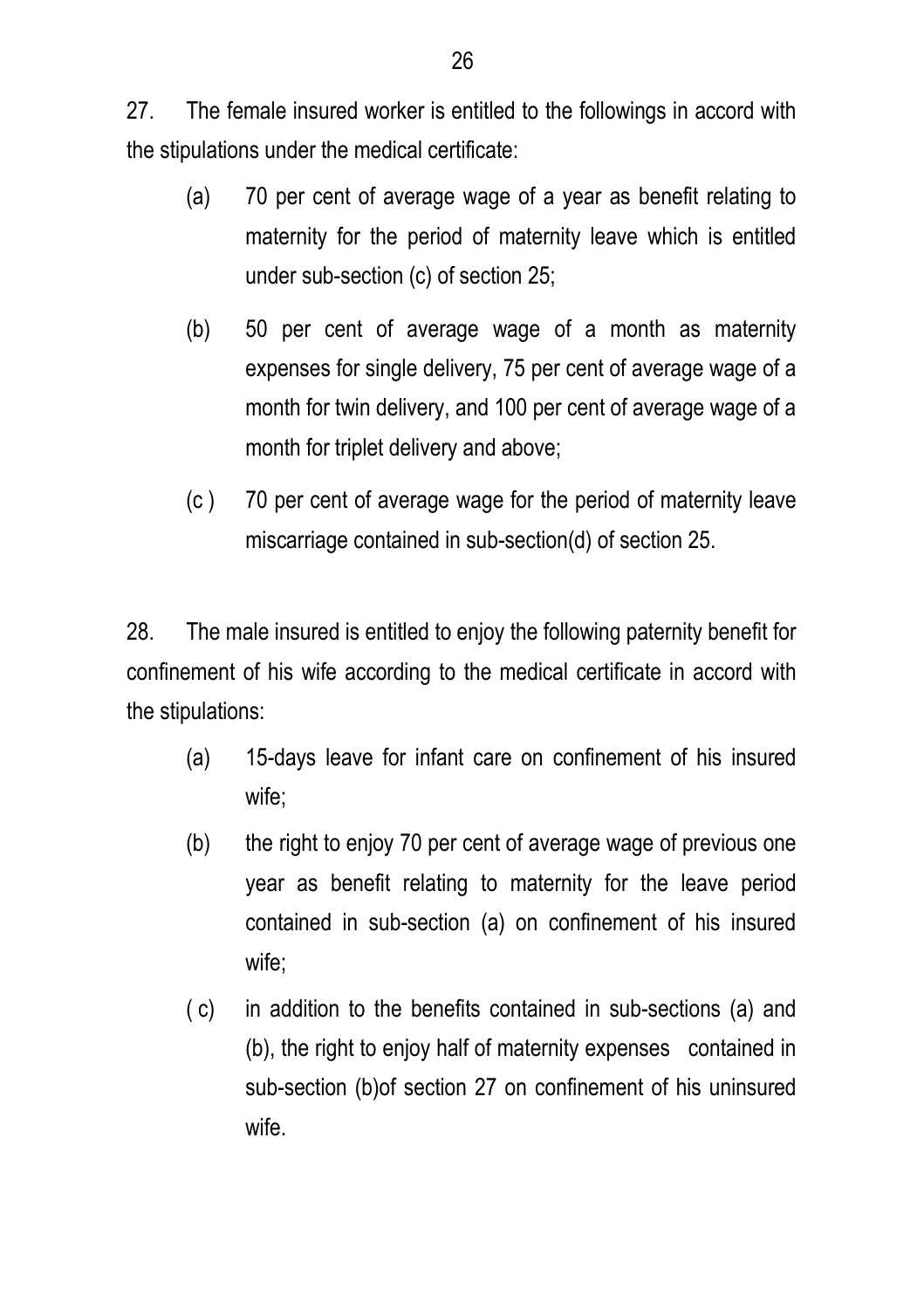#### **The Right to Take Medical Treatment for Retired Persons**

29. The insured Civil Services after retiring or the insured after receiving invalidity benefit and superannuation benefit under sections 33 and 35 have the right to enjoy medical treatment in accord with the stipulations if it is involved with the followings:

- (a) being a person who had paid contribution for 180 months and above;
- (b) being a holder of identity card for retirement issued by the Township Social Security Office after retirement.

#### **Benefit of Funeral Expenses**

30. If the insured is deceased of occupational injury or any other cause, for a person nominated by the insured or if there is no such nomination, dependent of that person or a person who claimed for the expenses which he incurred for the funeral, he is entitled to enjoy up to a maximum of five times of the average wage of a month within the last four months of that deceased person in accord with the stipulations.

### **Family Assistance Insurance System Benefits**

- 31. (a) In respect of the scholastic stipend for children:
	- (i) if an insured who has paid contribution for a minimum of 36 months and who earns less than the stipulated amount of income has the children learning a full time education, he is entitled to enjoy scholastic stipend from family assistance fund in accord with the stipulations;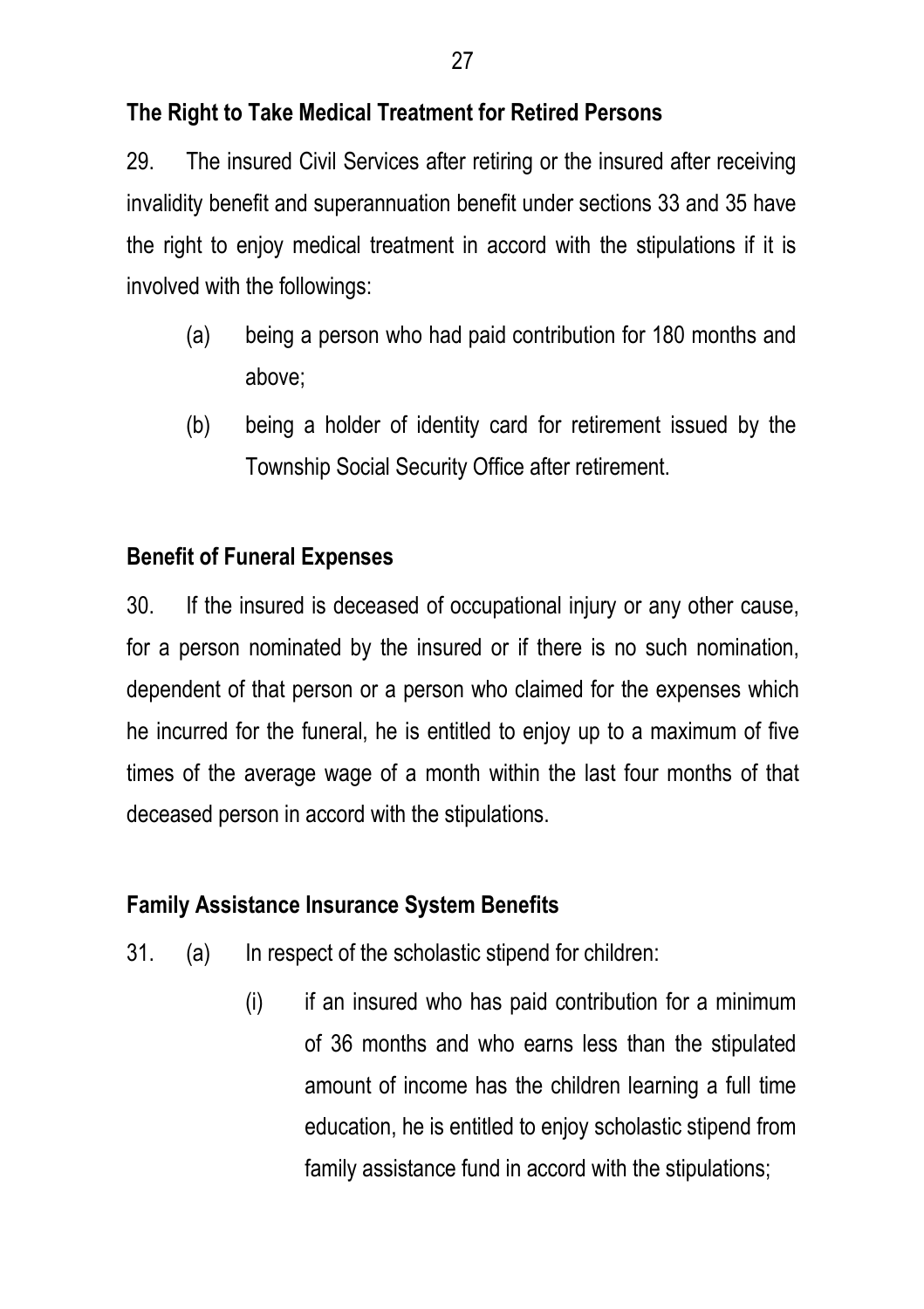- (ii) for the children born of an insured couple who earn less than the stipulated amount of income, only one insured is entitled to enjoy scholastic stipend contained in clause(i).
- (b) When the insured and the family encounter natural disaster, he is entitled to enjoy the following health care, relief materials and cash assistance from the family assistance fund in accord with the stipulations:
	- (i) the right to take medical treatment if suffered from physical and mental injury, or if contracted disease due to natural disaster;
	- (ii) after the contribution had been paid for a minimum of 36 months prior to natural disaster and his own properties are lost due to the natural disaster, 40 per cent of average wage of a month within one year before such day as cash assistance and relief materials provided by Social Security Board.
- (c) The insured is entitled to enjoy appropriate benefits allowed by the Social Security Board for his dependent family from the family assistance fund in accord with the stipulations.

#### **Invalidity Benefit**

32. An insured is entitled to enjoy invalidity benefit under the medical certificate in accord with section 33, if he is totally incapable to work due to any other cause including sickness and maternity not owing to employment injury.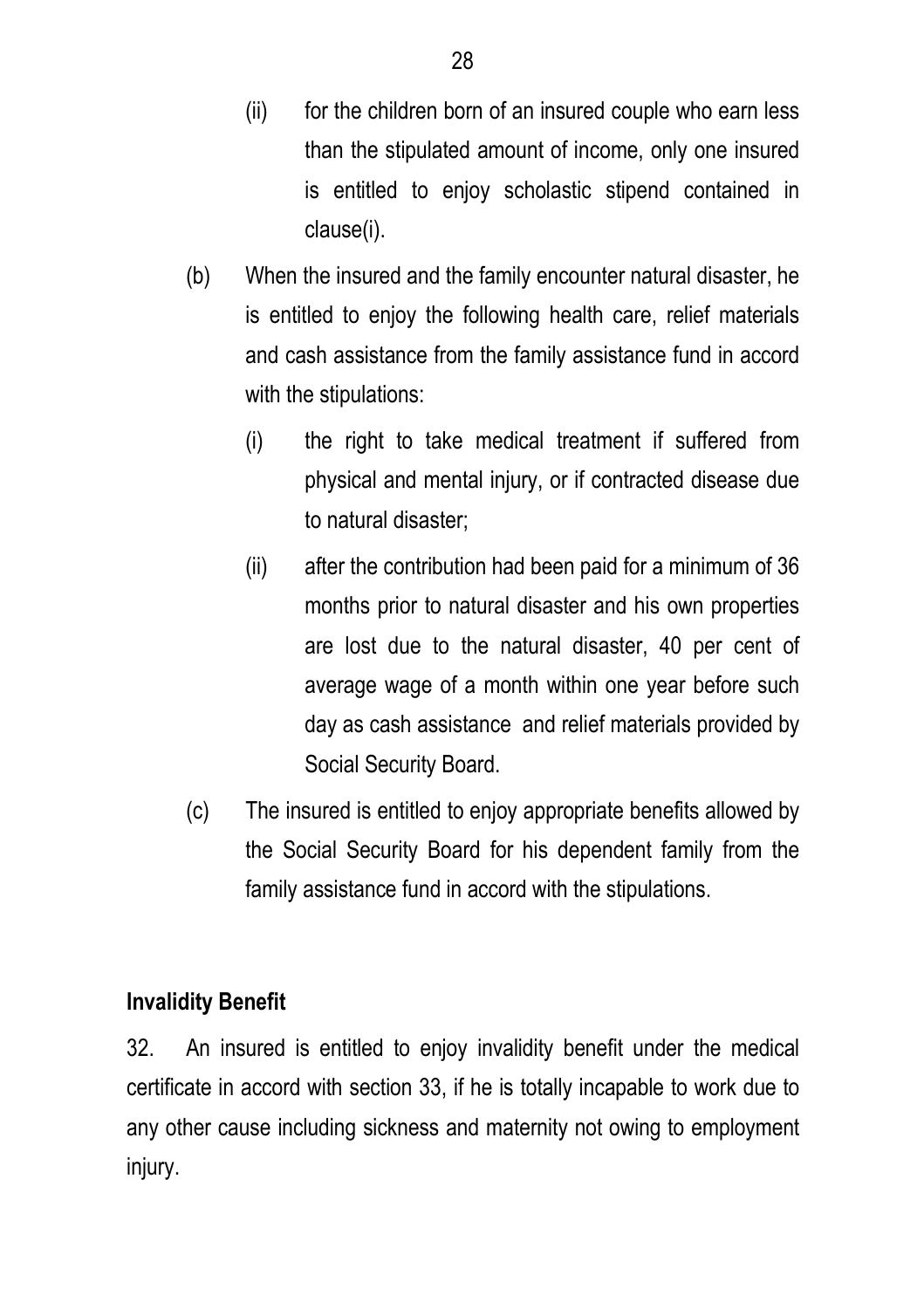#### **Cash Benefit for Invalidity**

- 33. (a) When the insured becomes totally incapable to work permanently in accord with section 32, he is entitled to enjoy the following benefits from the fund for invalidity benefit, superannuation benefit, and survivors' benefit in accord with the stipulations:
	- (i) if contribution has been paid for 180 months before permission of medical certificate for invalidity, the right to enjoy 15 times of average wage of a month obtained by him during the period of such contribution in installment or in lump sum according to his desire;
	- (ii) if contribution has been paid for more than 180 months, relating to such period of contribution in excess, the right to enjoy additional benefit contained in clause (i) in accord with the stipulations;
	- (i) in case where contributions has been paid for 12 months and above but under 180 months, the right to enjoy 40 per cent of contribution paid by the employer and by that insured together with interest in accord with the stipulations;
	- (ii) in case where contribution has been paid for less than 12 months, the right to withdraw the money contributed by that person in lump sum.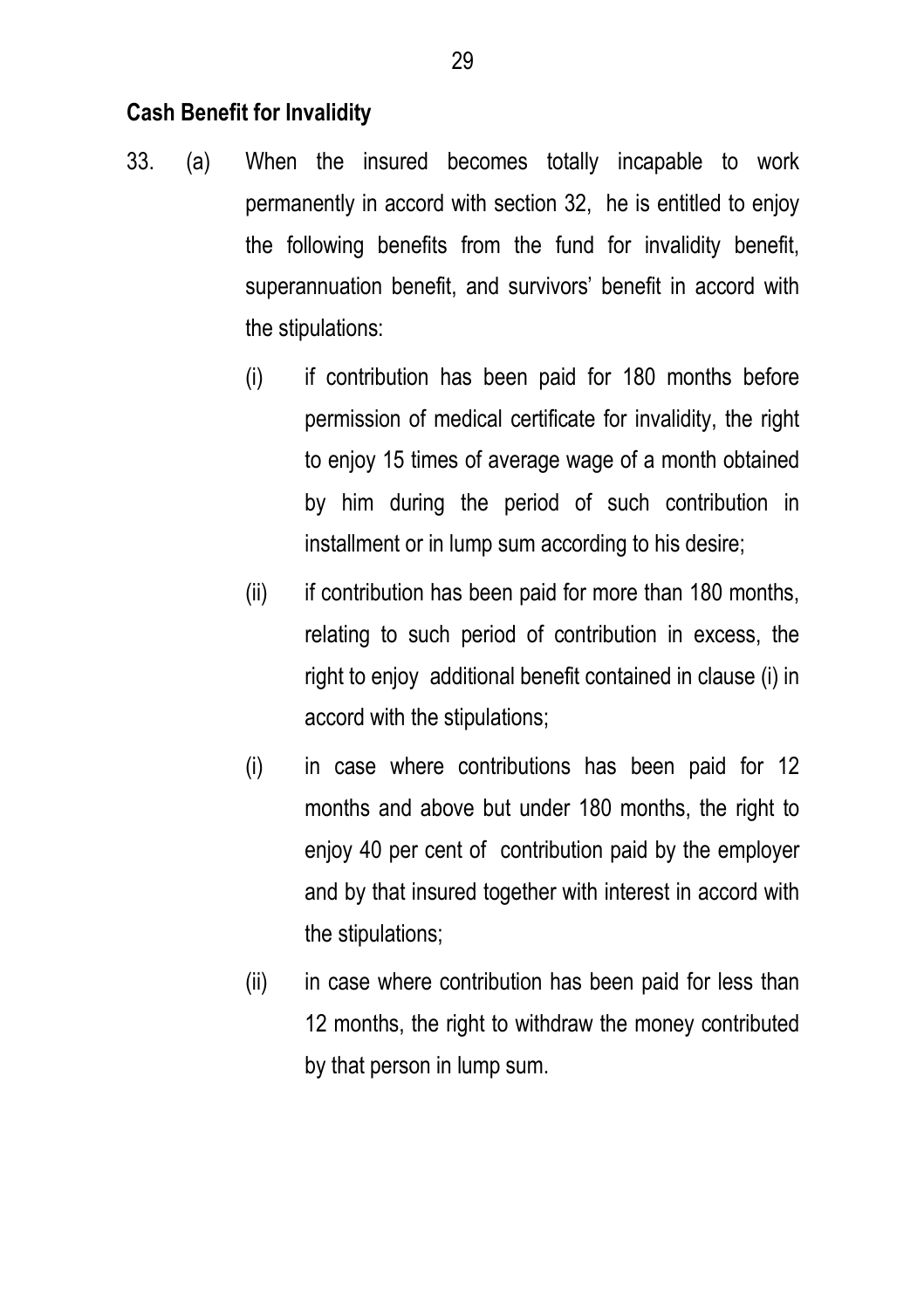(b) When the insured obtains the right to enjoy invalidity benefit, the employer is entitled to obtain 25 per cent of his contribution for 12 months and above paid to the fund contained in clause (iii) of sub-section (a) of section 15 together with interest in accord with the stipulations.

#### **Age Limit for Superannuation and Cash Benefit**

34. The age for superannuation of the insured shall be as stipulated by the Ministry of Labour in co-ordination with the Social Security Board with the approval of the Union Government.

- 35. (a) When the insured retires for superannuation, the following benefits are entitled from the fund for invalidity benefit, superannuation benefit and survivors' benefit in accord with the stipulations:
	- (i) if contribution has been paid for 180 months before superannuation, the right to enjoy 15 times of an average wage of a month for the period contributed of that insured in installment or in lump sum according to his desire;
	- (ii) if contribution has been paid for more than 180 months, relating to such period of contribution in excess, the right to enjoy additional benefit contained in clause (i) in accord with the stipulations;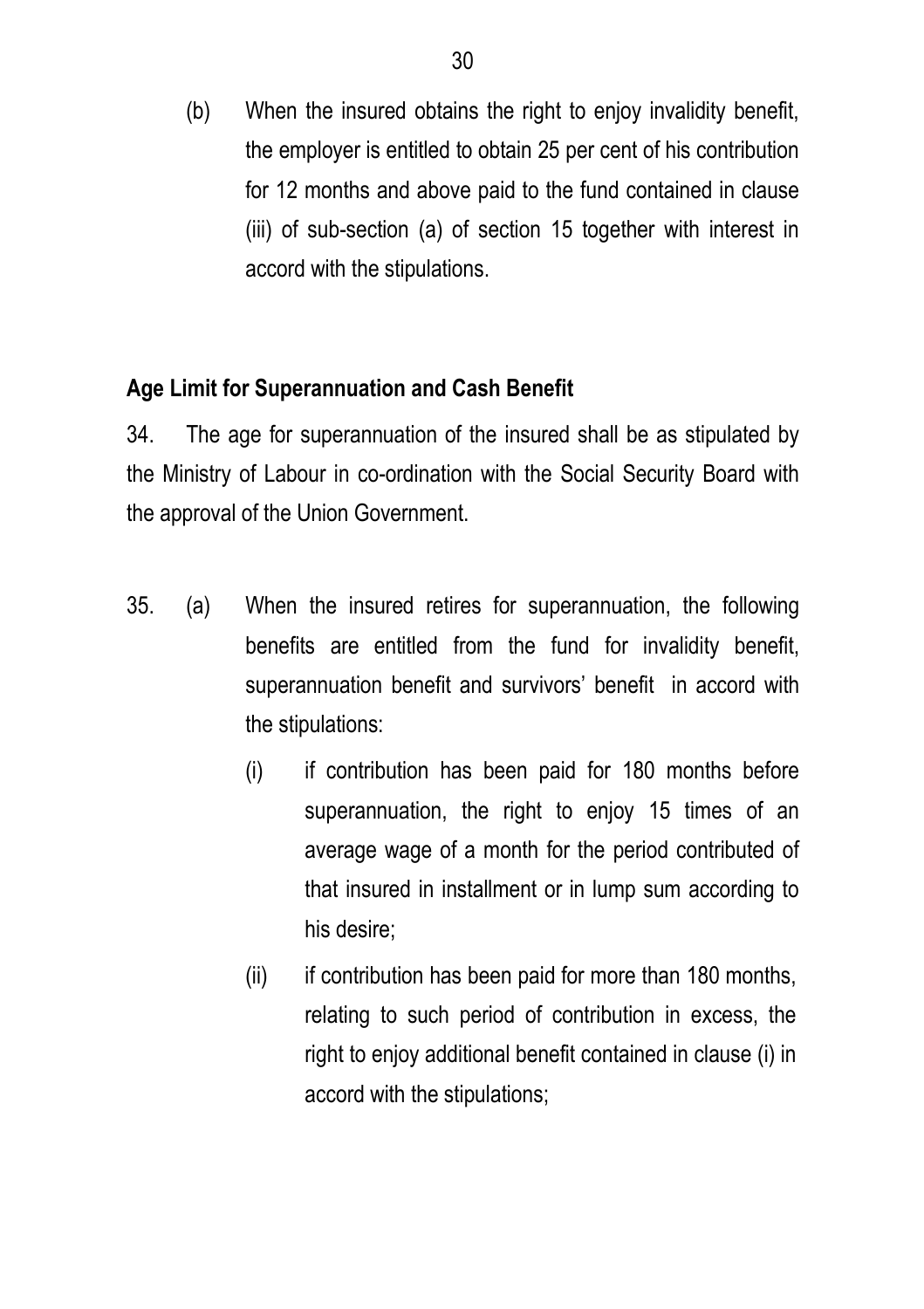- (iii) in case where contribution has been paid for 12 months and above but under 180 months, the right to enjoy 40 per cent of the contribution paid by the employer and by that insured together with interest in accord with the stipulations;
- (iv) in case where contribution has been paid for less than 12 months, the right to withdraw the money contributed by that insured in lump sum.
- (b) When the insured obtains superannuation benefit, the employer is entitled to obtain 25 per cent of his personal contribution for 12 months and above paid to the fund contained in clause (iii) of sub-section (a) of section 15 together with interest in accord with the stipulations.

#### **Survivors' Benefit for Decease not owing to Employment Injury**

36. When the insured is deceased for any other cause not owing to employment injury before the age for superannuation:

 (a) a person nominated by the insured is entitled to enjoy survivors' benefit which is the same as the invalidity benefits contained in section 33, in installment or in lump sum according to his desire in accord with the stipulations;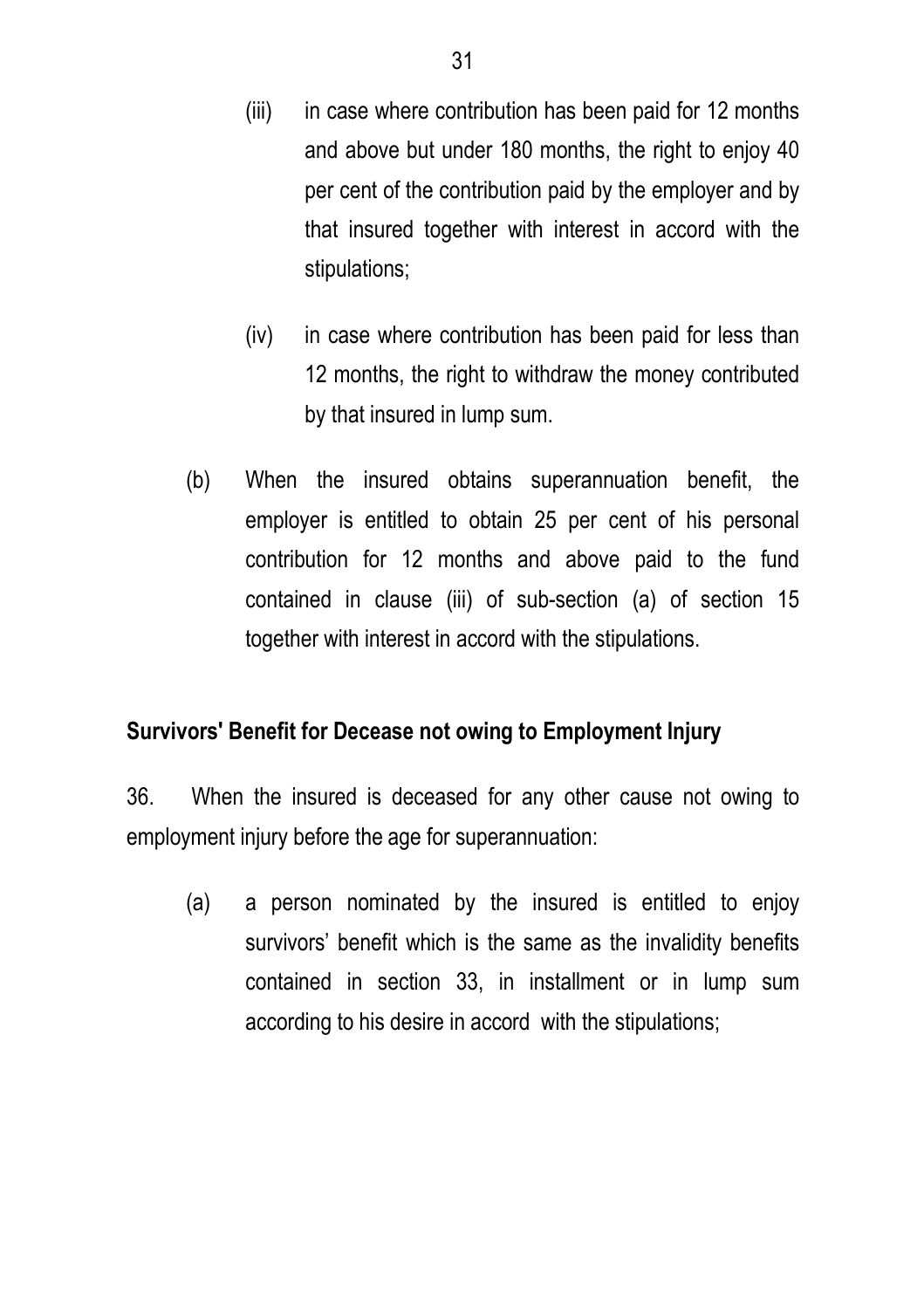- (b) if there is no nominated person contained in sub-section (a), dependents of the said insured are entitled to enjoy the survivors' benefit, which is the same as the invalidity benefit contained in section 33, in installment or in lump sum according to his desire in accord with the stipulations in the following order:
	- (i) wife or husband of the deceased;
	- $(iii)$  if there is no wife or husband, children of the deceased;
	- (iii) if there is no wife, husband and children, mother and father of the deceased;
- (c) if there is a person who is entitled to benefits contained in subsections (a) and (b), the employer is entitled to obtain 25 per cent of contribution for 12 months and above paid by him to the fund for invalidity benefit, superannuation benefit, and survivors' benefit together with interest in accord with the stipulations;
- (d) if there is no person who is entitled to benefits contained in sub-sections (a) and (b), the employer has the right to draw his contribution paid into the fund for invalidity benefit, superannuation benefit, and survivors' benefit together with interest in accord with the stipulations.

### **Requirement for Unemployment Benefit**

37. The insured shall be entitled to enjoy unemployment benefit if he has paid contribution for a minimum of 36 months and is involved with the followings: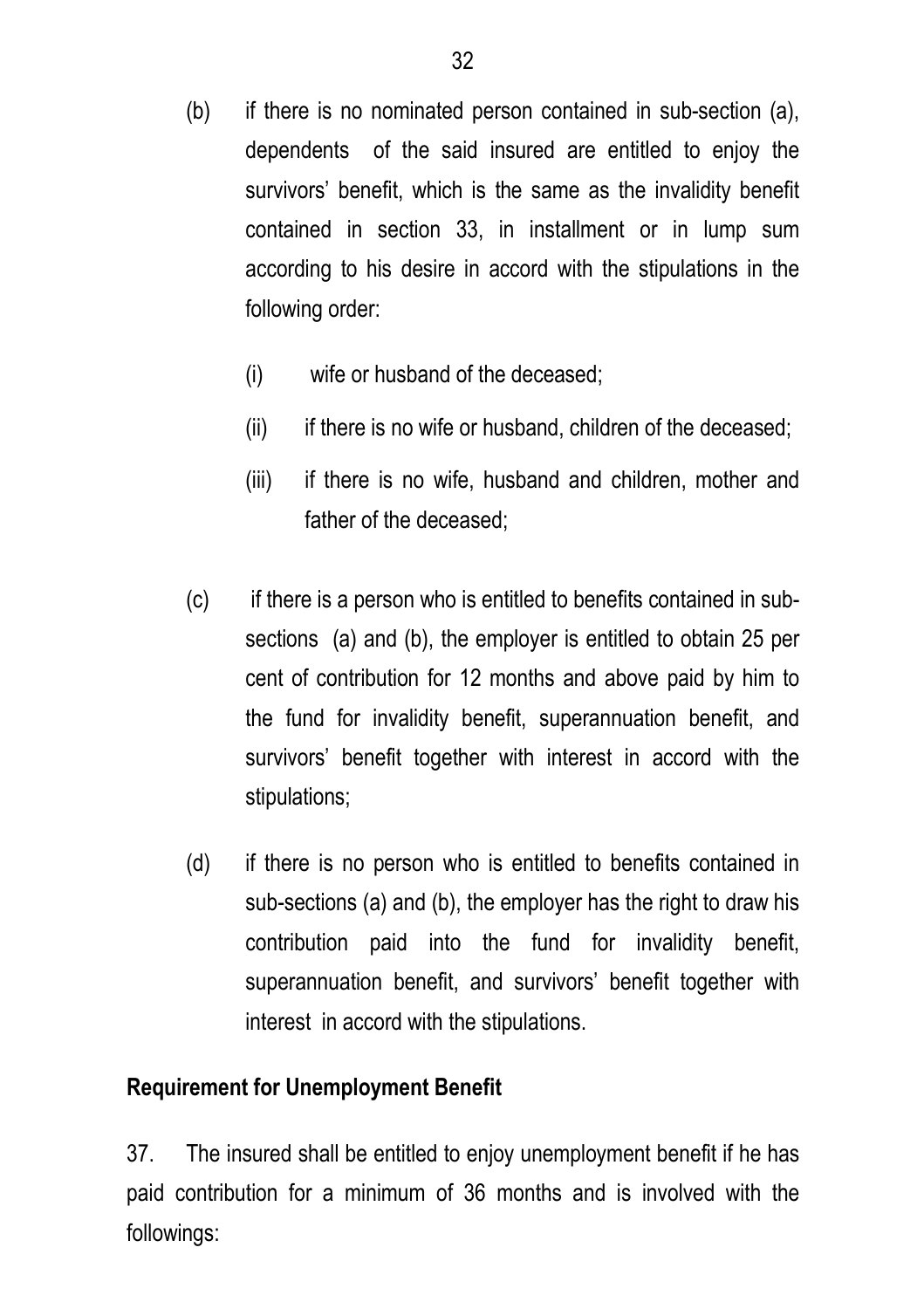- (a) being unemployed for dismissal or termination because of permanent close-down of work but not voluntary resignation;
- (b) not being a person dismissed from work of occupational punishment or not being a person dismissed or removed from work for mis-appropriation, violation of Civil Service Regulations or intentionally failing to abide by the workplace regulations;
- (c) being a person of good health, capable to work and willing to work;
- (d) being a person registered at the relevant Township Labour Exchange Office in accord with the stipulations and report monthly his unemployment to that office and Township Social Security Office.

### **Period and Benefits of Unemployment Benefit**

38. When the insured obtains unemployment benefit in accord with section 37:

 (a) if he has paid contribution up to 36 months, he is entitled to enjoy 50 percent of average wage for a month within the previous one year as the unemployment benefit monthly up to two months. If he has paid contribution for more than 36 months, unemployment benefit shall be entitled to enjoy additional one month each for every additional 12 months of contribution. However, total period of unemployment benefit shall be entitled to six months only;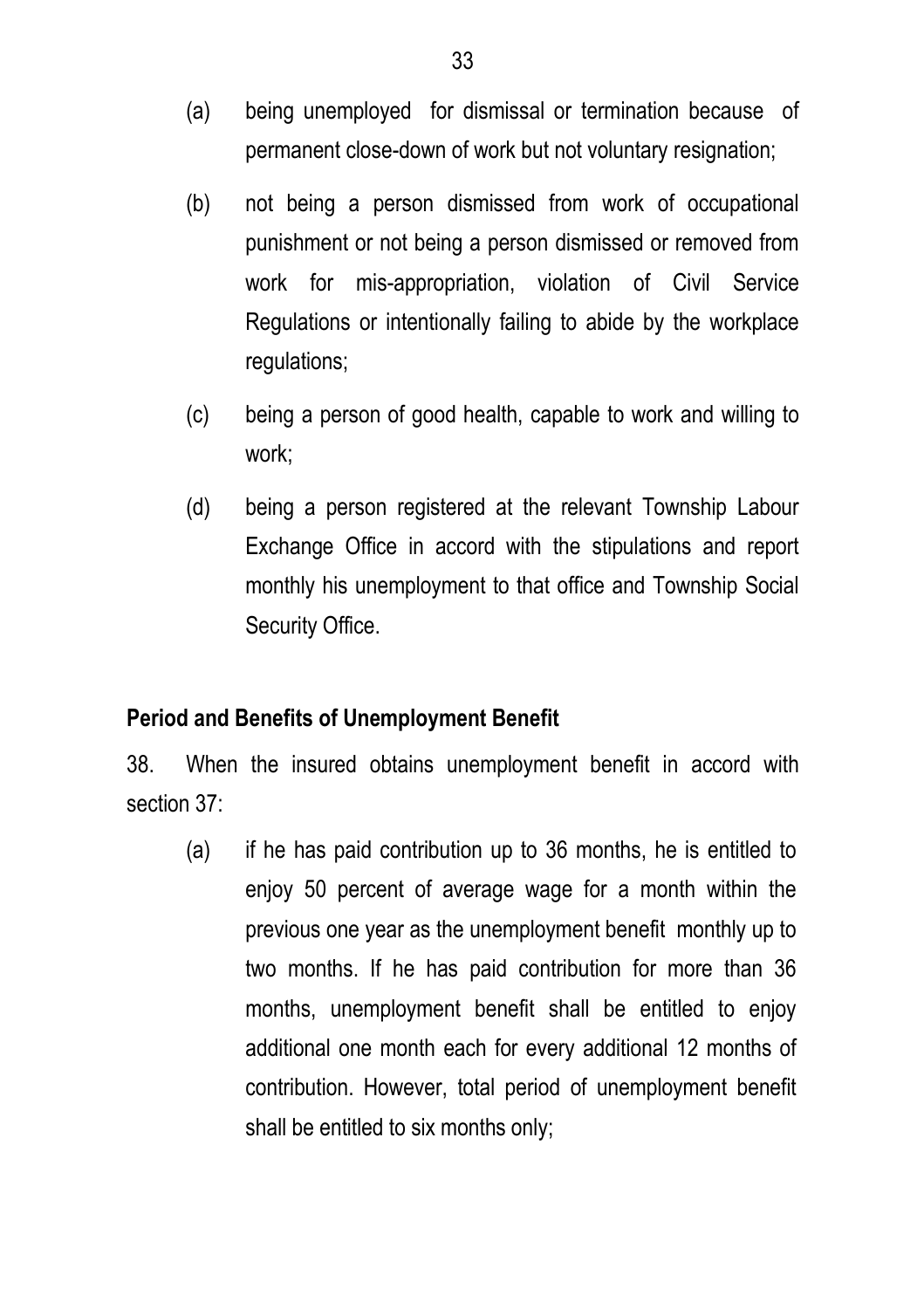- (b) if he is married at the time of unemployment, additional cash awarded by the Social Security Board which is not exceeding 10 per cent of unemployment benefit contained in subsection(a), shall be entitled monthly during the above mentioned period depending upon the condition of dependents of that person;
- (c) if he is sick, the right of health care, medical treatment and cash benefit contained in clause (i) of sub- section(a) of section 21 and sub- sections (a) and (b) of section 23 shall be entitled in accord with sub- section(a) of this section;
- (d) for maternity and confinement, the right of health care, medical treatment, and cash benefit contained in clause (ii) of sub- section(a) of sections 21, 26, 27 and 28 shall be entitled for a minimum of 2 months to a maximum of 6 months in accord with sub- section(a) of this section;
- (e) has the right to attend trainings permitted by the Social Security Board;
- (f) if the insured is deceased while enjoying unemployment benefit contained in sub-section (a), he is entitled to funeral expense in accord with the stipulations.

### **Limitation on Unemployment Benefit**

- 39. (a) The insured:
	- (i) has the right to enjoy unemployment benefit contained in sub-sections (a) and (b) of section 38 for only once at an establishment;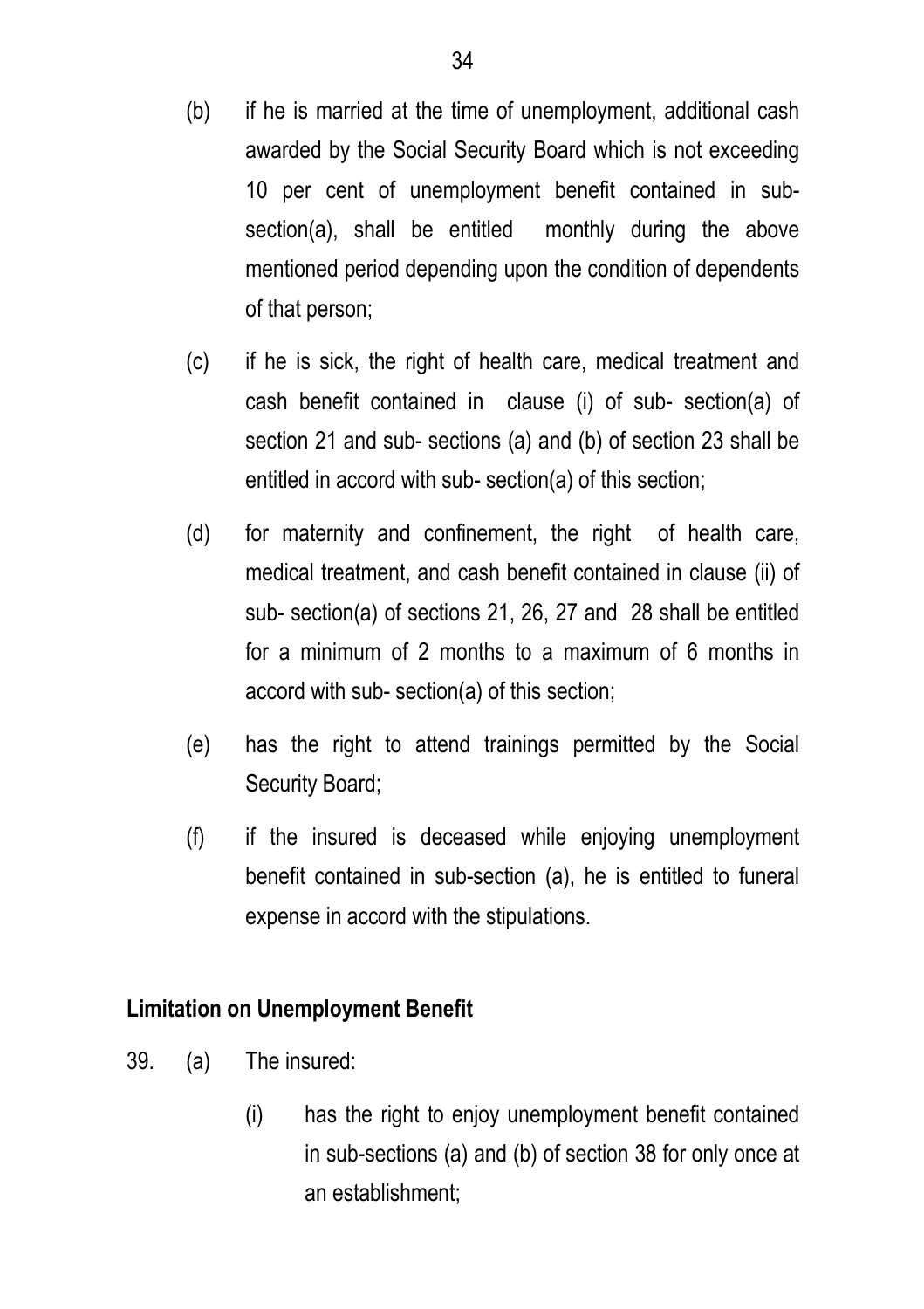- (ii) after enjoying the unemployment benefit once under clause (i) and then, if he rejoins with the same establishment and become unemployed again, has the right to enjoy unemployment benefit in accord with the stipulations, only when another payment of contribution for 36 months has been paid.
- (b) The employer may deduct for the insured who is unemployed, in accord with the stipulation, the amount of unemployment benefit entitled to the insured under this law out of compensation to be paid to that insured in accord with the existing labour laws, or employment agreement.

## **Termination of Unemployment Benefit**

40. A person who has the right of Unemployment Benefit shall be terminated that benefit if any of the following situations arises:

- (a) rejecting the job informed by the relevant township labour exchange office or by the relevant township social security office without sufficient cause;
- (b) rejecting to attend vocational course as directed by the Social Security Board without sufficient cause;
- (c) being employed a new job;
- (d) being convicted with imprisonment for the commission of any criminal offences under any criminal law;
- (e) leaving for good to foreign or going foreign to work.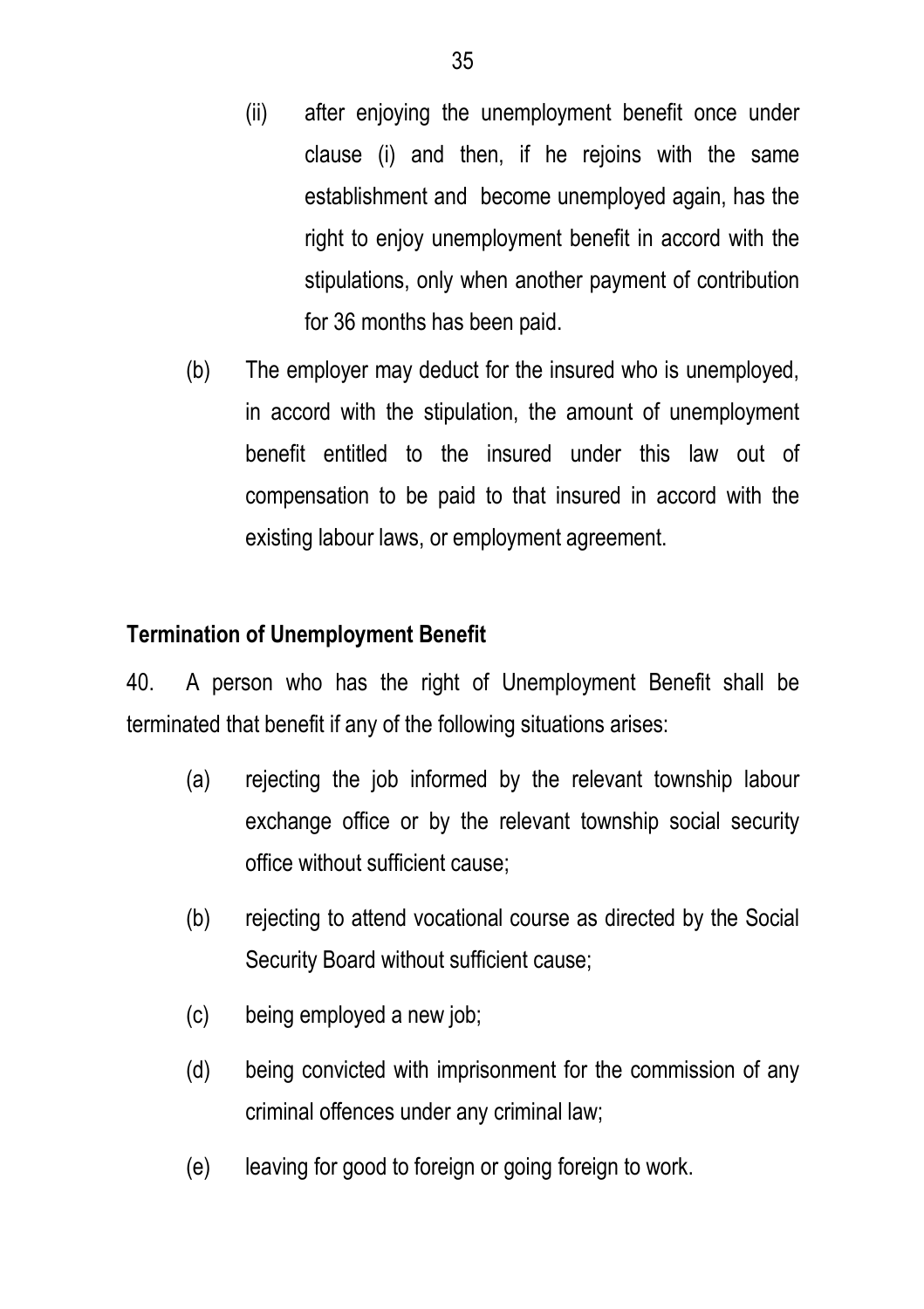# **The Right to draw from the Social Security Fund after Receiving Unemployment Benefit**

41. If an insured who has the right to enjoy unemployment benefit is unable to work his former job or any other job relating to the Social Security Insurance System under this Law although the unemployment benefit period is terminated:

- (a) the insured has the right to draw 40 per cent of contribution paid for him by the employer into the fund for invalidity benefit, superannuation benefit and survivors' benefit for 36 months and above and his contribution together with interest in accord with the stipulations;
- (b) the employer has the right to draw 25 per cent of his contribution paid into the fund contained in sub-section (a) for 36 months and above together with interest in accord with the stipulations.

# **Benefits and Responsibility for Other Social Security Systems**

42. (a) A person who has paid voluntary contribution to the fund for Social Security Housing Project contained in clause (vii) of sub-section (a) of section 15 relating to the Social Security Housing has the right to live, hire, use, own, purchase, sell or transfer by any other means and to obtain loan in priority for enabling to purchase that housing in accord with the stipulated terms and conditions.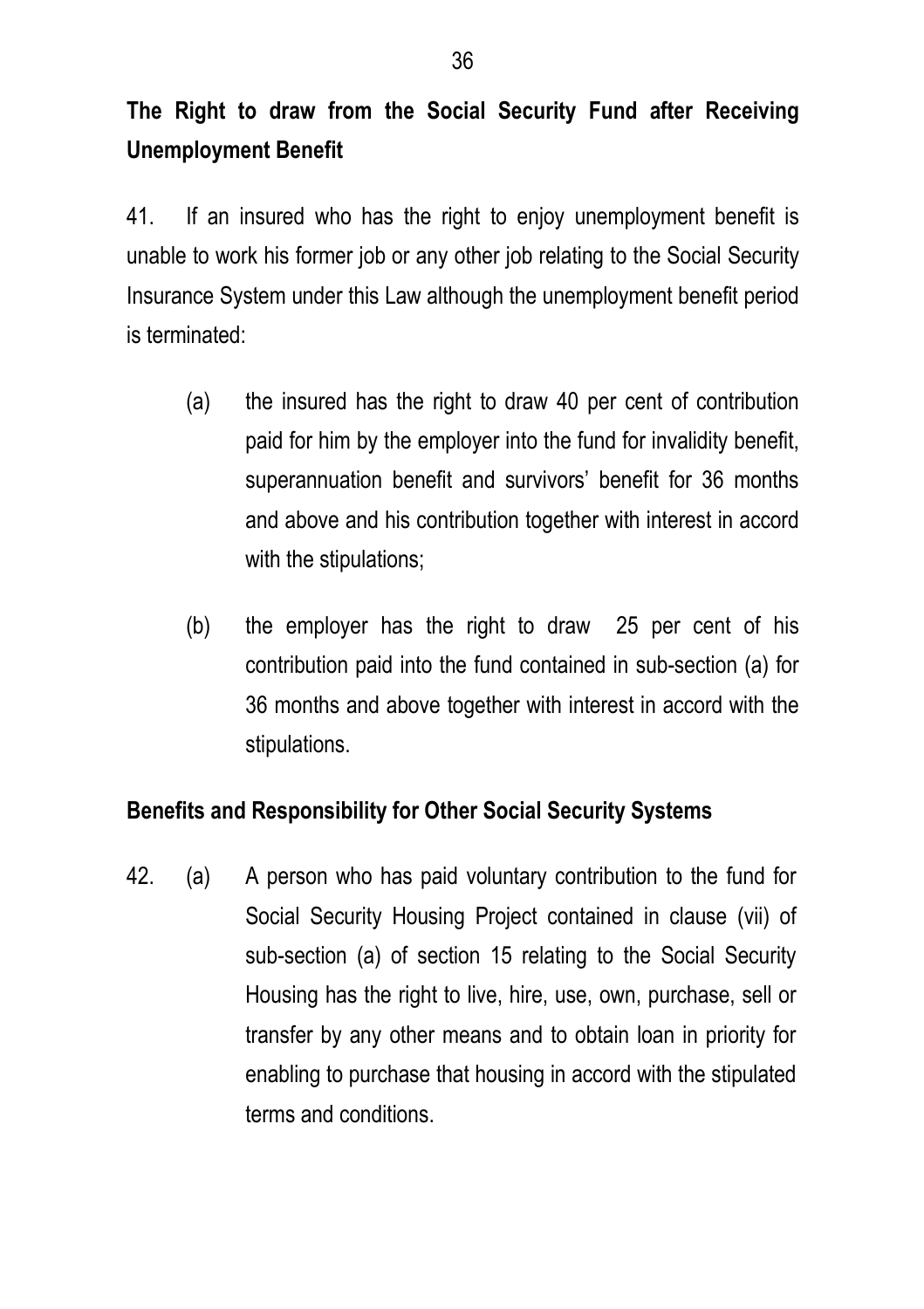(b) If an insured who had not paid contribution to the fund for Social Security Housing Project contained in clause (vii) of sub-section (a) of section 15 but is in conformity with the stipulations relating to the Social Security Housing, he has the right to live, hire, use, own, purchase, sell or transfer by any other means and to obtain loan for enabling to purchase that housing.

43. A person who is entitled to the right contained in section 42 in Social Security Housing:

- (a) shall comply with the stipulated terms and conditions;
- (b) if he violates the said terms and conditions, shall be taken action in accord with the stipulations and removed from the Social Security Housing.

44. The persons who have contributed to each of the Social Security Fund contained in clauses (v) and (vi) of sub-section (a) of section 15 shall, in co-ordination with the Social Security Board, have the right to enjoy benefits stipulated by the Ministry of Labour with the approval of the Union Government.

# **Chapter VI**

# **Applicability to Employment Injury Benefit Insurance System, Fund and Benefits of Employment Injury Benefit**

# **Applicability**

45. The provisions of the employment injury benefit insurance system contained in this Law shall apply to the following workers: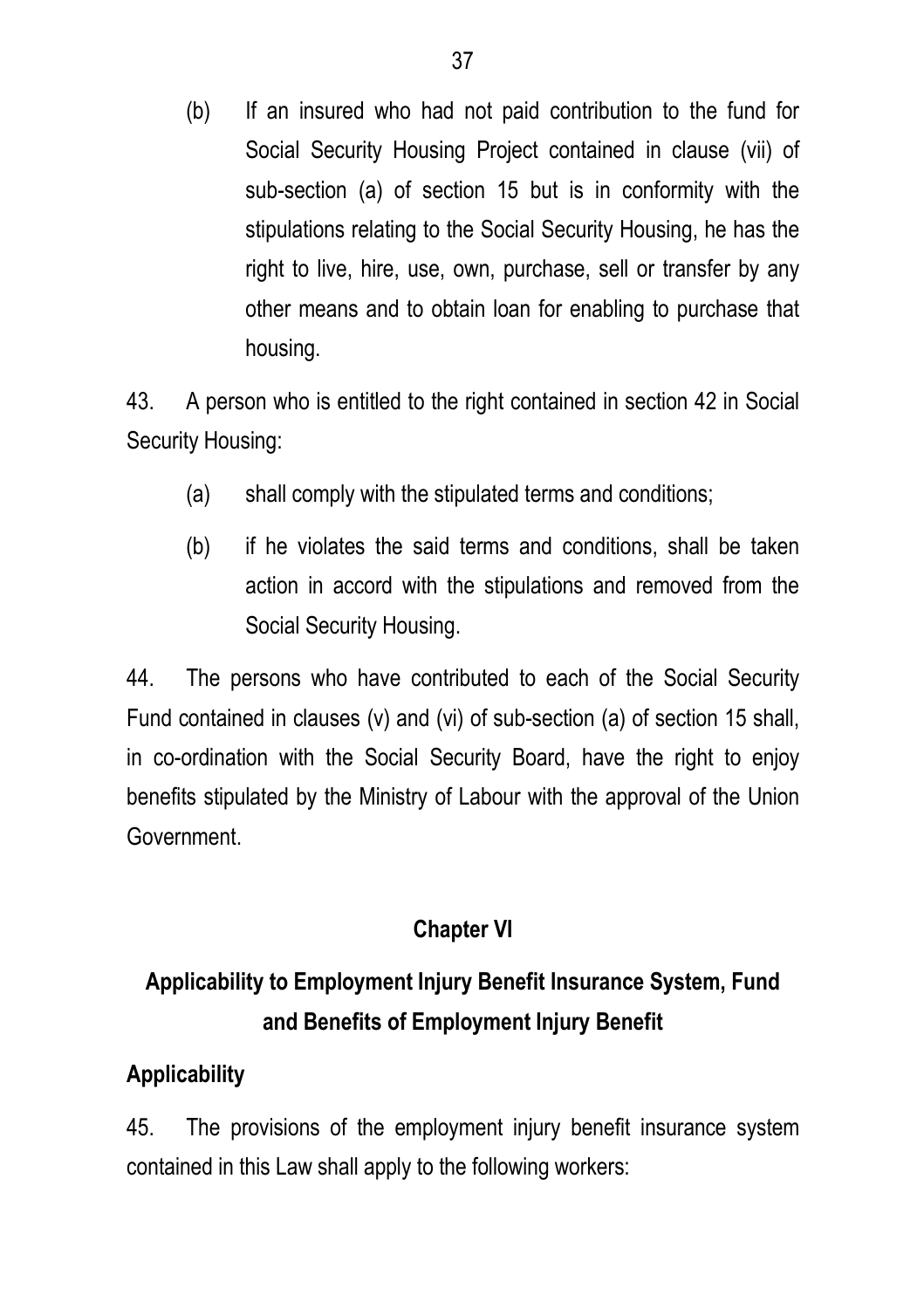- (a) workers at establishments applicable to social security system who have registered compulsorily in accord with sub-section (a)of section 16 and contributed to the social security funds contained in clauses (i),(iii),(iv) and (v) of sub-section (a) of section 15;
- (b) workers stipulated as being applied to provisions of compulsory registration for occupational injury benefit insurance system by notification of the Ministry of Labour, in co-ordination with the Social Security Board with the approval of the Union Government.

46. If the employers of establishments contained in sub-section (a) of section 12 which are not applicable to provisions of compulsory registration for social security insurance system and benefits have not compulsorily registered and paid contribution for their workers to enjoy employment injury benefit, the provisions applicable to employment injury benefit insurance system shall not be applied.

# **Employment Injury Benefit Insurance System and Registration**

47. The Social Security Board shall manage, in accord with the stipulation, the employment injury benefit insurance system in order to avoid from giving the employment injury benefit by the employer in lump sum and to enable the worker to enjoy the following benefits:

- (a) medical treatment;
- (b) temporary disability benefit;
- (c) permanent disability benefit;
- (d) survivors' benefit for decease owing to occupation.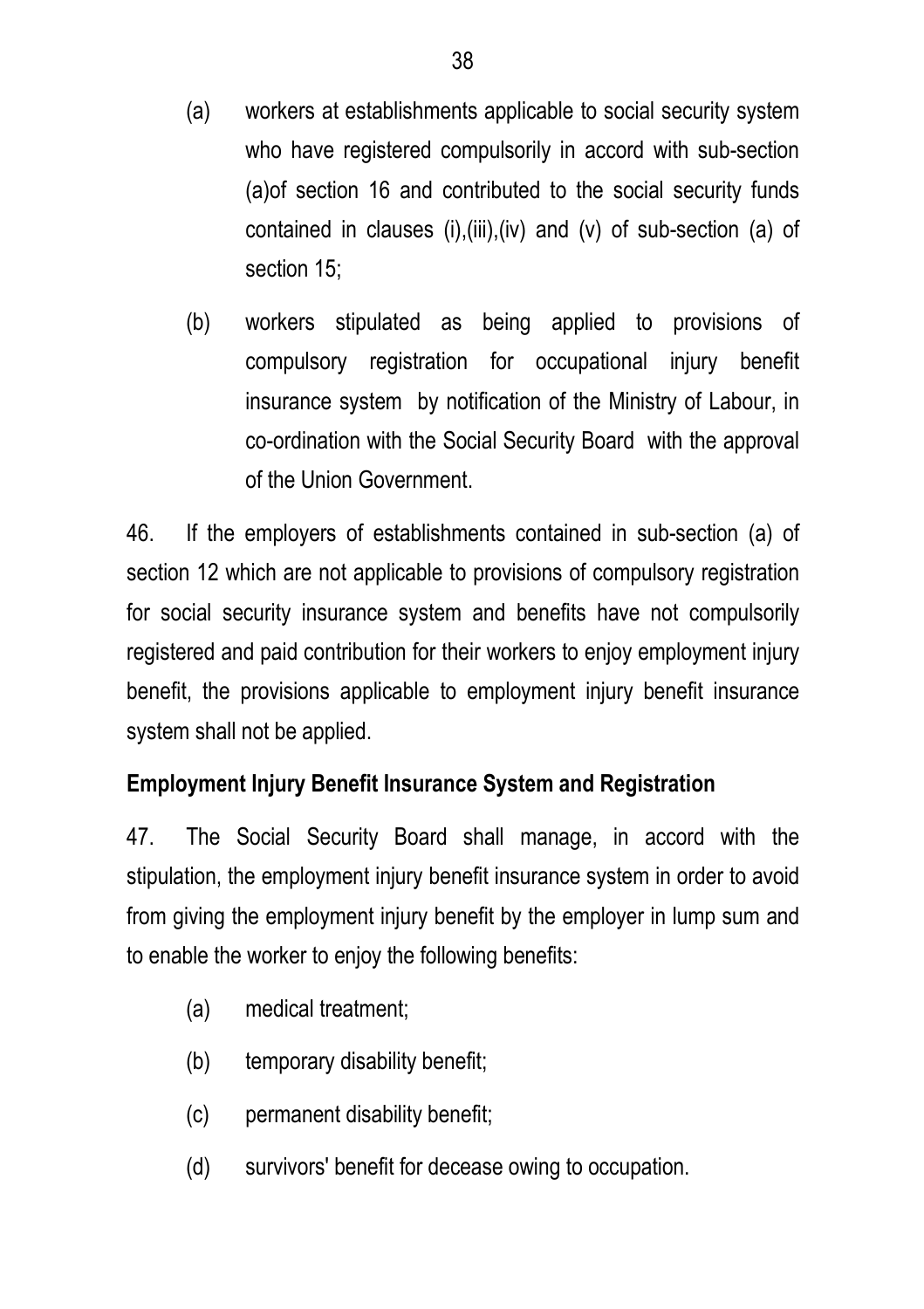- 48. (a) The employer shall effect insurance by registering at the relevant township social security office in order to get employment injury benefit by the workers applied to provisions of compulsory regis- tration for employment injury benefit insurance system contained in section 45 and by paying contribution to employment injury benefit fund in accord with the stipulations.
	- (b) The employers may effect insurance by registering voluntarily for the workers who are not applied to provisions of compulsory registration for employ- ment injury benefit insurance system and by paying stipulated contribution to employment injury benefit insurance fund.
	- (c) When registering to effect insurance for employ -ment injury benefit under sub-sections (a) and (b), the worker shall submit medical certificate.

### **Inapplicability to the Workmen's Compensation Act**

- 49. (a) The employers and insured of establishments where the employer had registered compulsorily under sub-section (a) of section 48 or where the employer had registered voluntarily under sub-section (b) of section 48 who have paid contribution to employm- ent injury benefit fund shall not apply to the provisions contained in the Workmen's Compensa- tion Act in respect of the employment injury benefit.
	- (b) The insured who has effected insurance for employment injury benefit under sub-sections (a) and (b) of section 48 shall only be entitled to employment injury benefits contained in this Law.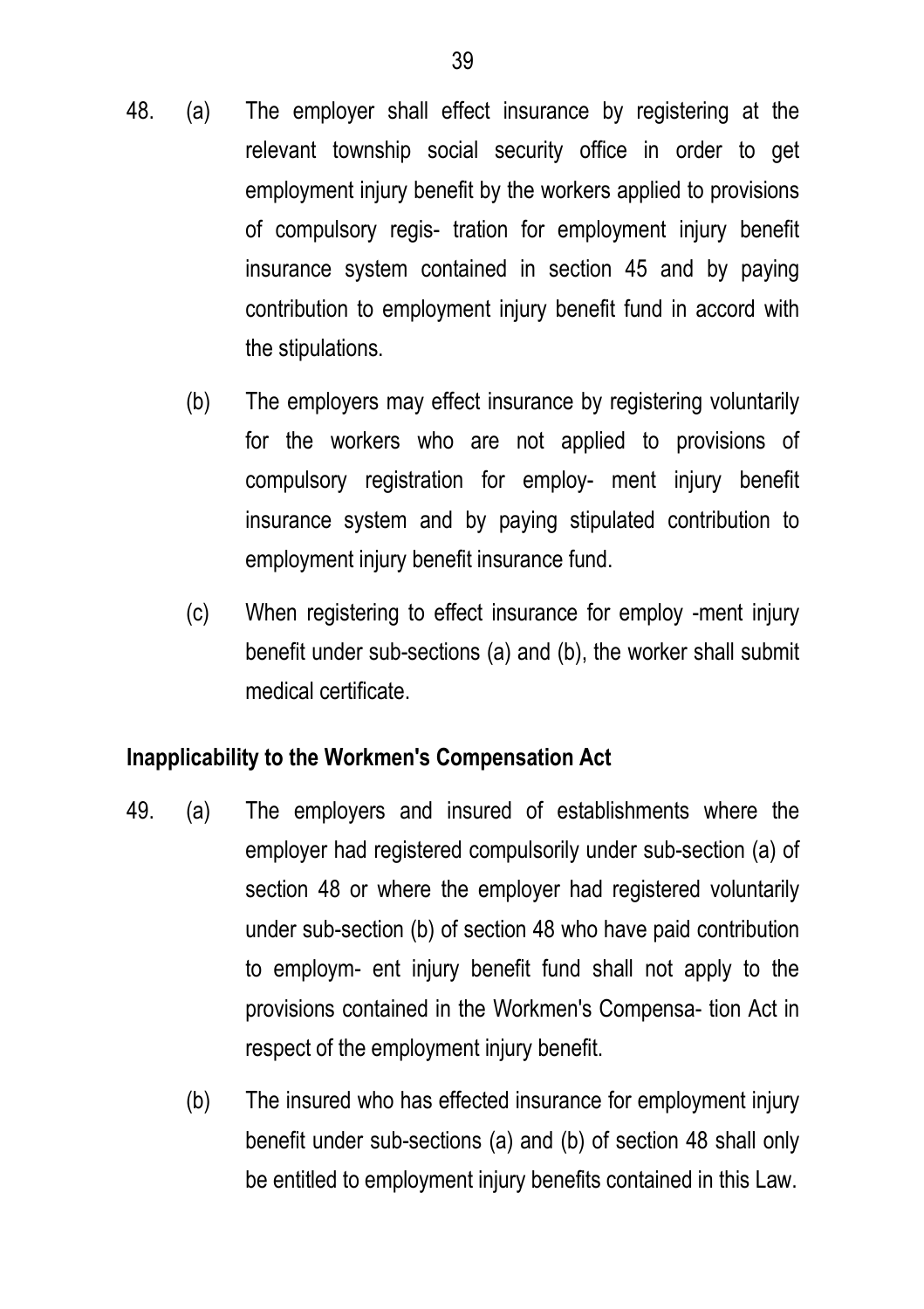## **Contributions for Employment Injury Insurance System**

50. In respect of employer's contribution to be paid to employment injury benefit fund for the worker to enjoy the employment injury benefit under section 47, the Ministry of Labour shall determine rates of contribution depending on the worker's wage and degree of possibility of employment hazard, by notification, in co-ordination with the Social Security Board with the approval of the Union Government.

- 51. The employer:
	- (a) shall pay contribution monthly to Employment Injury Benefit Fund at the rates stipulated under section 50. Moreover, he shall also incur the expenses for paying as such;
	- (b) shall pay defaulting fees stipulated under section 88, in addition to the contribution if fails to contribute after effecting insurance for employment injury benefit.

# **The Right to Take Medical Care and Other Benefits Regarding Employment Injury**

- 52. (a) The insured has the right, if the employment injury occurs, to take medical care in accord with the stipulations and to enjoy other benefits contained in this chapter.
	- (b) The types of diseases caused by occupation contained in subsection (a) shall be as specified by the rules and regulations.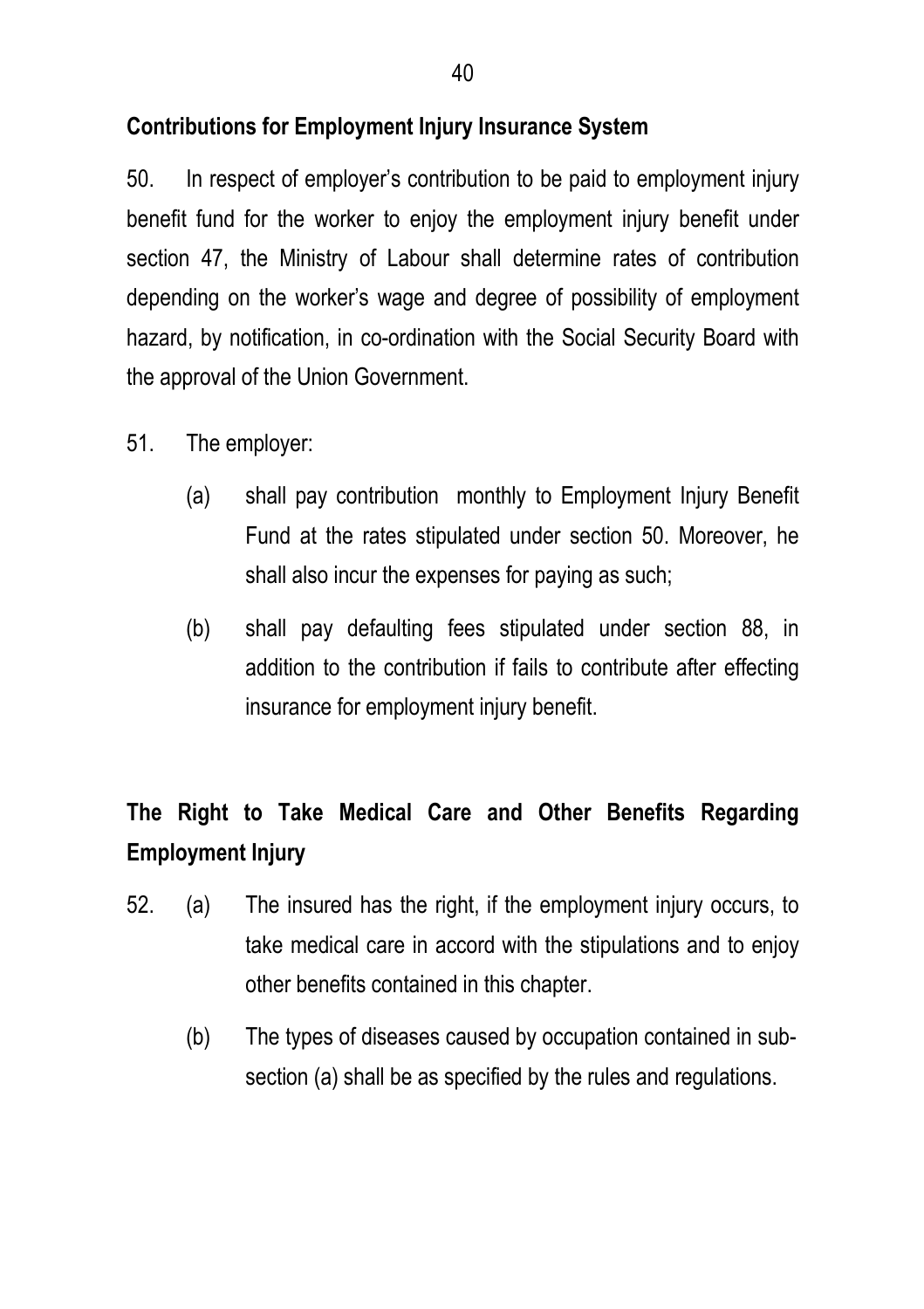### **Occupational Safety**

- 53. (a) The employers and workers shall co-ordinate with the Social Security Board or insurance agency in respect of keeping plans for safety and health in order to prevent employment injury, contracting disease and decease owing to occupation and in addition to safety and educational work of the workers and accident at the establishment.
	- (b) The employer shall incur the costs of medical treatment for employment injury occurring from criminal action or omission of the employer, or occurring from employer's failure to keep occupational safety plans and protections, and other benefits entitled to enjoy under this Law in accord with the stipulations without fail
- 54. (a) The employer shall report immediately to the relevant township social security office if a serious occupational accident has been occurred to his insured worker. There shall not be any delay without sufficient cause to report as such.
	- (b) A team of officers and staff who inspect the establishments shall, if it is found that the occurrence of employment injury, decease and contracting diseases, report to the relevant township social security office in accord with the stipulations.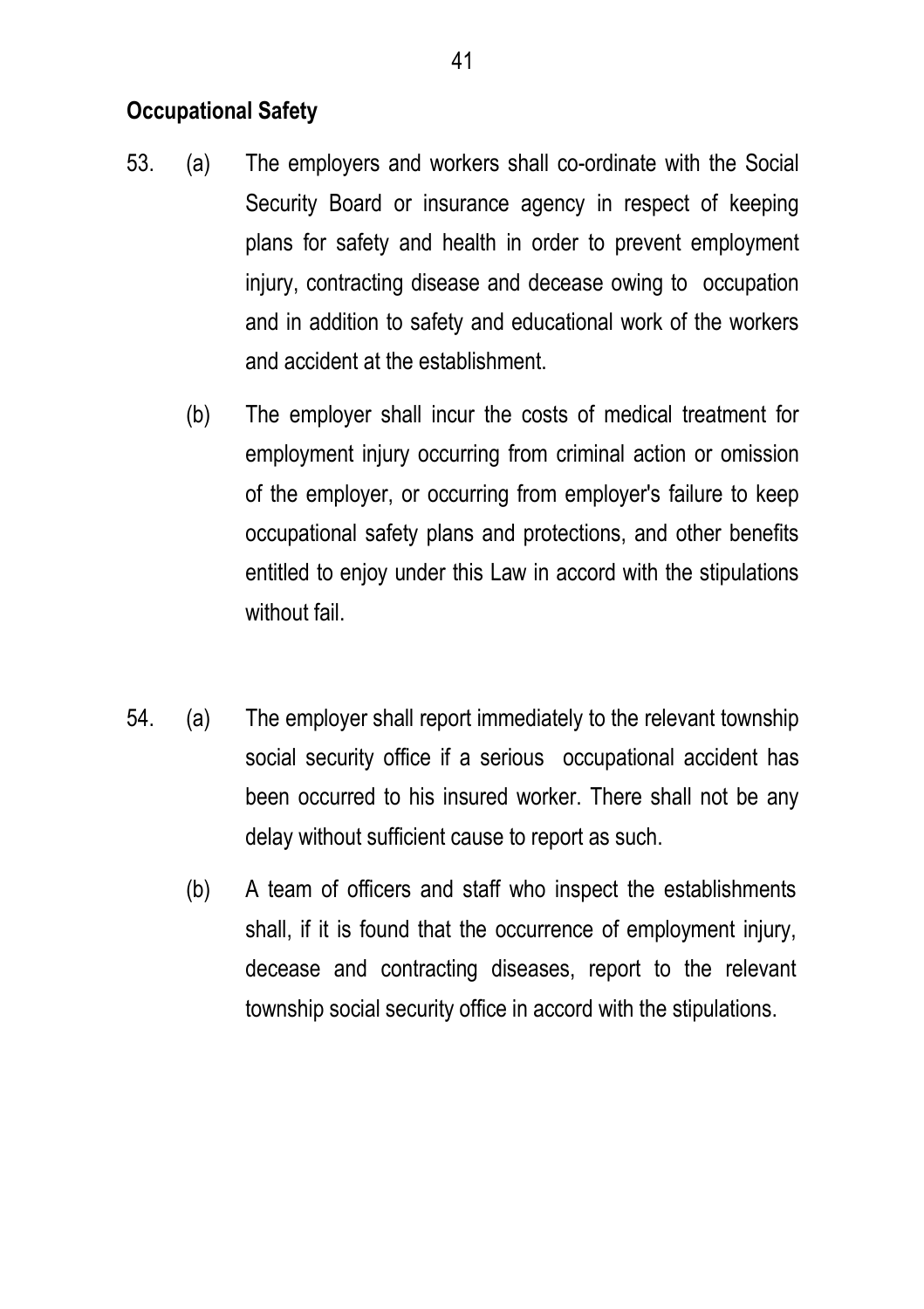### **Temporary Disability Benefit**

55. The insured who suffers reduction or cessation of earnings by reason of incapable to work of employment injury, free medical treatment in addition to temporary disability benefit of 70 per cent of average wage within four months prior to occupational accident shall be entitled to enjoy commencing from the date of incapacity for work, to a maximum of 12 months under medical certificate.

- 56. (a) The temporary disability benefit under section 55, shall be terminated from the date on which the insured becomes capable for work again within 12 months.
	- (b) If an insured continues to be incapable to work after the expiration of 12 months period of temporary disability benefit, it shall be converted to enjoy permanent disability benefit.
	- (c) The insured while enjoying temporary disability benefit for 12 months due to occupational accident, and excepted that it be permanent disability by medical certificate, terminate the temporary disability benefit and is converted to enjoy the permanent disability benefit.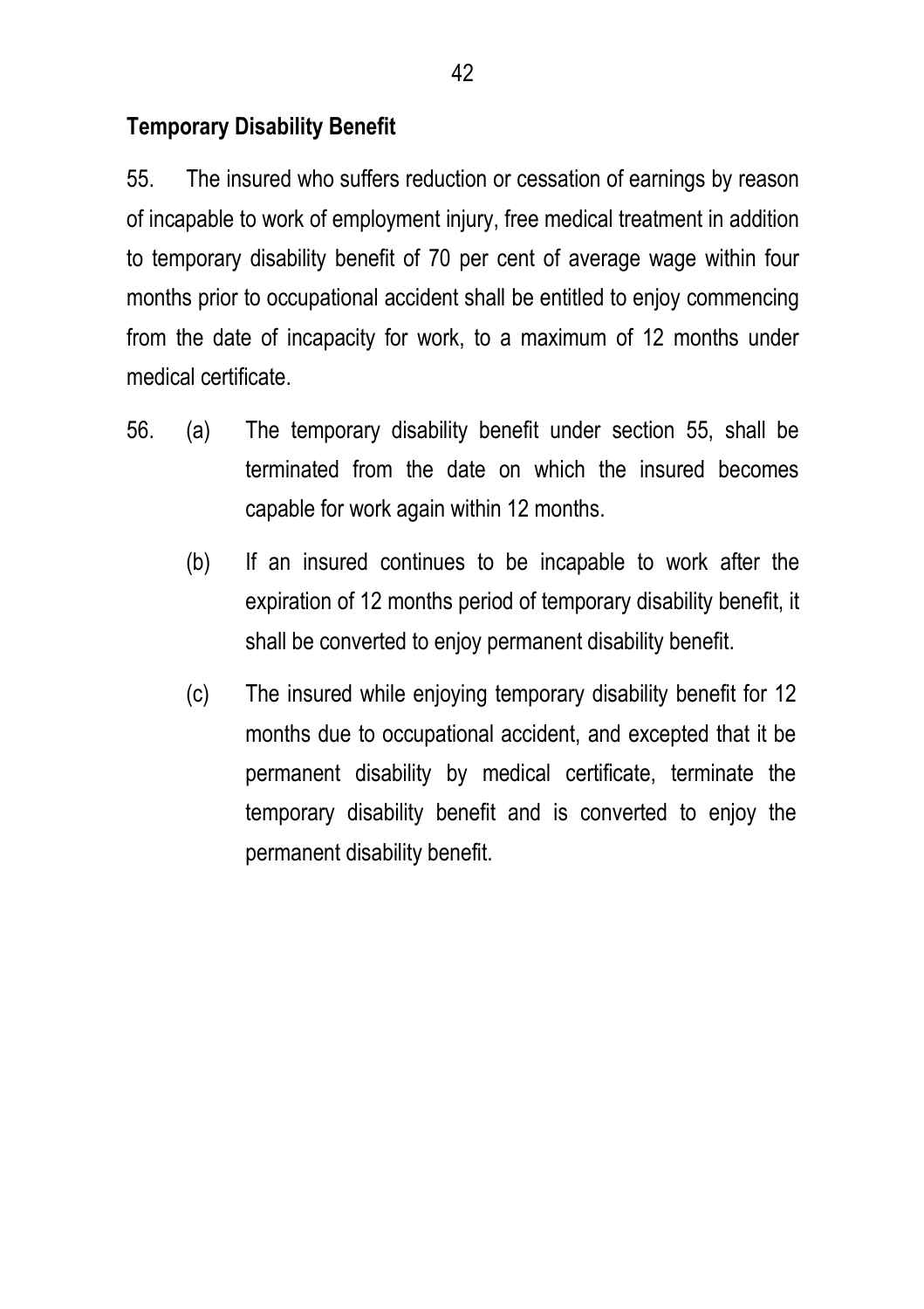### **Permanent Disability Benefit**

57. The insured is entitled to the cash benefit for permanent partial disability if there is likely to cause permanent partial loss of capacity for work and is entitled to the cash benefit for permanent total disability if there is likely to cause permanent total loss of capacity for work due to employment injury. As regards that benefit, cash benefit calculated based upon 70 per cent of average wage of a month within four months before employment injury occurs with percentage of permanent loss of capacity for work decided by the Medical Board as a month benefit and shall be entitled in accord with section 58.

58. The person who suffers loss of capacity for work is entitled to permanent disability benefit calculated based upon 70 per cent of average wage of a month contained in section 57, with percentage of loss of capacity for work, as specified hereunder:

- (a) in case of loss of capacity for work is 20 per cent and under, the right to enjoy monthly cash benefit entitled to such person for five years in lump sum;
- (b) loss of capacity for work is from over 20 per cent to 75 per cent, the right to enjoy monthly cash benefit entitled to such person for seven years in installment or in lump sum according to the desire of that person;
- (c) loss of capacity for work is over 75 per cent, the right to enjoy monthly cash benefit entitled to such person for nine years in installment, or in lump sum, or in monthly installment until death according to the desire of that person;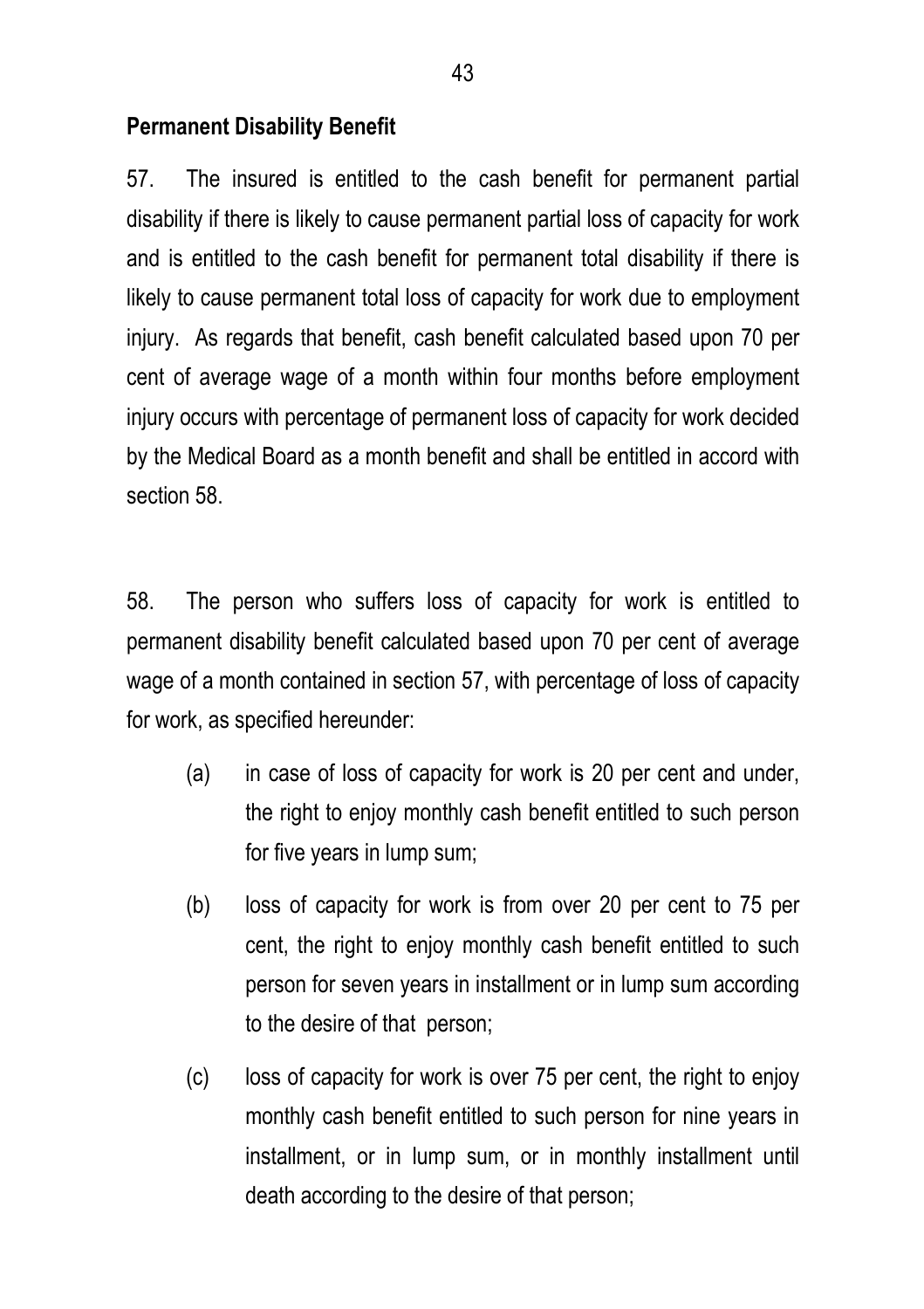- (d) if the medical certificate is submitted that permanently disabled person contained in sub-section (c) requires the constant attendance of another person, the right to enjoy the supplement of 10 per cent of his benefit in installment, or in lump sum, or in monthly installment until death according to the desire of that person in addition to the benefit contained in sub-section (c).
- 59. (a) The proportion of permanent partial disability benefit and permanent total disability benefit shall be proportionate to the loss of capacity for work contracted by employment injury.
	- (b) If an insured who obtained the permanent partial disability benefit suffers another employment injury, his percentage of loss of capacity for work shall be stipulated afresh taking into consideration to his former stipulated percentage of loss of capacity for work. The combined percentage of loss of capacity for work shall not exceed valued percentage of his overall loss of capacity for work. For the afresh stipulation as such, due cash benefit is entitled to obtain for added percentage of loss of capacity for work in accord with the stipulations.

#### **Rehabilitation and Job Arrangement**

60. If it is necessary to rehabilitate those who have lost their limbs owing to employment injury, or to make them capable of work from being incapable, the Social Security Board shall: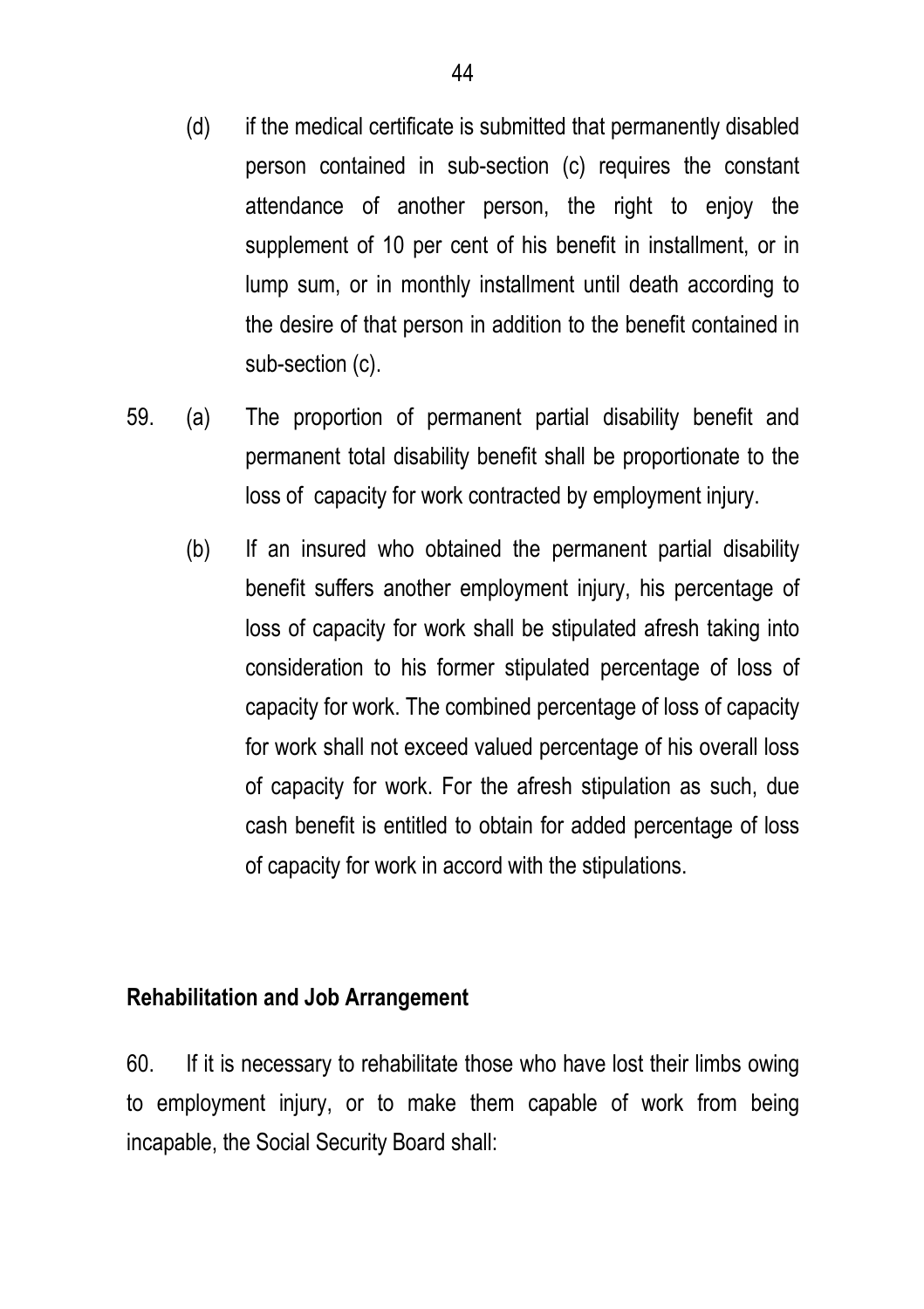- (a) carry out the making, fixing and providing instruments to operate, substitute and fix upon medical certificate;
- (b) carry out training courses relating to work and nurturing measures to be compatible with community.

61. The Social Security Board may, in co-ordination with the Ministry of Labour, stipulate the proportion of the minimum number of job to be kept according to the types of establishment for appointing workers whose limbs are damaged and become disabled and lost their capacity for work owing to employment injury at the establishments which are applied to this Law in addition to the stipulated number of workers.

### **Survivors' Benefit for Occupational Decease**

- 62. When the insured is deceased of employment injury:
	- (a) a person nominated by the insured shall be entitled to enjoy survivors' benefit as follows in installment or in lump sum, according to the desire of that person, based on contribution period according to the average wage within four months before that insured is deceased:
		- $(i)$  if it is contributed 60 months and under, 30 times of an average wage for a month;
		- (ii) if it is contributed over 60 months to 120 months and under, 50 times of an average wage for a month;
		- (iii) if it is contributed over 120 months to 240 months and under, 60 times of an average wage for a month;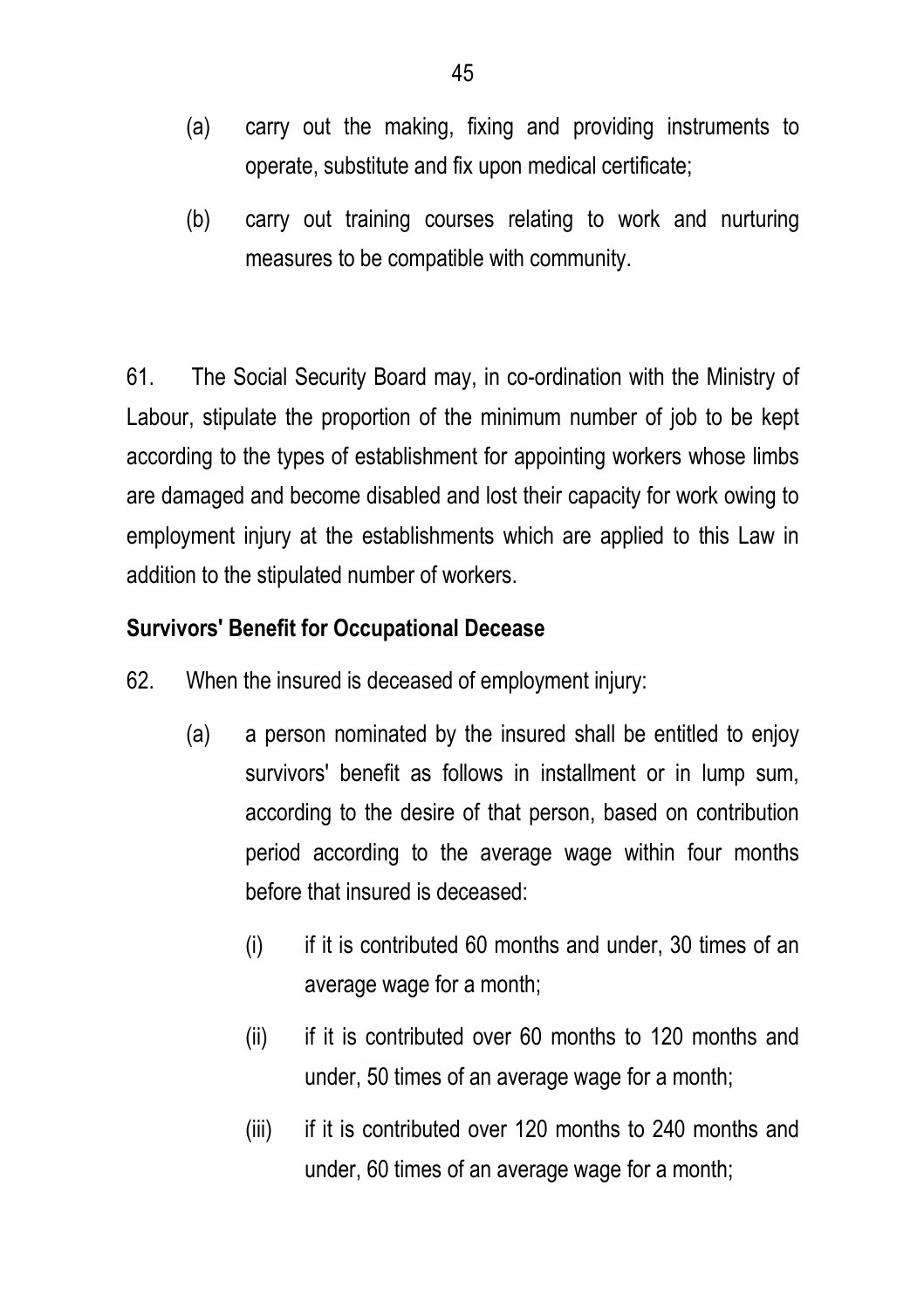- (iv) if it is contributed over 240 months, 80 times of an average wage for a month;
- (b) if there is no nominated person contained in sub-section (a), persons who have depended upon the earnings of that insured shall enjoy the survivors' benefit in the following order contained in sub - section (a), in installment or in lump sum according to the desire of that person in accord with the stipulations:
	- (i) wife or husband of the deceased;
	- (ii) if there is no wife or husband of the deceased, children of that person;
	- (iii) if there is no wife, husband and children of the deceased, mother and father of that person.

# **Chapter VII**

# **Provisions Relating to Both Social Security Fund and Employment Injury Benefit Fund**

### **Benefits not Payable Simultaneously**

- 63. (a) The following benefits shall not be paid simultaneously to an insured:
	- (i) sickness benefit and maternity benefit;
	- (ii) sickness benefit and temporary disability benefit;
	- (iii) maternity benefit and temporary disability benefit;
	- (iv) sickness, maternity, temporary disability benefits and unemployment benefit.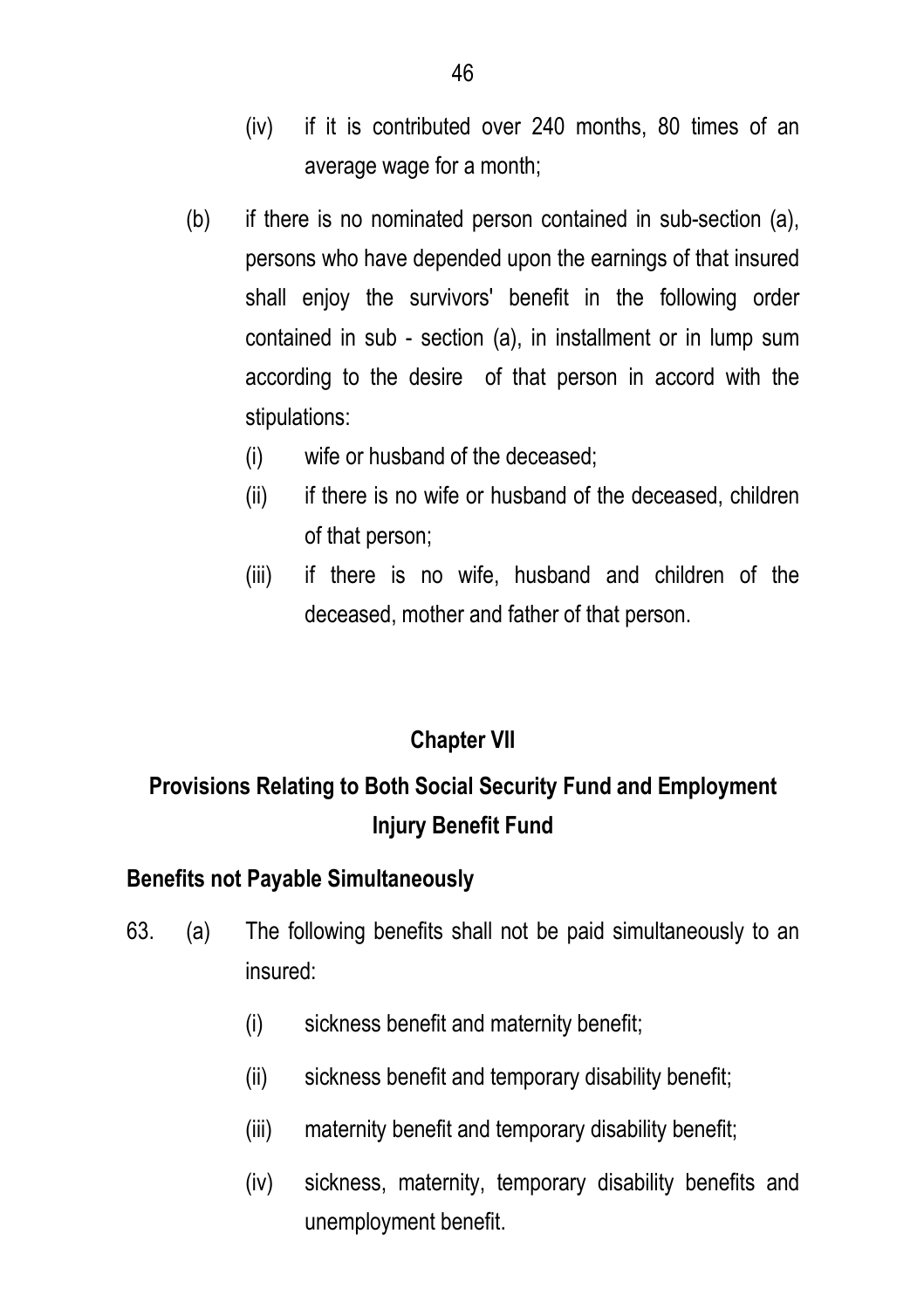(b) In cases in which two of the benefits, among benefits contained in sub-section (a) are payable if the amounts are different, the beneficiary shall be paid the larger of the two amounts.

### **Suspension of Benefits**

64. If any insured who is enjoying any of the sickness, maternity and temporary disability benefits is working in an establishment which he has been certified to be incapable or in any other establishment for wage, such benefits shall be suspended.

### **Entitlement for Reimbursement of Expenses**

- 65. The employer:
	- (a) has the right of reimbursement out of benefits granted under this Law, for expenses incurred according to social obligation for an insured in cases of health care, medical treatment and other matters entitled to benefit;
	- (b) if the total amount of wages and cash benefit paid to the insured during the period of enjoying any of sickness or maternity, or employment injury benefits under this Law exceeds the normal wages of that insured, may deduct the amount in excess out of benefits granted under this Law. Such payment of excess amount shall be informed to the relevant township social security office.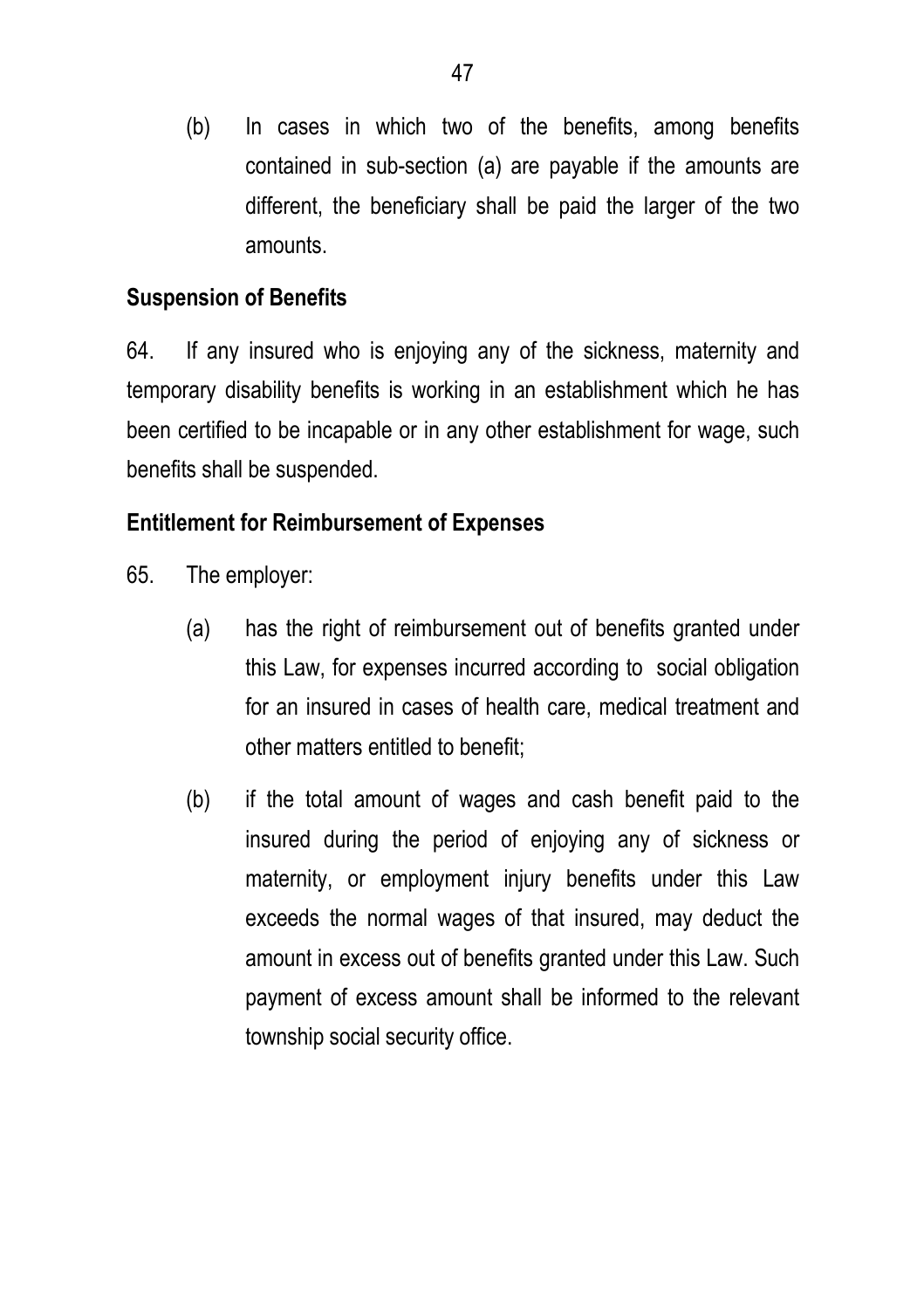# **Prohibitions of Employment**

- 66. (a) The employer, subject to health care and medical treatment in accord with sections 67 and 68:
	- (i) shall not dismiss or terminate the insured from work or demote to lower wage level during the period which an insured is enjoying any of the sickness or maternity or temporary disability benefits owing to employment injury under this Law;
	- (ii) shall not reduce or deduct wages and fees of his worker due to liability for contribution payable under this Law.
	- (b) The insured, as regards his injury due to employer's violation of prohibitions under sub-section (a), may submit the matter to the relevant township social security office for settlement in accord with the stipulations.

### **Providing Health Care and Medical Treatment**

67. (a) The employer may, in order to provide medical treatment to his insured workers, after obtaining permission and terms and conditions of the Social Security Board, establish private hospital and clinic in accord with the existing law and provide health care and medical treatment in accord with the stipulations with doctors and nurses appointed by him.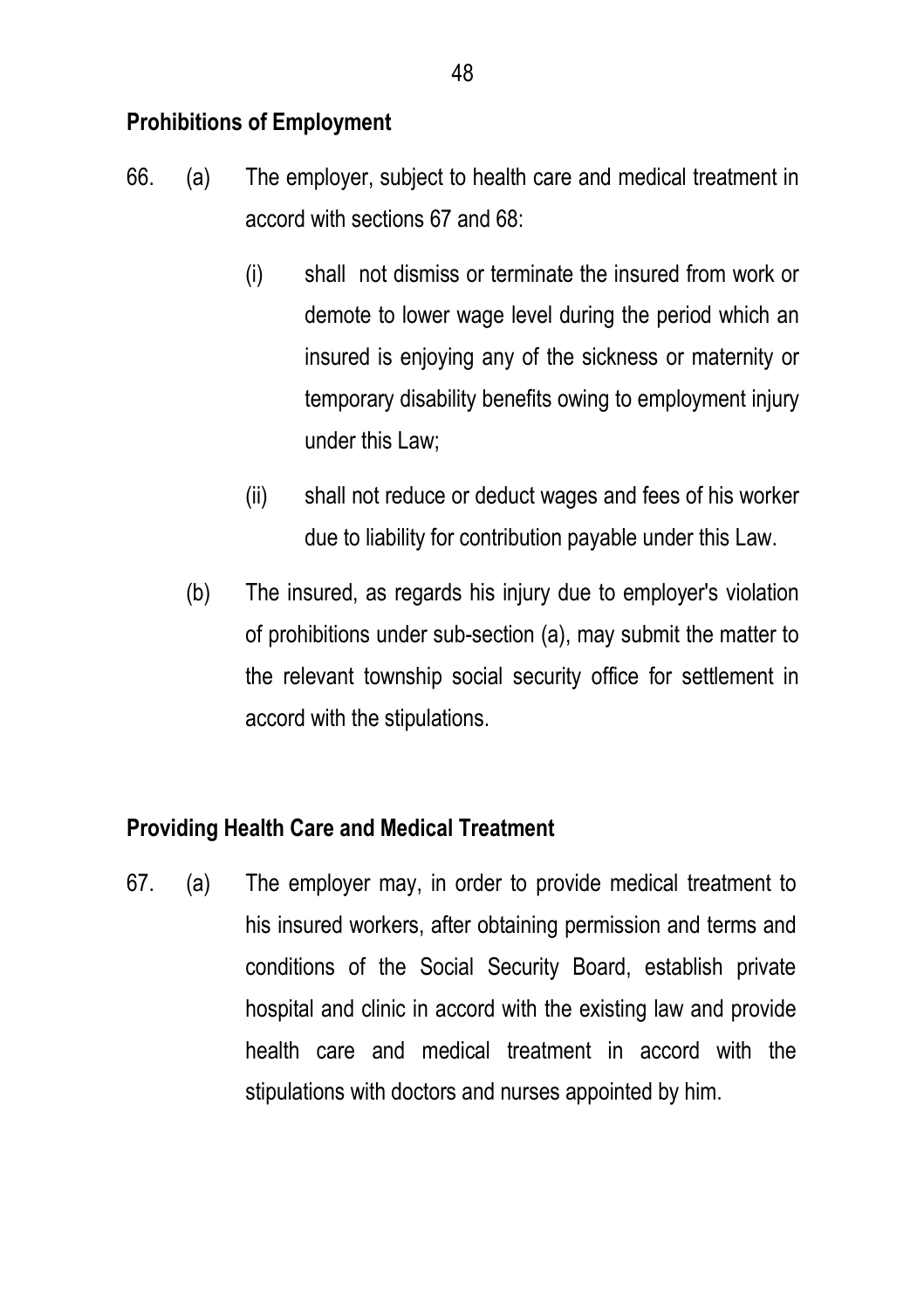- (b) The Social Security Board shall carry out to enable to open clinics according to the proportion of labour force at the establishments which have many insured and have stipulated number and above.
- (c) The Social Security Board shall support the necessary pharmaceutical and expenses for doctors and nurses in accord with the stipulations at the hospitals and clinics opened under sub-sections (a) and (b).

68. The Social Security Board, to be able to perform health care and medical treatment successfully:

- (a) shall stipulate functions and relating to health care and medical treatment to social security medical staff in co-ordination with the Medical Advisory Board;
- (b) shall educate, inspect and supervise matters relating to occupational safety and health, and health care and medical treatment in establishments applied by this Law in coordination with the relevant departments;
- (c) shall supervise and arrange to give necessary health care and medical treatments to the insured who come to hospitals and clinics owned by the Social Security Board;
- (d) if it is necessary, may conclude agreement in co-ordination with the Ministry of Health, and give medical treatment at the State owned hospitals and clinics or incur the expenses of health care and medical treatment in accord with the stipulations;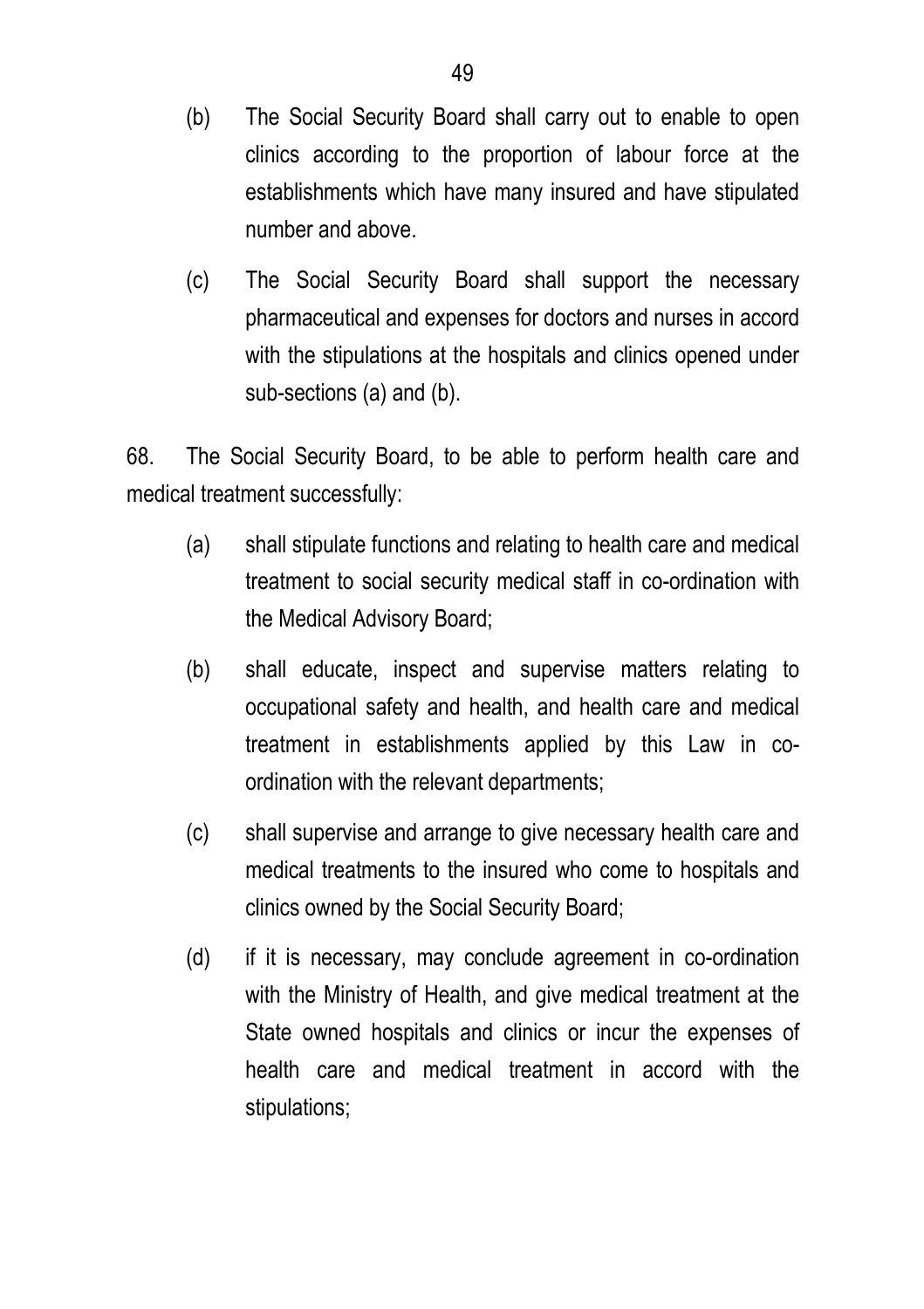- (e) after concluding agreements with responsible persons from departmental hospitals and clinics or owners of private hospitals and clinics, may allow the health care and medical treatment in accord with the stipulations;
- (f) shall carry out health service promotion, prevention of disease and educational works for health by laying down the plans.

# **Not Losing the Right to Enjoy Benefit despite of Defaulting to Contribute**

- 69. (a) Notwithstanding the employer who has registered under sections 16 and 48 or the employer liable to register has not paid contribution or notwithstanding the contribution was not deducted and paid from the worker's wage an insured or, after the death of the insured, a person nominated by that person or, if there is no such nomination, his dependent shall be entitled to the benefits under this Law.
	- (b) The employer who defaults to pay contribution shall pay contribution liable under section 17 and 50 and also defaulting fees stipulated under section 88, and incur the benefits and cost payable to the insured and all expenses.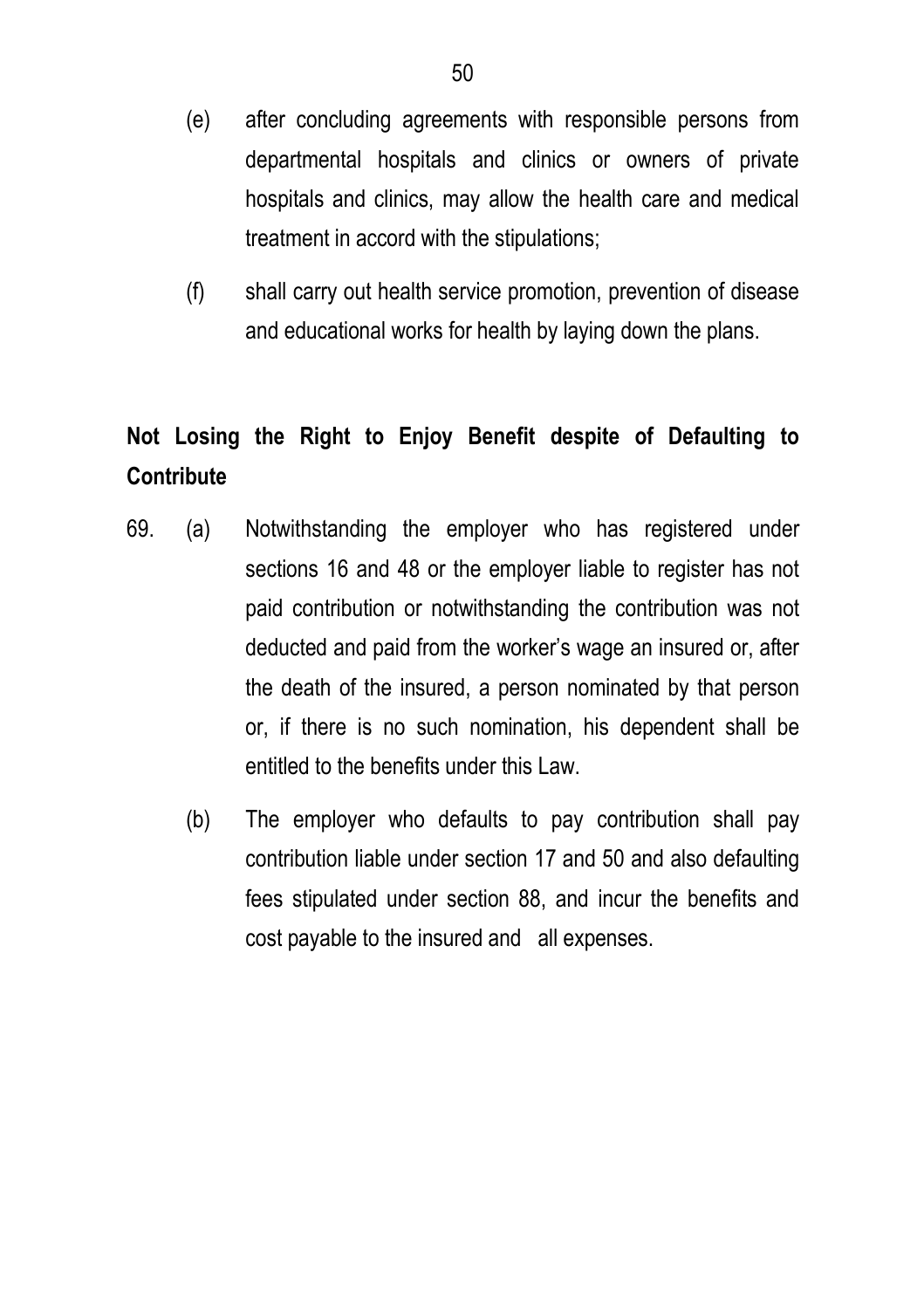#### **The Right to Draw from the Relevant Social Security Fund**

- 70. (a) When the insured voluntarily resigns from work or transfers to any other establishment not applied by this Law before the completion of age stipulated for superannuation benefit under section 34:
	- $(i)$  if an insured has paid contribution for up to 180 months to the fund for invalidity benefit, superannuation benefit and survivors' benefit, he has the right to enjoy 12 times of a month's average wage of the period of contribution in installment or in lump sum according to his desire;
	- (ii) if the insured has paid contribution more than 180 months, in addition to benefits contained in clause (i), he has the right to draw 40 per cent of contribution paid by the employer within that period and contribution paid in excess by him together with interest in accord with the stipulations;
	- (iii) if the insured has paid contribution to the fund contained in clause (i) over 36 months to under 180 months, he has the right to draw 40 per cent of contribution paid for him by the employer to the fund for invalidity benefit, superannuation benefit, and survivors' benefit and contribution paid by him within such period together with interest from that fund in accord with the stipulations;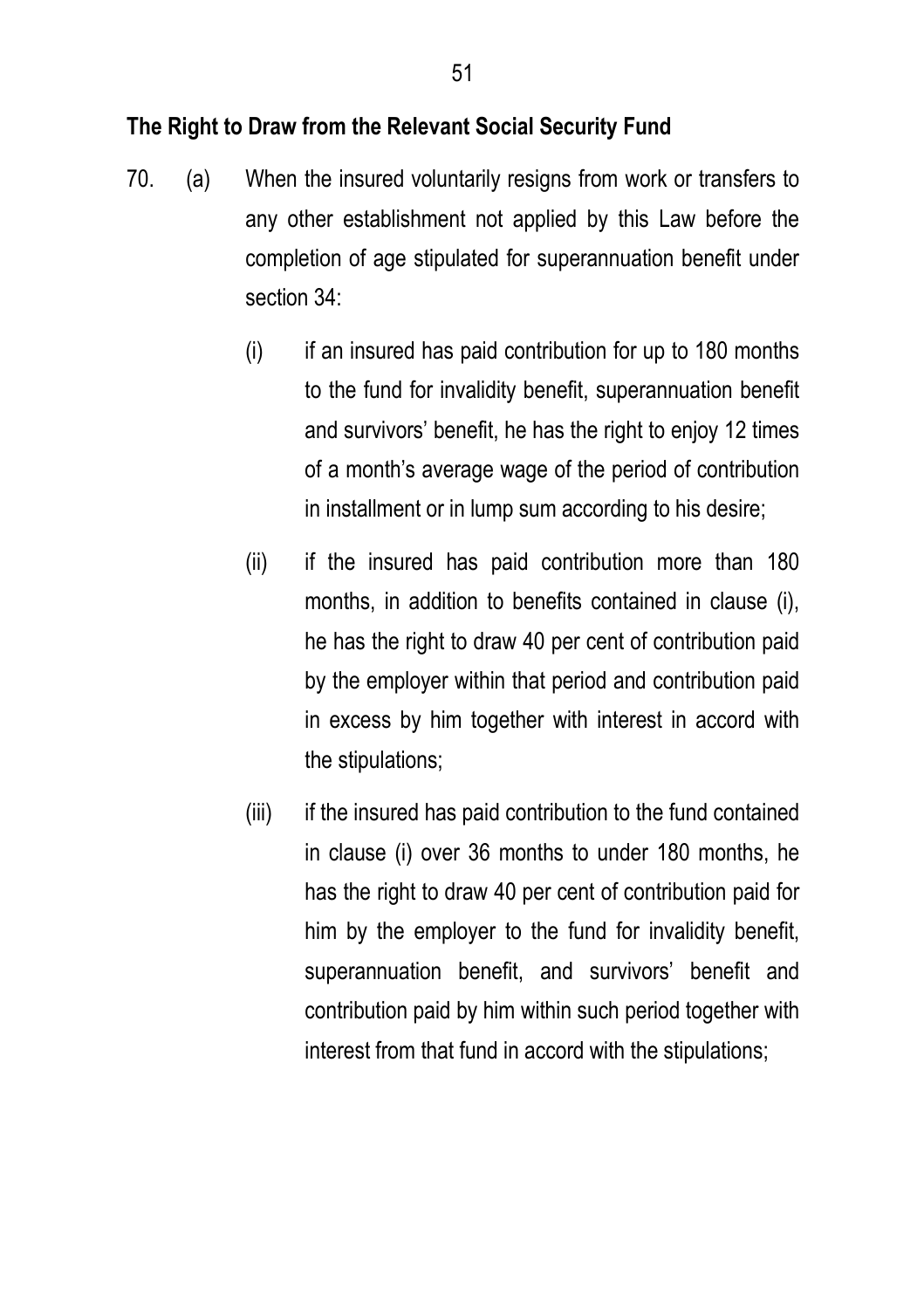- (iv) the employer has the right to draw 25 per cent of contribution paid by him for the insured to the fund for invalidity benefit, superannuation benefit, and survivors' benefit for 36 months and above together with interest from that fund in accord with the stipulations.
- (b) In case of permanent total disability or decease of an insured owing to employment injury:
	- (i) The insured or a person nominated before his decease or if there is no such nomination, his dependent has the right to draw the contribution paid by the insured to the fund for invalidity benefit, superannuation benefit and survivors' benefit for 36 months and above, and 40 per cent of contribution paid by the employer together with interest in accord with the stipulations;
	- (ii) the employer has the right to draw 25 per cent of contribution paid for 36 months and above to the fund contained in clause (i) for an insured together with interest in accord with the stipulations.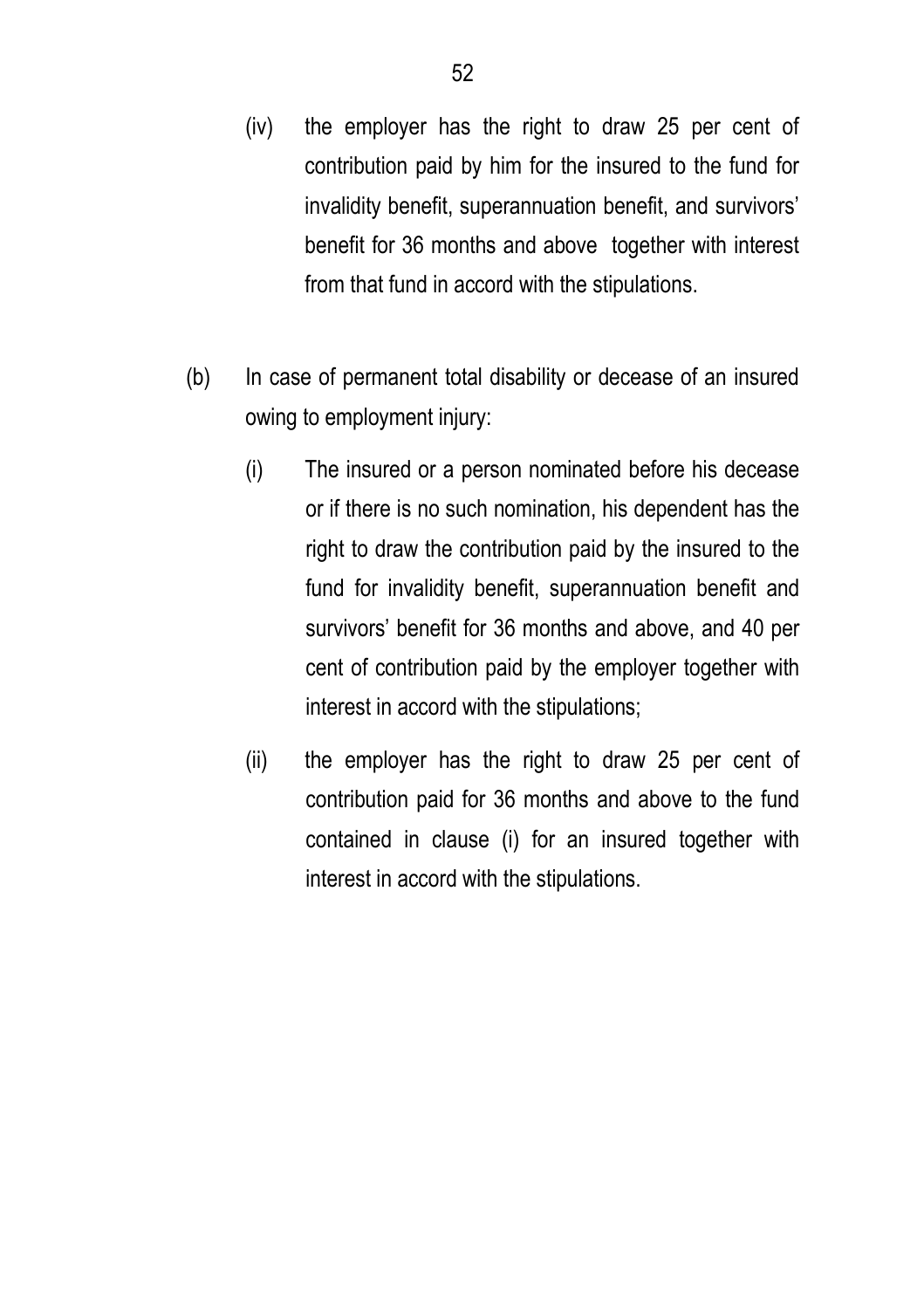- (c) In case of voluntary resignation or transfer to any other establishment which is not applied by this Law or taking superannuation or becoming invalidity or permanent total disability owing to employment injury, or decease resulting from any cause of an insured:
	- (i) the insured or, a person nominated after the decease of the insured or if there is no such nomination, his dependent has the right to draw contribution paid by the insured to the unemployment benefit fund for 36 months and above together with interest in accord with the stipulations;
	- (ii) the employer has the right to draw contribution paid for that insured to the fund for unemployment benefit for 36 months and above together with interest in accord with the stipulations.
- (d) If any of the following situations arises before a person who has paid contribution to the fund for Social Security Housing Plan receives any benefit in respect of housing, the insured or, if that insured has deceased, a person nominated before his decease or, if there is no such nomination, his dependent has the right to draw all contribution paid by that insured to the fund for Social Security Housing Plan together with interest in accord with the stipulations: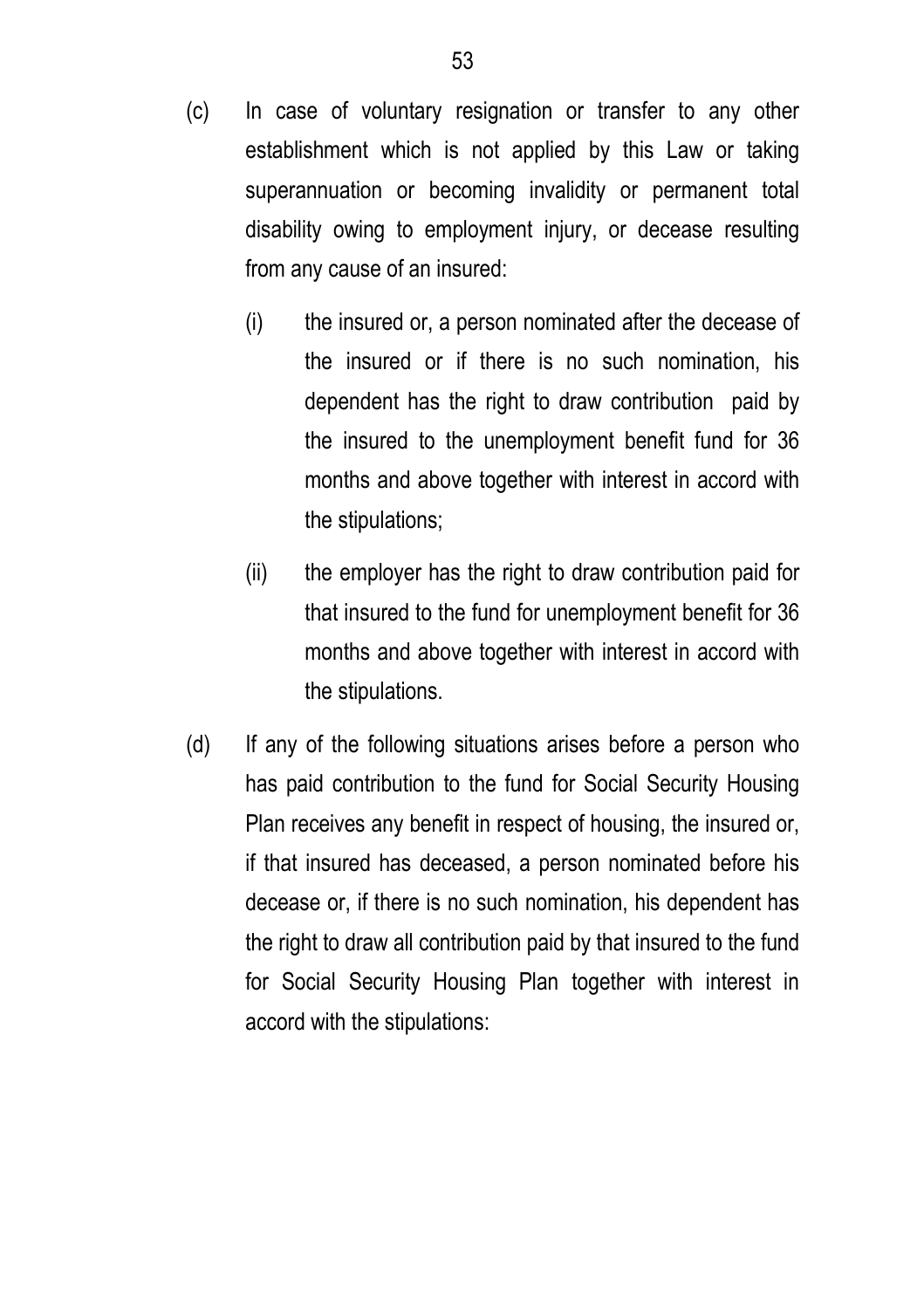- (i) superannuation pension;
- (ii) invalidity;
- (iii) permanent total disability owing to employment injury;
- (iv) resignation, dismissal or decease.

### **Prohibitions in respect of Benefits**

- 71. No one shall:
	- (a) attach warrant to the benefits granted in accord with this Law or transfer or accept them without permission of the Social Security Board;
	- (b) claim for social security and any employment injury benefit dishonestly.

# **Survivors' Benefit**

72. If the insured who is entitled to enjoy the benefit is deceased but the benefit which is not yet paid until the day of his decease shall be entitled to enjoy by the person nominated by the insured or, if there is no such nomination, by his dependent in accord with the stipulations.

### **Time -Limit to Claim for Benefits**

73. In respect of any benefit paid to the beneficiary from Social Security Fund and Employment Injury Benefit Fund: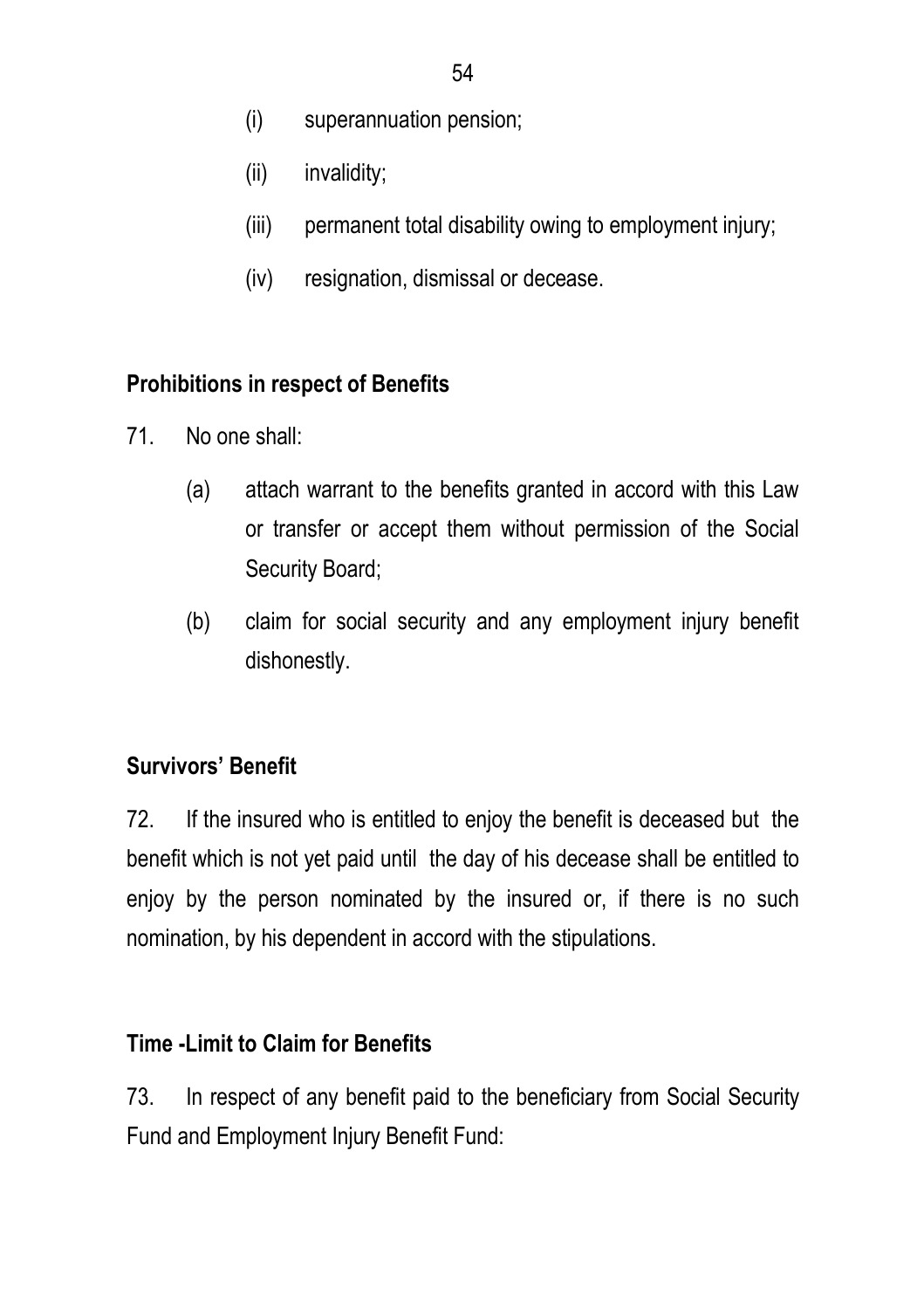- (i) one year from the day of completion of the age of the insured stipulated under section 34 for superannuation benefit;
- (ii) one year from the day of issue of medical certificate for invalidity benefit;
- (iii) one year from the day of decease of the insured for survivors' benefit for decease not owing to occupation;
- (iv) one year from the day of accident of the insured, or from the day of termination of temporary disability benefit for permanent disability benefit owing to employment injury;
- (v) one year from the day of decease of the insured for decease owing to occupation for survivors' benefit;
- (b) For the rest of benefits contained in this Law except benefits contained in sub-section (a), it shall be claimed within three months commencing from the day to be claimed, with documents attached to the relevant township social security office;
- (c) Although the period stipulated under sub-sections (a) and (b) has been passed, the claims may be made with sufficient ground. No right to claim if there is no sufficient ground.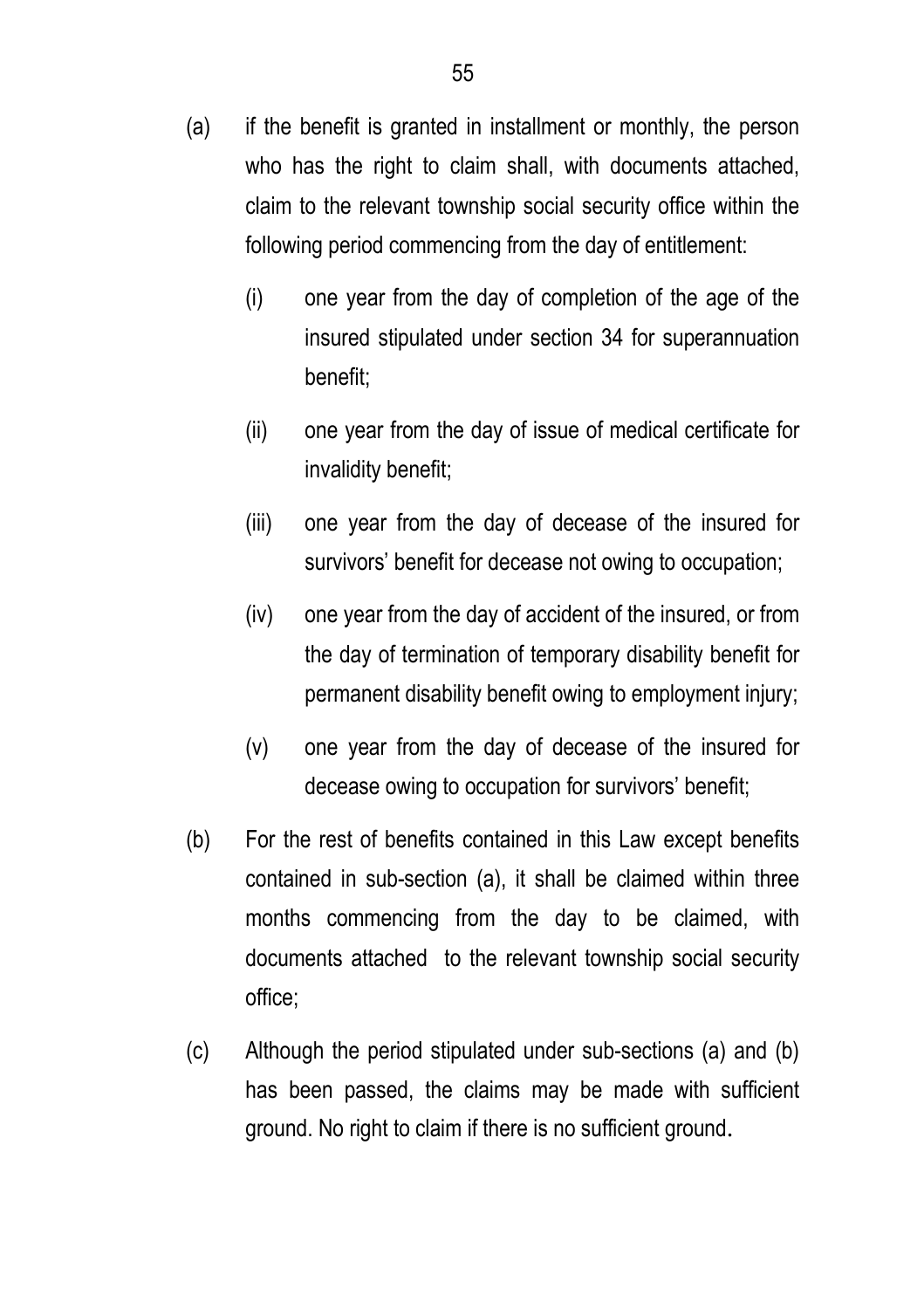### **Keeping and Submitting Records on Contribution and Benefit**

74. The employer of each establishment applied by this Law shall keep record of contributions paid to the Social Security Fund and Employment Injury Benefit Fund for himself and his insured workers, keep the record of benefits received for each insured and open account for each insured. Those records and accounts shall be submitted to the relevant township social security office in accord with the stipulations.

### **Keeping Records of Work and Lists**

- 75. The employers of establishments applied by this Law:
	- (a) shall prepare and keep the following records and lists correctly and submit to the relevant township social security office in accord with the stipulations:
		- (i) records and lists of workers' daily attendance;
		- (ii) records on appointment of new workers, employing worker by changing of work, termination, dismissal and resignation;
		- (iii) records on promotion and paying remuneration ;
		- (iv) records and lists of employer, manager, and administrator and records on change of them;
	- (b) shall inform the relevant township social security office if the following matters arise:
		- (i) changes in number of workers and address of establishment;
		- (ii) change of employer, change of business, suspension of work, and close-down of work;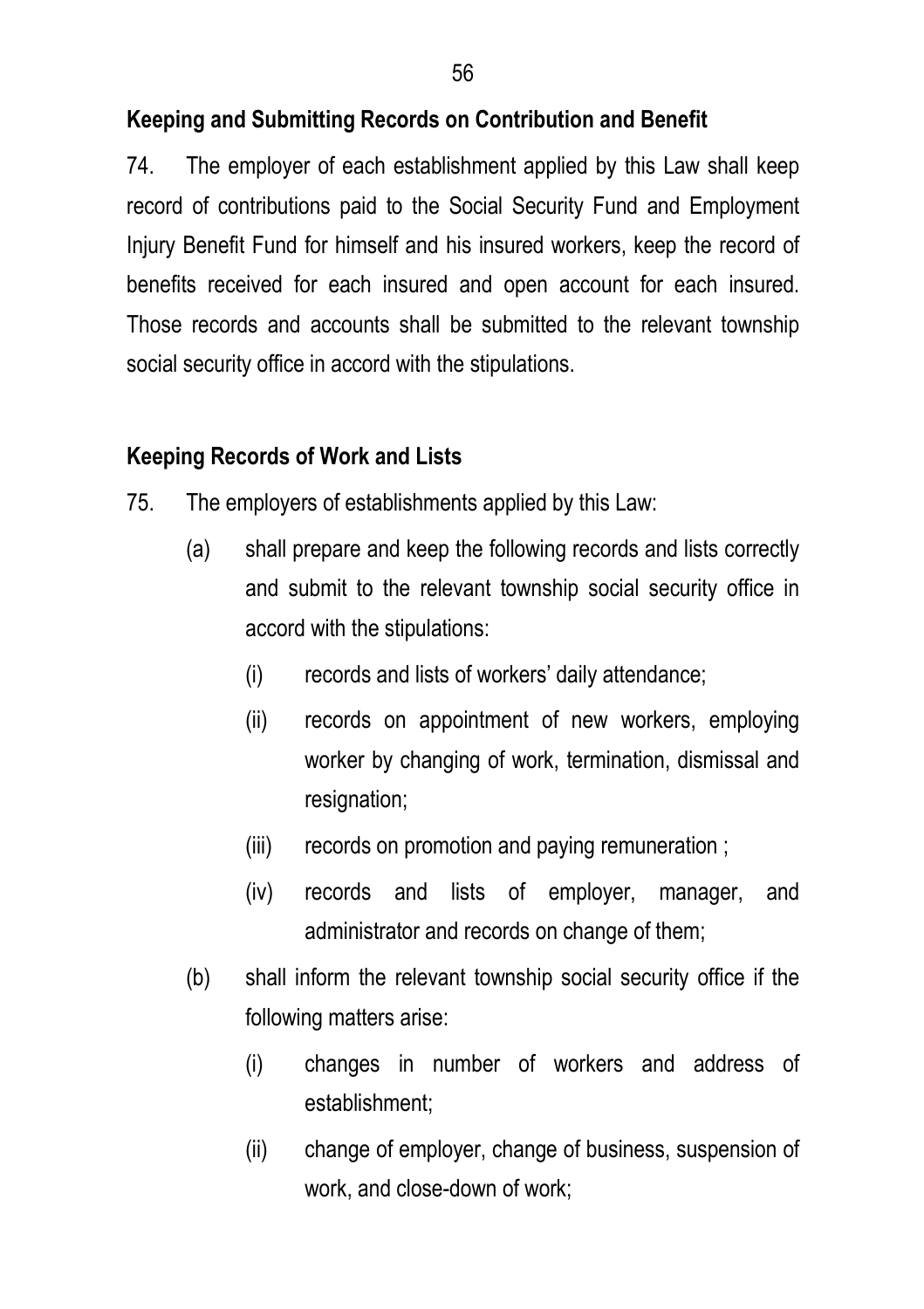- (iii) employment injury, decease and contracting diseases;
- (c) shall submit records of work and lists if requested by inspectorate or official assigned by the Social Security Head Office and various levels of Regional Social Security Office under this Law.

#### **Investigation**

- 76. In respect of the social security and employment injury benefit:
	- (a) the Social Security Board may, in order to know and decide whether or not the employers keep records of work and lists to be kept systematically, keep records of contribution paid to the social security fund and employment injury benefit fund, contribute correctly, open accounts for each insured, and whether or not the insured workers draw social security and employment injury benefits correctly, and whether or not the stipulated reports are submitted under this Law, investigate the relevant department or cause to investigate a suitable person or by forming an investigation body;
	- (b) the Social Security Board or the person assigned by that Board or the investigation body may, if it is necessary, summon and examine the relevant employers and workers and other necessary persons and cause to submit evidence;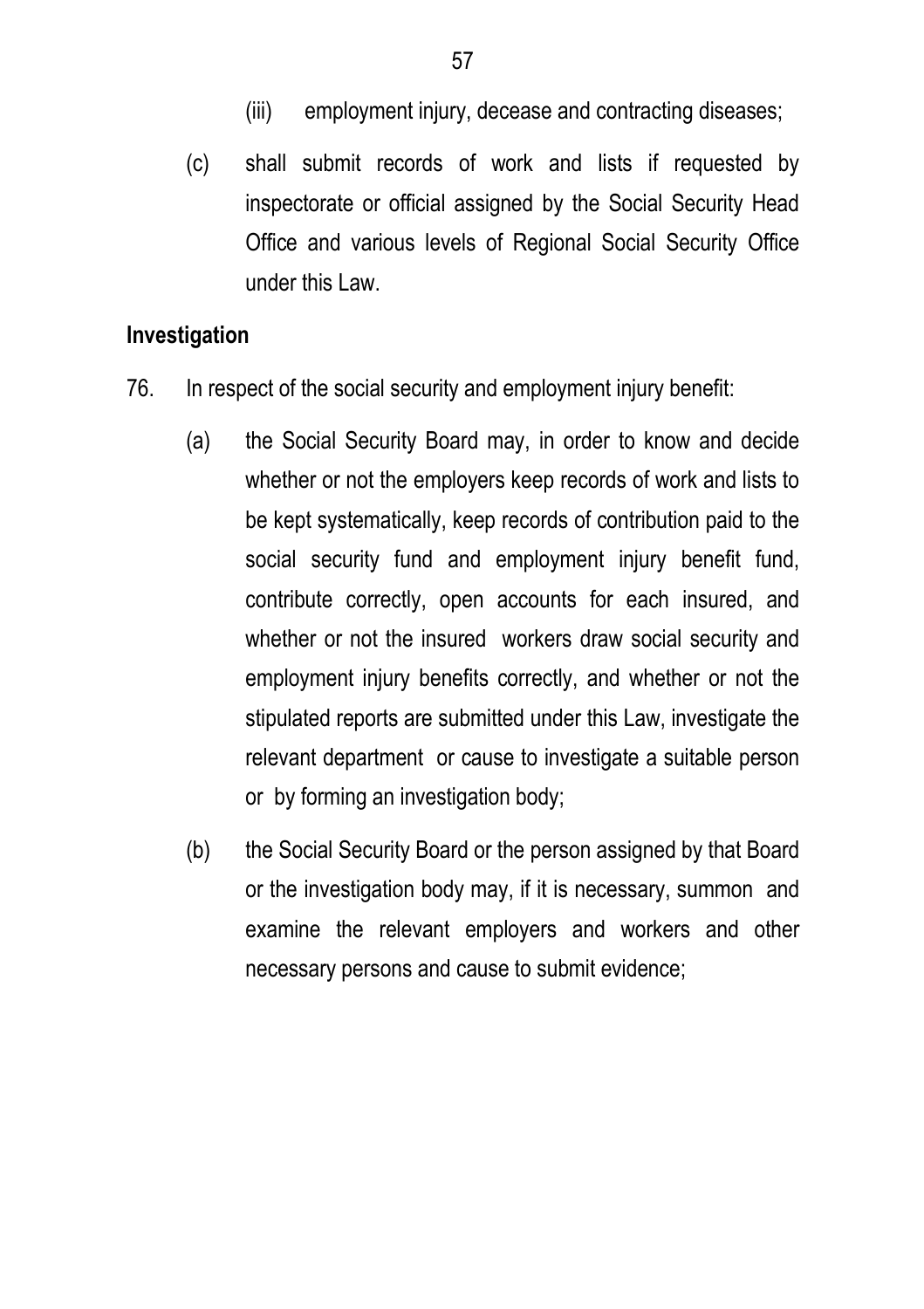(c) the Social Security Board or the person assigned by that Board or the investigation body may, if it is necessary, investigate the establishment.

### **Prohibitions in respect of Responsibilities of Employers**

77. Any employer of establishment concerning with the social security and employment injury benefit:

- (a) shall not prepare incorrectly, modify or delete records contained in section 74 and sub-section (a) of section 75;
- (b) shall not report incorrectly to the relevant township social security office relating to the number of workers and contribution;
- (c) shall not refuse when the inspectorate or the official requests to produce those records, reports and other necessary documents under this Law or assigned by the Social Security Board;
- (d) shall not fail when he is summoned by the inspectorate or the official under this Law or assigned by the Social Security Board or various levels of Regional Social Security Office.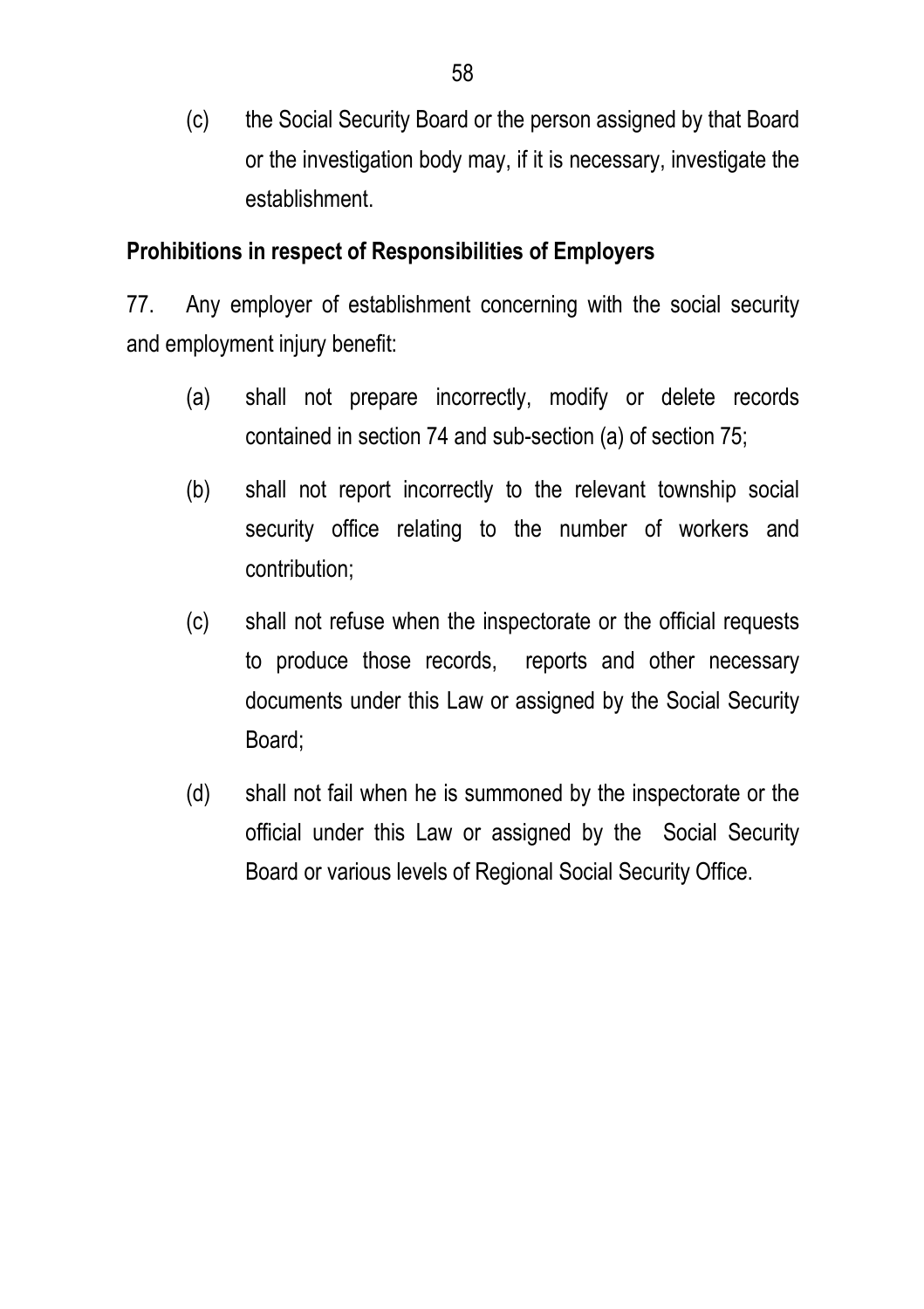#### **Recovery of Contribution and Defaulting Fees**

- 78. (a) The official assigned by the Social Security Board shall, if it is failed to pay contributions under sections 17, 50 and 88 and defaulting fees or benefits and expenses to be incurred under sub-section (b) of section 69, recover them as if they were arrears of land revenue or as if a decree is executed in civil suit by exercising necessary authorities in accord with the stipulations.
	- (b) In managing the recovery under sub-section (a), the social security and employment injury benefit fund shall entitle priority over other debts resulting from Insolvency Act, or liquidation of a company under the Myanmar Companies Act and the partnership under the Partnership Act, or under any other existing law.
	- (c) The person who fails to pay money collected in accord with sub-section (a) shall not obliterate or transfer his moveable and immovable properties by any means during such recovery period without permission of the Social Security Board or the official assigned by that Board.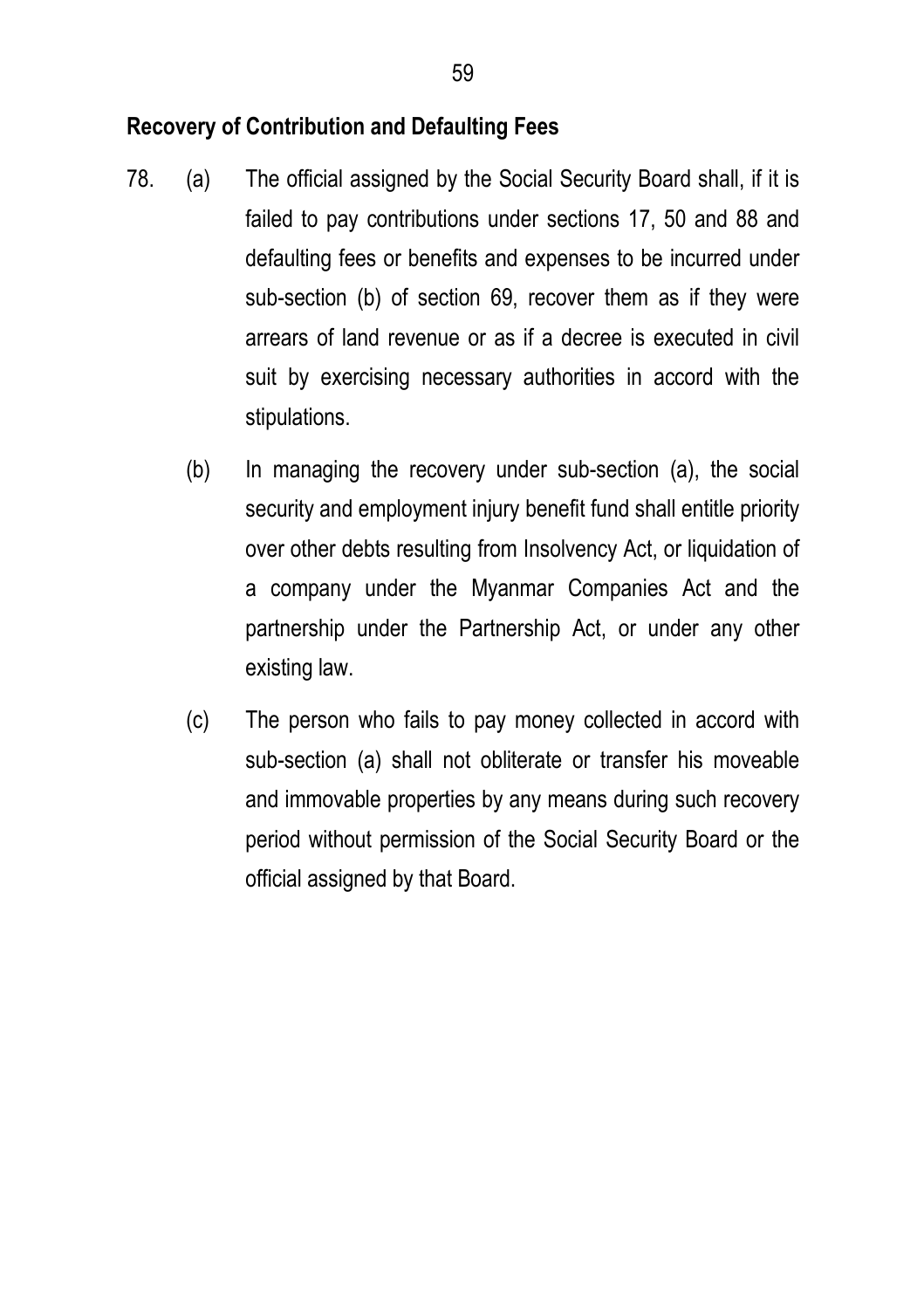## **Chapter VIII**

# **Establishing and Maintaining the Social Security Fund and Employment Injury Benefit Fund**

- 79. (a) The Social Security Board shall establish and maintain the Social Security Fund and Employment Injury Benefit Fund in order to implement the objectives contained in this Law.
	- (b) The Social Security Board shall stand on its Social Security Fund and Employment Injury Benefit Fund.
	- (c) The Social Security Fund shall be established by contribution of employers and workers, and contribution and subsidy from the Union Consoli- dated Fund granted by the Union Government.
	- (d) The Employment Injury Benefit Fund shall be established by contributions of employers and subsidy from the Union Consolidated Fund.
	- (e) The established Social Security Fund and Employment Injury Benefit Fund shall be deposited by opening a bank account in any State Bank, or any other bank directed by the Social Security Board in accord with the stipulations.
	- (f) The Social Security Fund and Employment Injury Benefit Fund include the followings in addition to the contributions and the subsidies contained in sub-sections (c) and (d):
		- (i) interest from savings, deposit and loan from the fund;
		- (ii) defaulting fees imposed under this Law;
		- (iii) increased money from investments;
		- (iv) money donated by well wishers from local and abroad.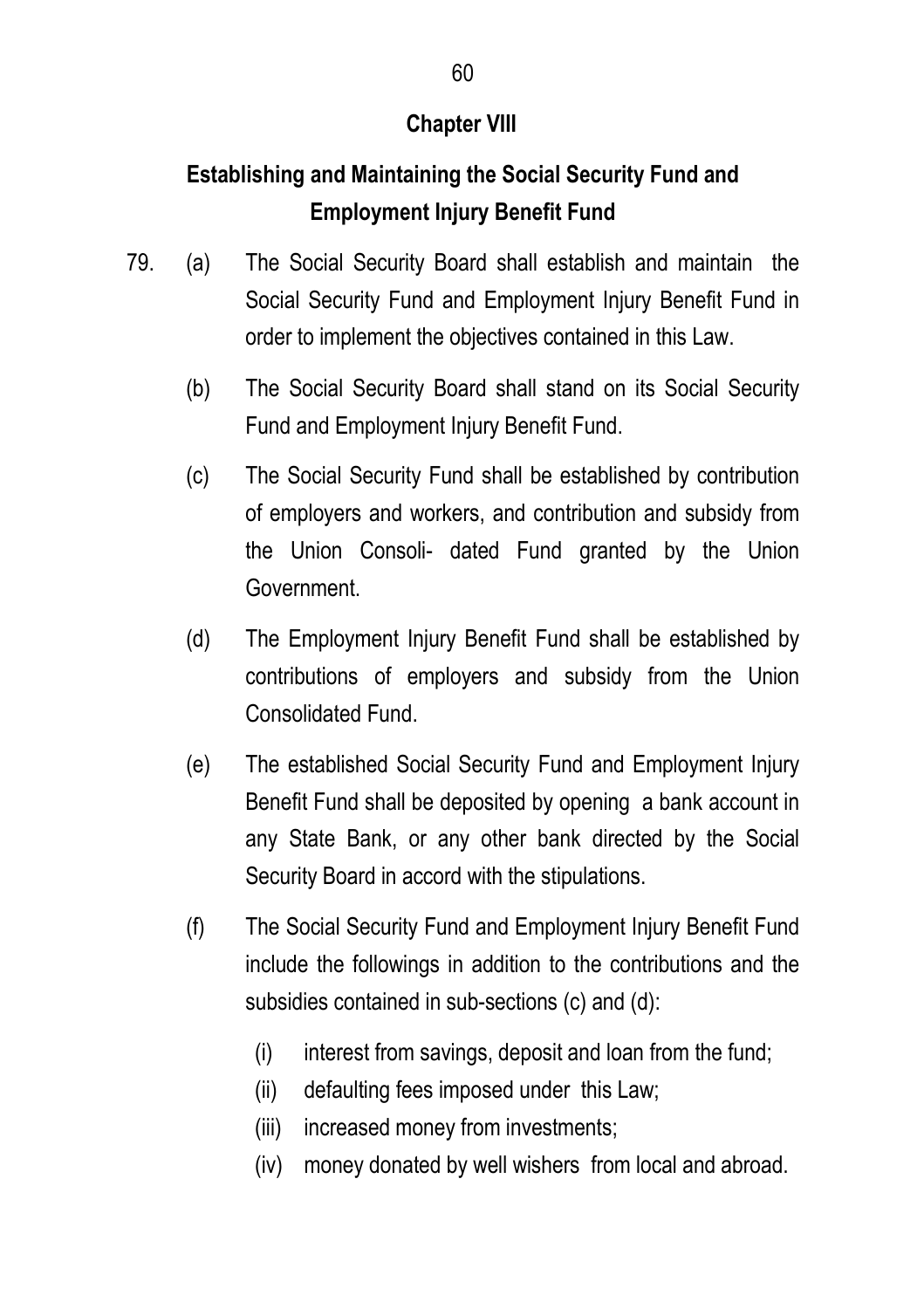80. The following two main funds shall be included in the account of the Social Security Board:

- (a) **The Social Security Fund**:
	- (i) health and social care fund;
	- (ii) family assistance fund;
	- (iii) invalidity benefit, superannuation benefit and survivors' benefit fund;
	- (iv) unemployment benefit fund;
	- (v) Social Security Housing Plan Fund;
	- (vi) other social security fund stipulated under clauses (v) and (vi) of sub-section (a) of section 15;

# (b) **The Employment Injury Benefit Fund**.

81. The Social Security Board may, if it is necessary for the interests of the insured, transfer the head of the fund and use the fund from the bank account opened and maintained under section 80.

- 82. (a) The Social Security Board, in accord with the stipulated accounting procedures:
	- (i) has the right to use its fund only for the social security system and employment injury insurance system and relevant benefits and administrative matters contained in this Law;
	- (ii) if the foreign currency is received, it is kept in a separate bank account and has the right to use only for the social security system, employment injury insurance system and relevant benefits and administrative matters contained in this Law.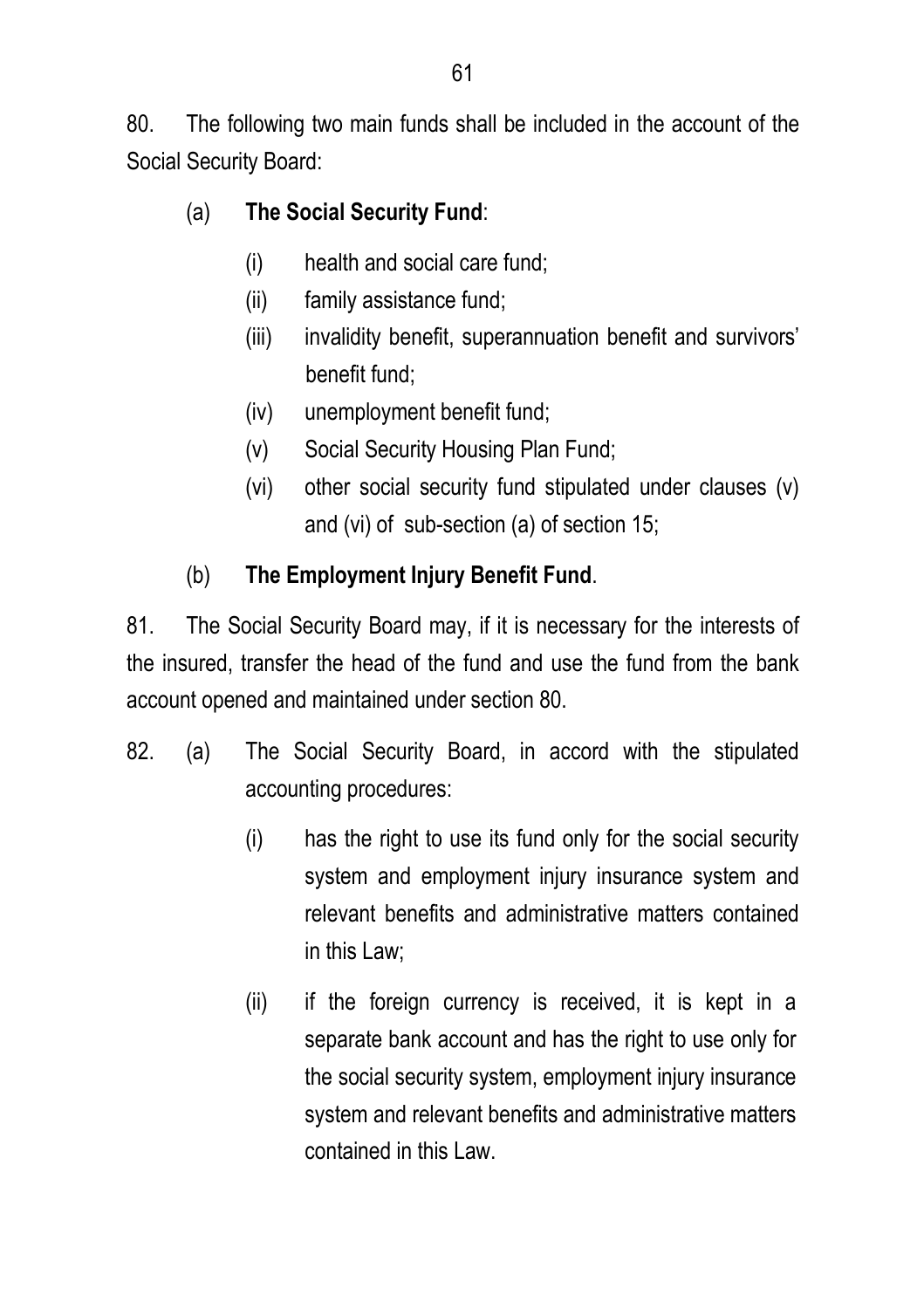(b) As the Social Security Fund and the Employment Injury Benefit Fund are the savings of contribution of the insured workers for the social security and the employment injury benefits, it shall not be transferred to the Union Consolidated Fund as receipts.

 83. The Social Security Board shall, in order to maintain and audit the Social Security Fund and the Employment Injury Benefit Fund systematically, draw up the accounting procedures in co-ordination with the Office of the Union Auditor-General and maintain the accounts in conformity with such procedures.

 84. The Social Security Board may, in order to increase the Social Security Fund and the Employment Injury Benefit Fund established under sections 79 and 80, carry out the following works which are in conformity with the existing law and which may be profitable with the fund which are not yet necessary to be used for the time being:

- (a) depositing, saving, purchasing saving certificates and debenture at any State Bank or other bank;
- (b) carrying out and investing in any investment business;
- (c) issuing loan to contributors by fixing interest rate under appropriate terms and conditions;
- (d) investing after establishing Social Security Housing by laying down plans;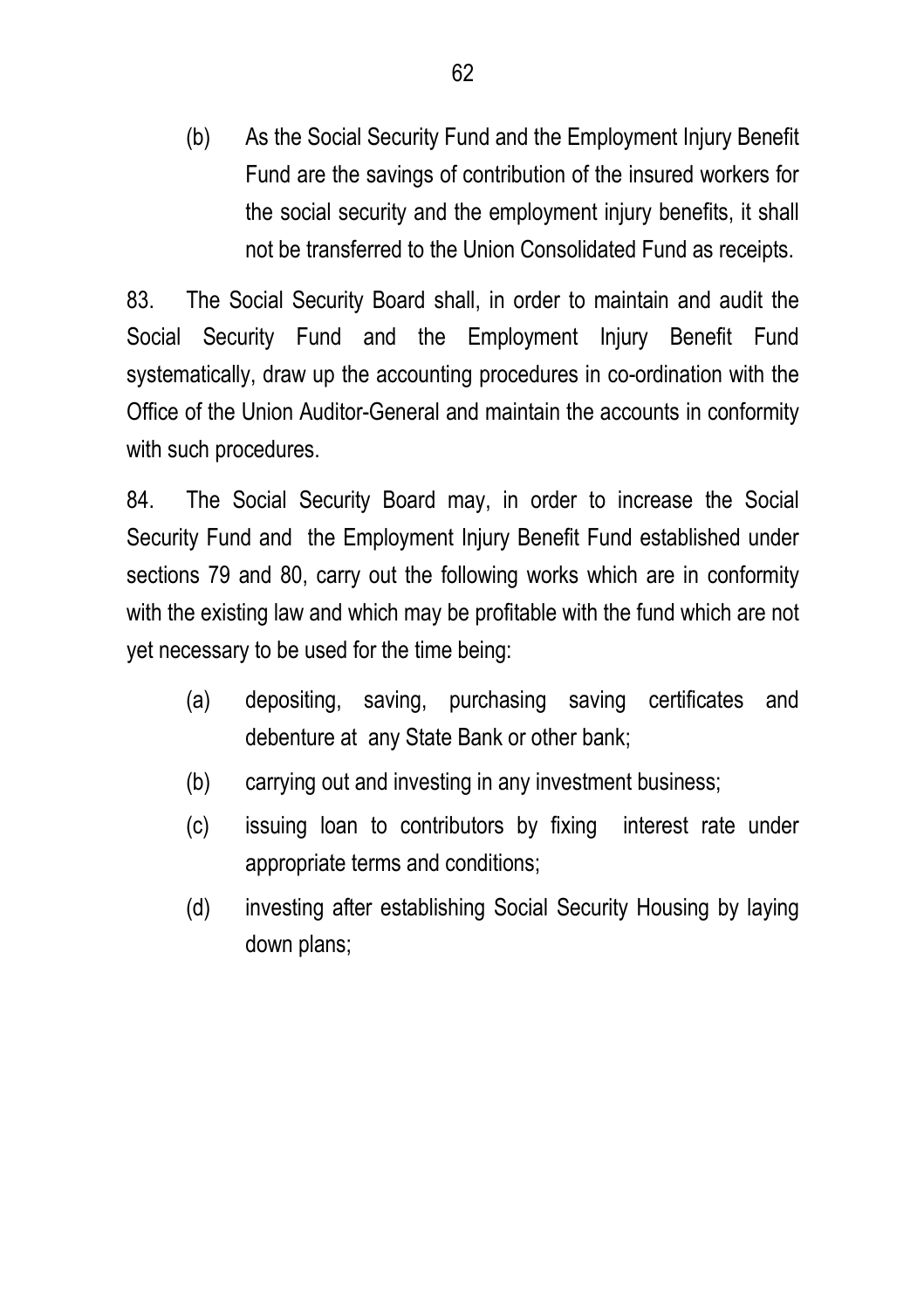- (e) hiring movable and immovable properties owned by the Social Security Board, selling any of those property which are not necessary to use in accord with the stipulations or transferring by any other means;
- (f) carrying out any other business for the interests of the Social Security Board.

85. The Social Security Board shall, in respect of the Social Security Fund and the Employment Injury Benefit Fund, compile the budget mentioning estimate receipts and payment for the next financial year and submit to the Union Government through the Ministry of Labour.

### **Chapter IX**

### **Contribution and Subsidization from the Union Consolidated Fund**

86. The Ministry of Labour shall appoint the service personnel at the social security offices, hospitals and clinics, in accord with the organizational set up, in co-ordination with the Social Security Board and with the approval of the Union Government, and allow to incur their salaries, allowances, pensions and other benefits from the Union consolidated Fund in accord with laws, rules, regulations, bye-laws, orders and directives concerning the Civil Service.

87. (a) The Social Security Board shall stand on the Social Security Fund and the Employment Injury Benefit Fund and if it is not sufficient to give benefits from that fund, may submit and request, together with reason, to the Union Government through the Ministry of Labour, for contribution, subsidization or issue loan from the Union Consolidated Fund.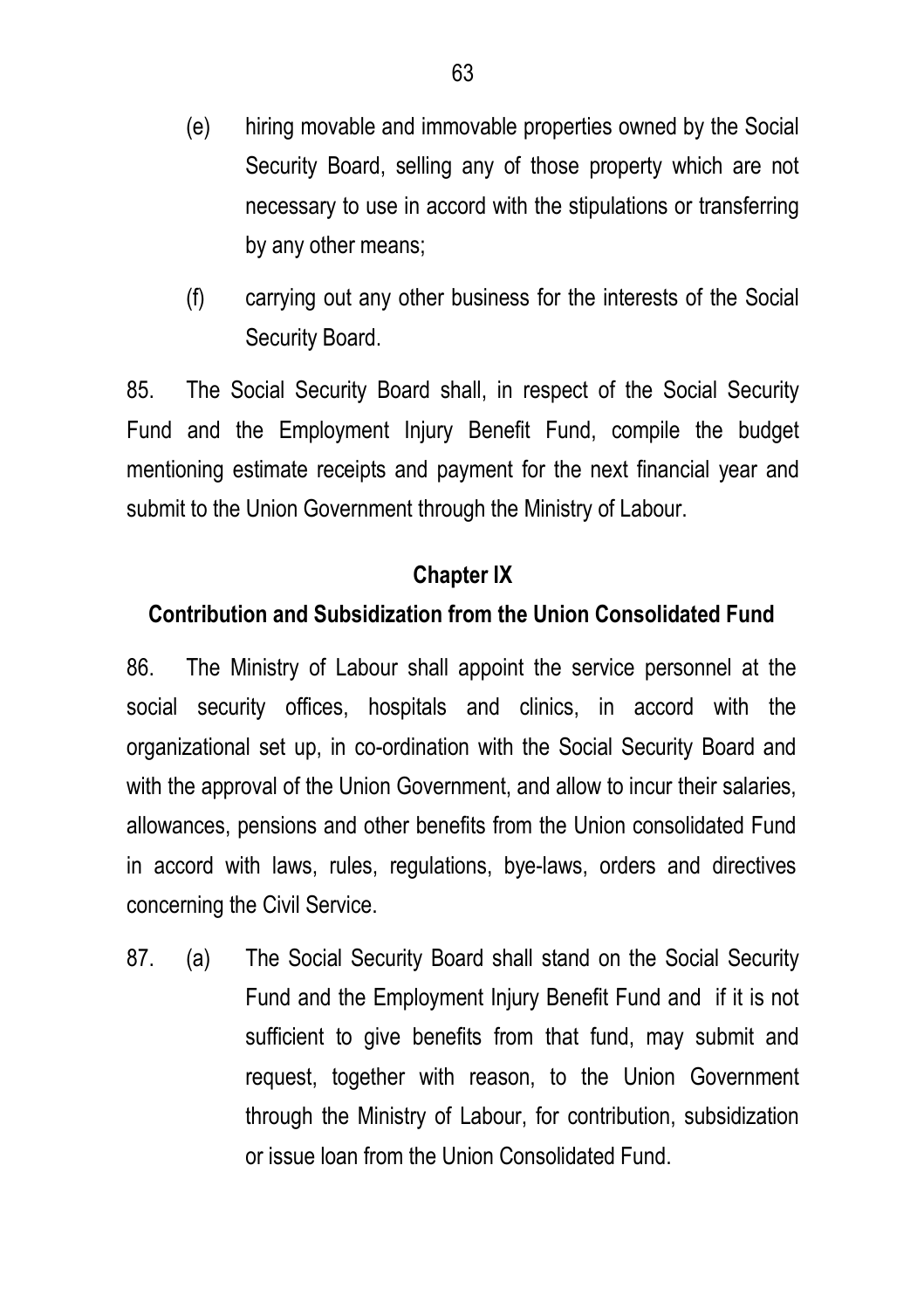- (b) The Union Government may, after scrutinizing the request made under sub-section (a), contribute, subsidize, or issue loan of the appropriate amount from the Union Consolidated Fund under appropriate terms and conditions.
- (c) The Ministry of Labour shall, in respect of the money incurred, contribution, subsidy from the Union Consolidated Fund, submit an annual budget to the Union Government for approval and cause the Social Security Board to manage.
- (d) The Social Security Board shall, in respect of the money incurred, contribution, subsidy from the Union Consolidated Fund; audit regularly and shall be audited by the Office of the Union Auditor-General. Moreover, an annual audit report shall be submitted to the Union Government through the Ministry of Labour.
- (e) The Union Government may, in respect of the plots for Social Security Housing Projects which shall be implemented under clause (i) of sub-section (e) of section 13 and sub-section (d) of section 84, grant the use of suitable plots upon the request of the Social Security Board, out of lands managed by the Government, by stipulating terms and conditions. Moreover, the Union Government may subsidize for the Social Security Housing Project from the Union Consolidated Fund as may be necessary.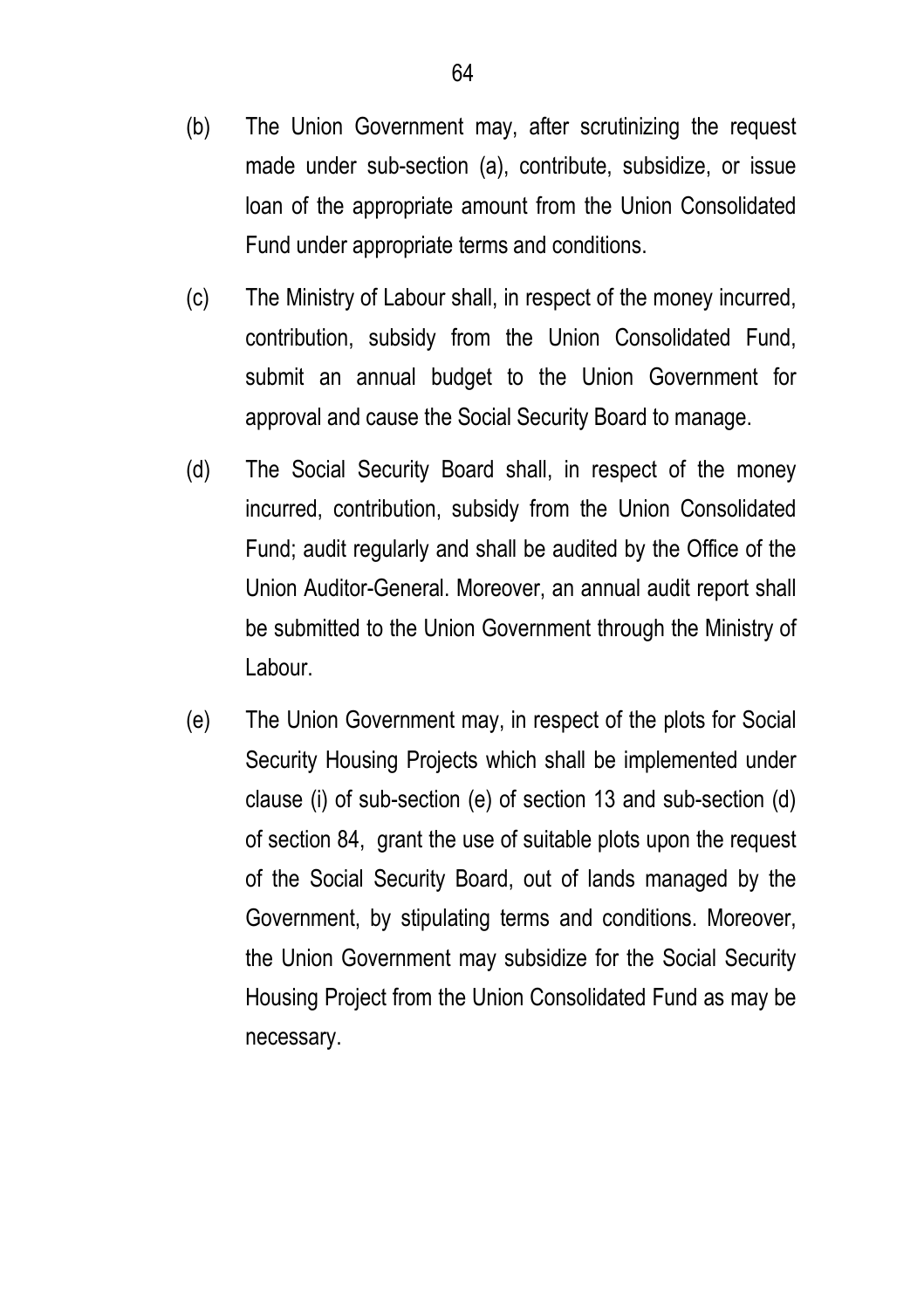### **Chapter X**

# **Taking Administrative Action, Settlement of Disputes and Appeal**

## **Defaulting Fees for failing to pay contribution**

- 88. (a) The employer who is responsible to pay contribution under this Law, shall:
	- (i) if he fails to pay contribution to the relevant Social Security Fund and the Employment Injury Benefit Fund, pay 10 percent of the contribution as the defaulting fees in addition to the contribution for the month of default in accord with the stipulations. Moreover, if he continues failing to pay contribution, the mentioned defaulting fees for each month of default shall be paid in addition;
	- (ii) if state the reduced wage of insured worker and reduce the contribution to be paid to the relevant Social Security Fund and the Employment Injury Benefit Fund, or if the contribution is made by concealing the number of workers or if he fails to pay contribution deducted from the workers' wages; such reduced amount of contribution for the month of default, or deducted contribution as prescribed in clause (i), and 10 percent of the reduced amount of contribution shall be paid as the defaulting fees to the relevant fund in accord with the stipulations. If he continues failing to pay contribution as such, the mentioned defaulting fees for each month of default shall be paid in addition.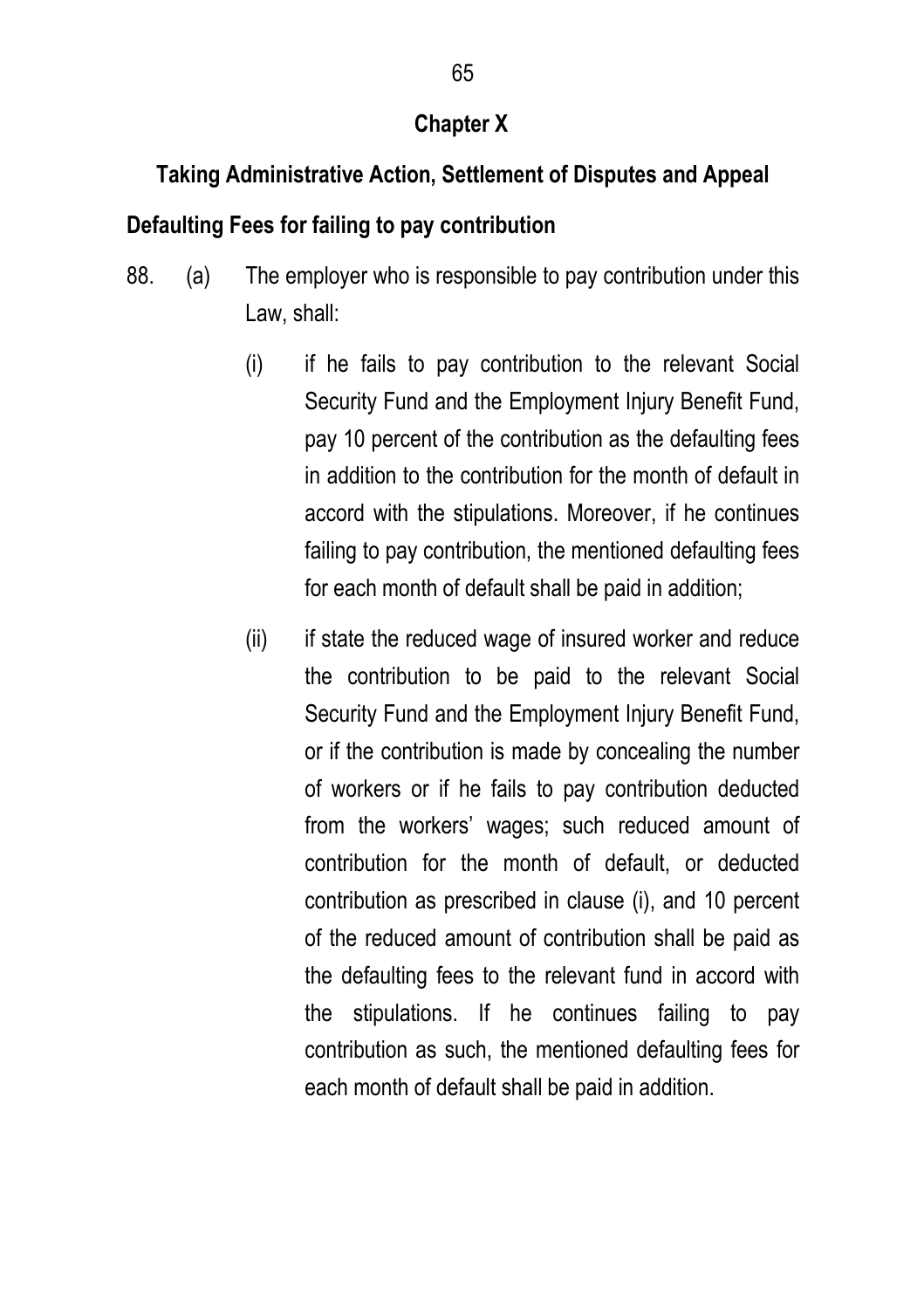(b) The relevant township social security office shall calculate the amount of contribution and defaulting fees to be paid under sub-section (a) and inform the relevant employer to contribute within the stipulated date. Moreover, the contribution shall be paid to the respective fund.

### **Settlement of Disputes**

- 89. (a) It may be submitted to the relevant township social security office to settle disputes arising out of any of the following matters:
	- (i) matter whether or not any establishment is applied to this Law;
	- (ii) matter whether or not the employer and the worker are applied to this Law;
	- (iii) matter relating to the liability for contribution and amount of contribution, amount of defaulting fees under this Law;
	- (iv) matter whether or not it is entitled to benefits;
	- (v) matter whether or not the benefit is received in full, the amount of cash benefit or means of awarding such benefit;
	- (vi) matter submitted by the insured relating to the injury due to violation of prohibition contained in sub-section (a) of section 66 by the employer.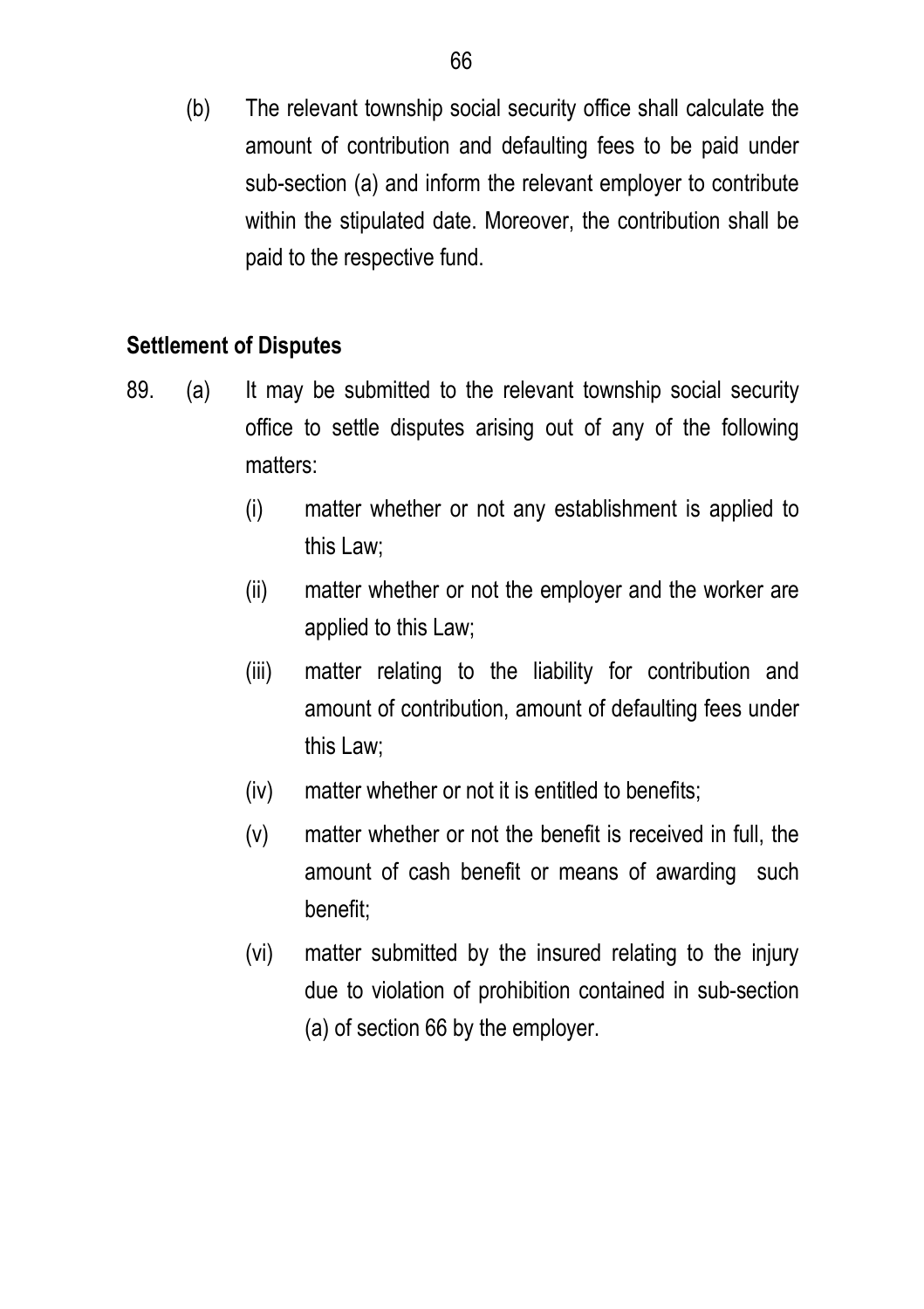- (b) The officer-in-charge of the township social security office shall initially negotiate and settle the disputes relating to social security and any employment injury benefit among the disputes contained in sub-section (a) and the dispute relating to injury caused by violation of prohibition contained in subsection (a) of section 66 by the employer on mutual consent by summoning the persons in dispute in accord with the stipulations.
- (c) The officer-in-charge of the township social security office shall submit the records of investigation together with remarks on the matter which cannot be settled although it is negotiated on mutual consent under sub-section (b), or any dispute contained in sub-section (a), after making investigation in accord with the stipulations, to the Region or State Social Security Office so as to enable to make a decision as appropriate.
- (d) No suit shall be instituted before any court relating to the disputes contained in sub-section (a). However, relating to the disputes whether or not the remaining dependents are legal heirs and whether or not they have legal right to enjoy benefit shall be as decided by the relevant court.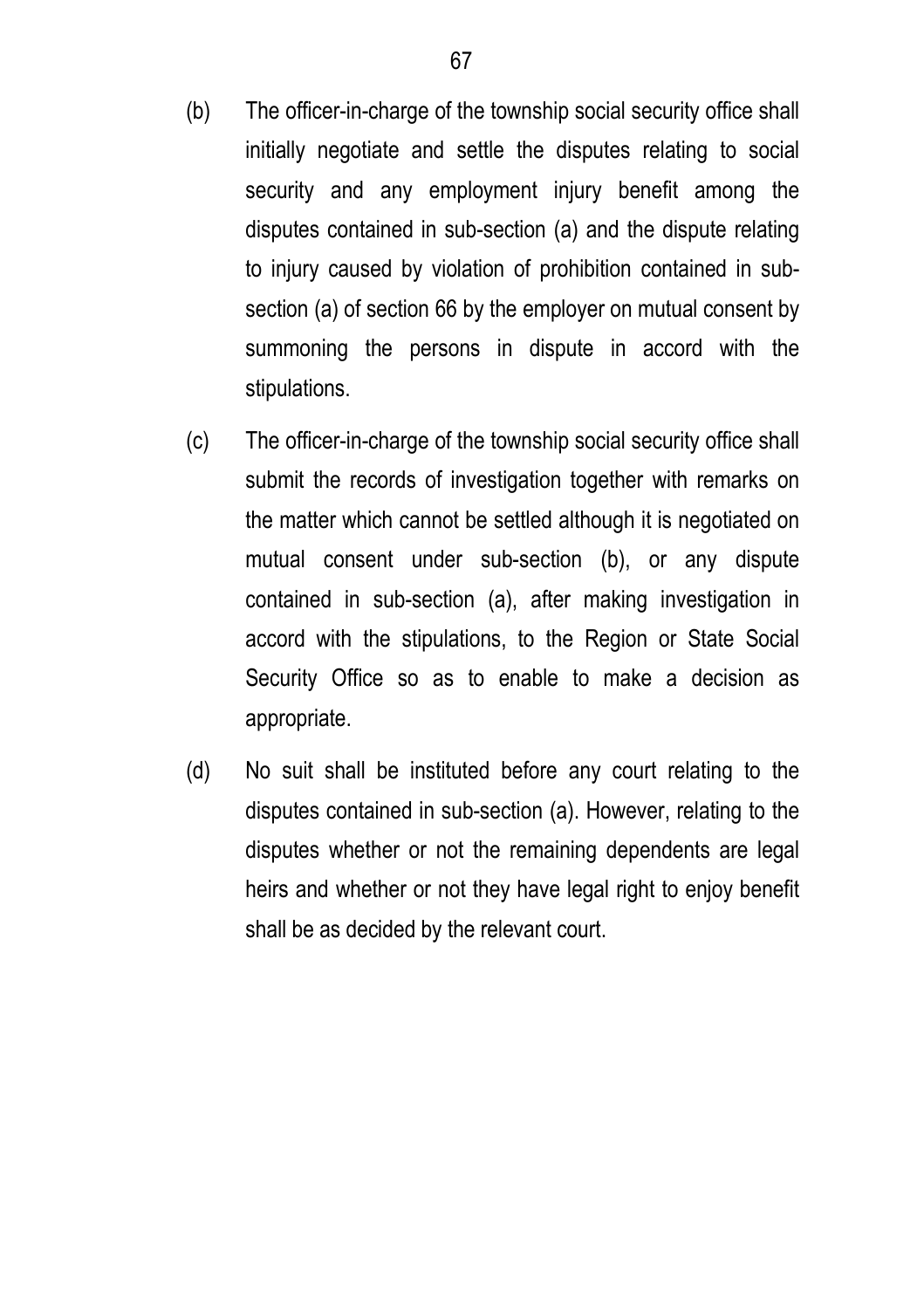- 90. The Region or State Social Security Office:
	- (a) after scrutinizing the submission under sub-section (c) or section 89, may conduct or cause to conduct further investigation as may be necessary;
	- (b) after carrying out under sub-section (a), and after allowing the persons in dispute to defend and after hearing both parties, a decision may be made relating to the dispute as appropriate.

### **Forming the Social Security Appellate Tribunal and Appeal**

- 91. (a) The Social Security Board shall form the Social Security Appellate Tribunal comprising suitable persons in order to hear the appeal against the decision of the Region or State Social Security Office.
	- (b) The person who dissatisfies with the decision of the Region or State Social Security Office made under sub-section (b) of section 90 may appeal to the Social Security Appellate Tribunal in accord with the stipulations within 60 days from the day of such decision.
	- (c) The Social Security Appellate Tribunal may, after hearing the appeal under sub-section (b), approve, cancel or revise the decision of the Region or State Social Security Office or may cause to re-submit further investigation as may be necessary and make the decision.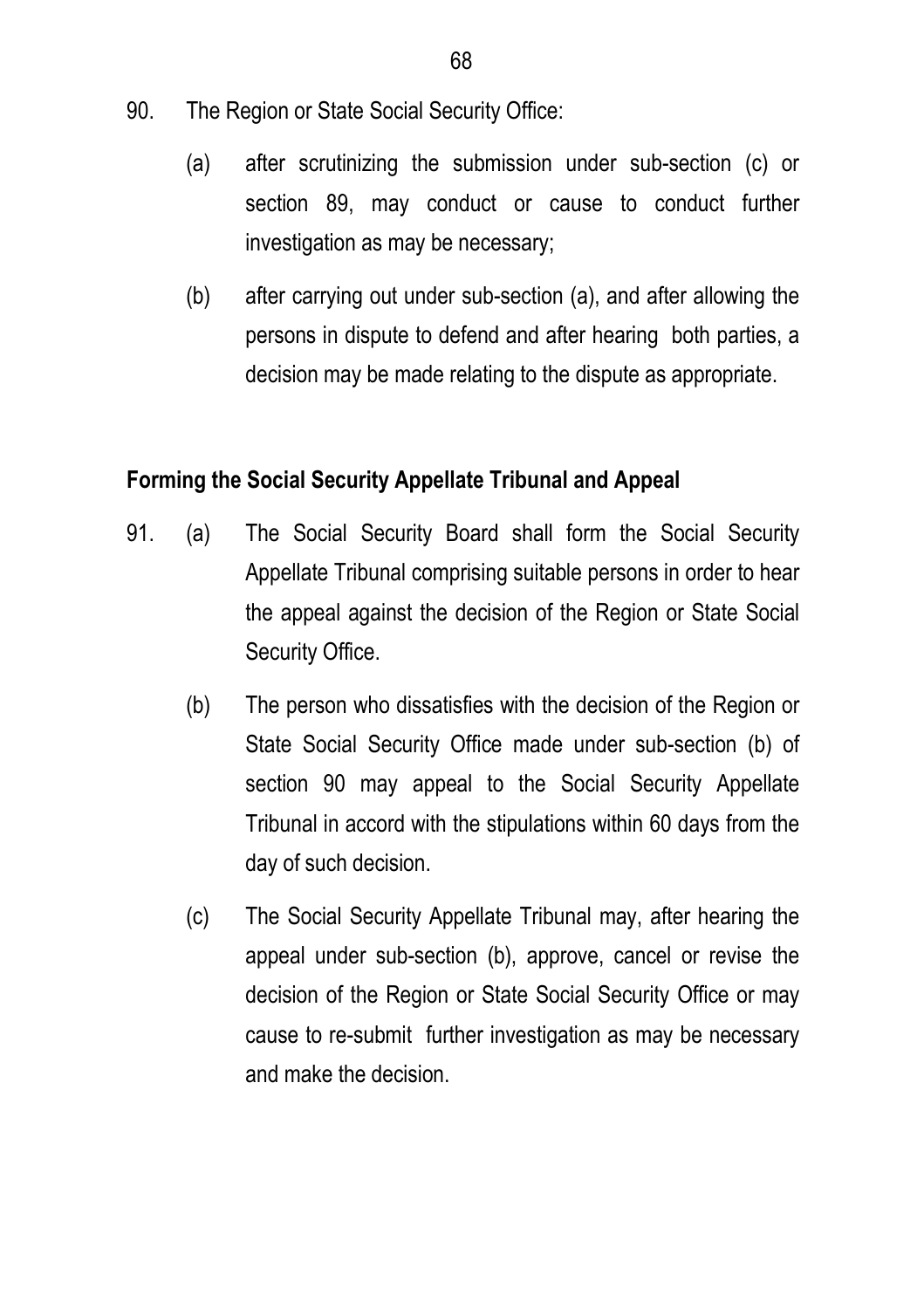# **Prosecuting for Wilful default to Pay Contribution and Defaulting Fees**

92. The relevant township social security office may, when it is found that the employer defaults to pay contribution and defaulting fees wilfully, and if any of the following facts arises, prosecute such defaulted employer at the relevant court:

- (a) failing to pay contribution and defaulting fees by the employer within 30 days from the last date stipulated by the township social security office due to failure to pay the contribution and defaulting fees;
- (b) expiry of appealable period by the employer under subsection (b) of section 91;
- (c) failing to pay contribution and defaulting fees by the employer although the Social Security Appellate Tribunal has decided to pay such contribution and defaulting fees after hearing the appeal of the employer under sub-section (b) of section 91.

## **Chapter XI**

## **Offences and Penalties**

93. Any employer who is prosecuted under section 92 of wilful default to pay contribution and defaulting fees shall, on conviction, be punished with imprisonment for a term not exceeding one year, or with fine, or with both.

94. (a) Any employer who fails to comply with any responsibility to register and effect insurance contained in sub-section (a) of section 16 and sub-section (a) of section 48 shall , on conviction, be punished with imprisonment for a term not exceeding one year, or with fine, or with both.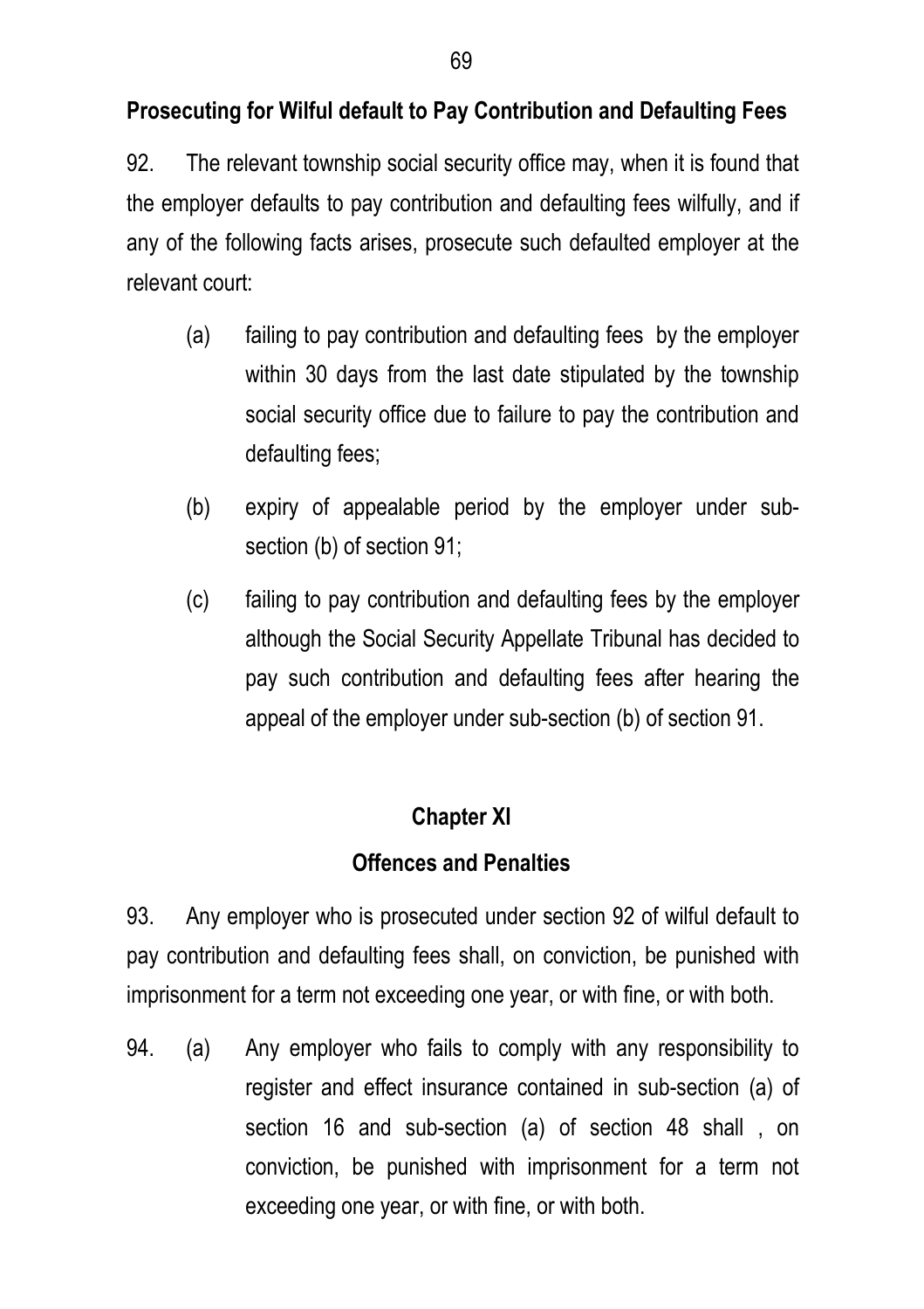- (b) Any employer who violates any prohibition contained in subsection (b) of section 53, section 77 and sub-section (c) of section 78 shall, on conviction, be punished with imprisonment for a term not exceeding six months, or with fine, or with both.
- (c) Any person who violates any prohibition contained in section 71 shall, on conviction, be punished with imprisonment for a term not exceeding six months, or with fine, or with both.
- (d) Any employer who fails to comply with any responsibility to be followed contained in sub-section (a) of section 54, section 74 and 75 shall , on conviction, be punished with imprisonment for a term not exceeding three months, or with fine, or with both.
- (e) Any person who violates any prohibition contained in rules, regulations, bye-laws, and orders issued under this Law shall, on conviction, be punished with imprisonment for a term not exceeding three months, or with fine, or with both.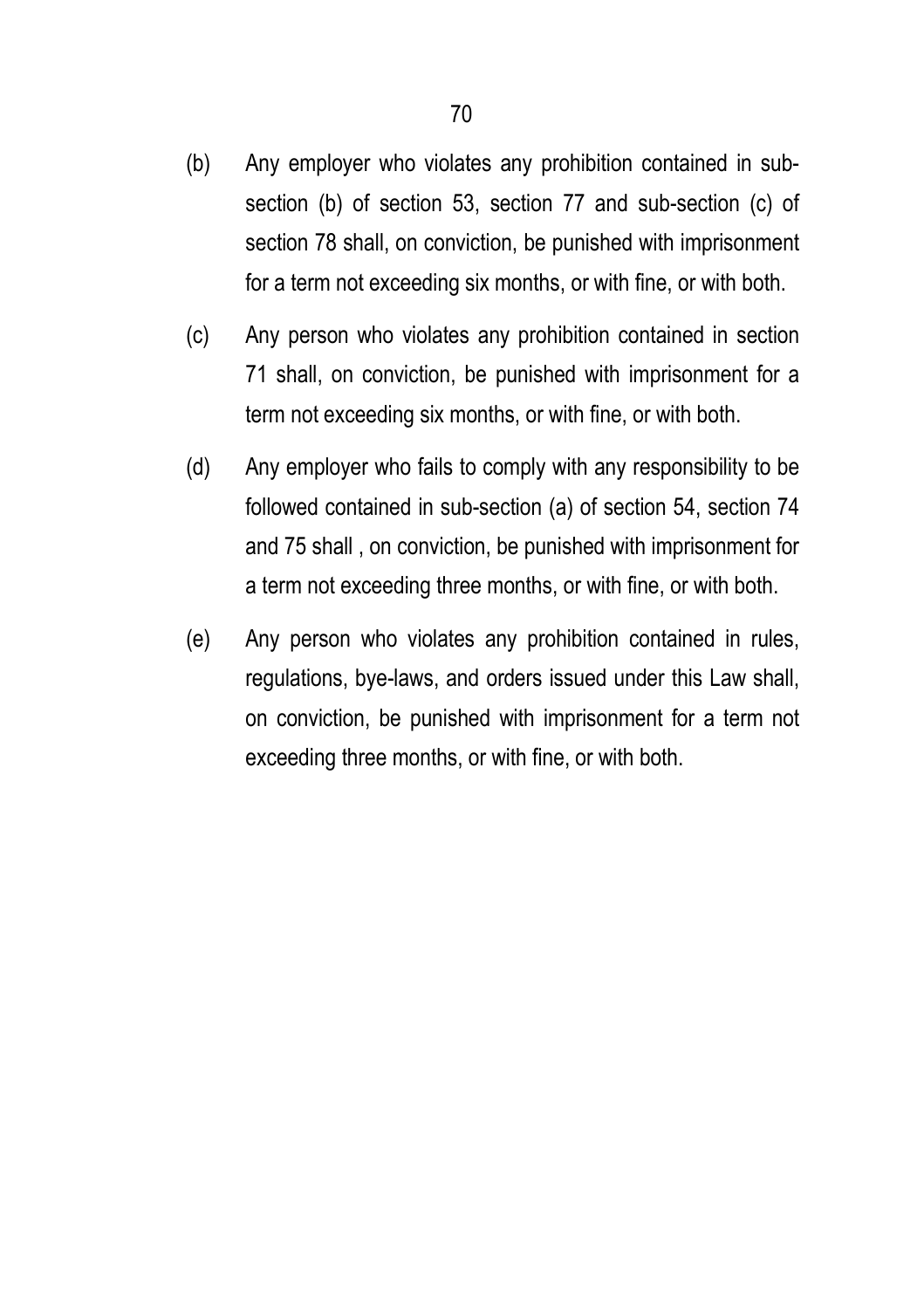## **Chapter XII**

#### **Miscellaneous Provisions**

- 95. (a) The relevant township social security office shall prosecute the offences under section 93 and 94, only if it obtains the prior sanction of the Social Security Board.
	- (b) When the person prosecuted under sub-section (a) has paid all the due contribution and defaulting fees to the relevant fund after being prosecuted and before the final order has been passed, the relevant social security office shall, after obtaining the permission of the Social Security Board, apply to the relevant court to withdraw that case.

96. No suit or criminal proceeding shall lie against any person or organization that discharges functions assigned under this Law in good faith.

97. The member of the Social Security Board, member of the Executive Committee, member of theSocial Security Appellate Tribunal, member of the Medical Advisory Board, and any other member or person assigned under this Law who are not civil service shall be deemed as civil service while discharging functions assigned under this Law.

98. Relating to the payment of contribution and defaulting fees under this Law to the Social Security Fund and the Employment Injury Benefit Fund, or benefits provided under this Law, it shall be exempted from stamp duty and income tax.

#### 71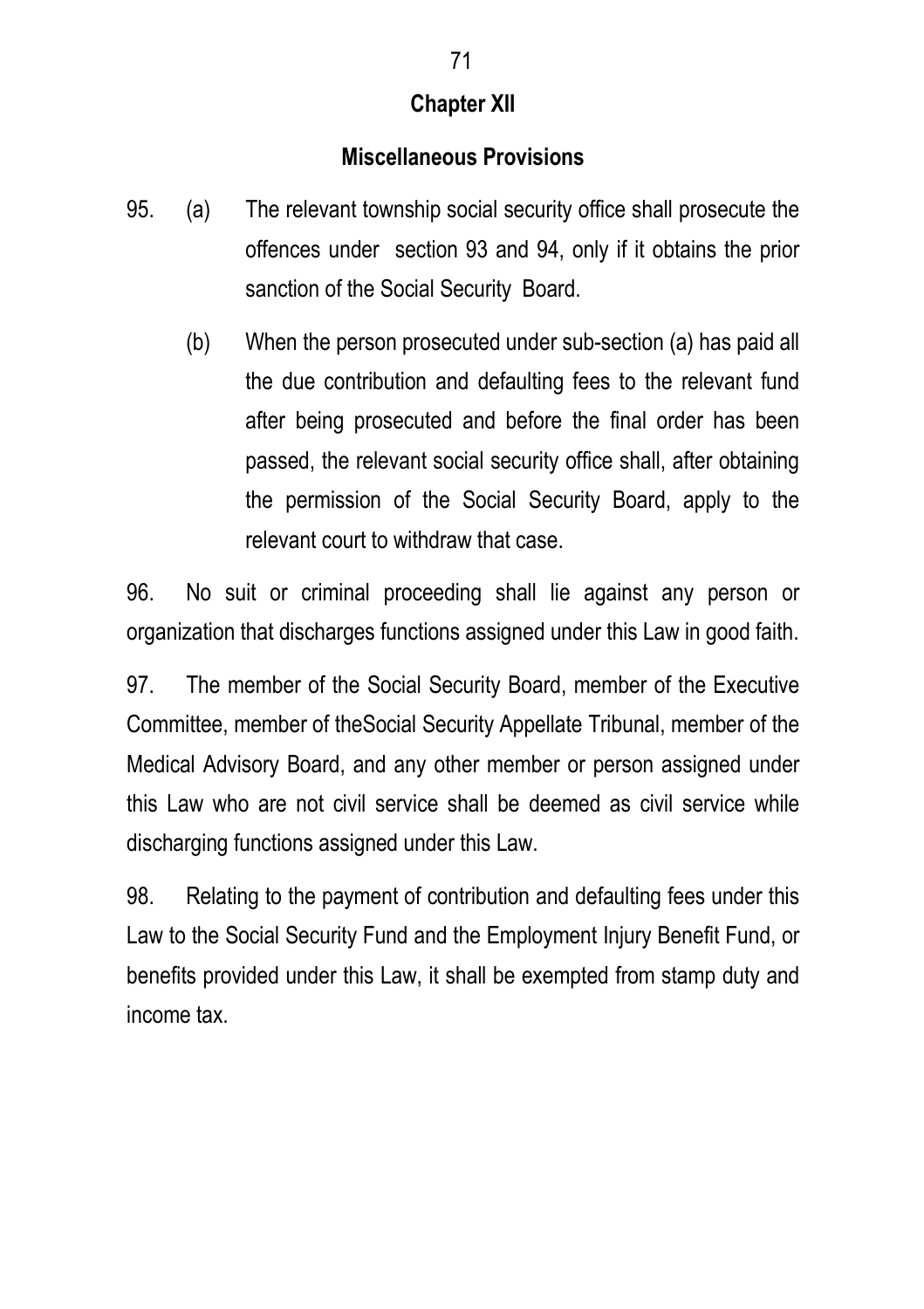99. The President of the Union may, for the interest of the Union, by notification, exempt the regions which is not yet necessary to implement currently according to the plan to be implemented all or any part of the provisions contained in this Law or any establishment applied by this Law or any type of employer or worker.

100. The Ministry of Labour may, by notification, carry out amending the stipulated rates of contribution and benefit for the Social Security Fund and the Employment Injury Benefit Fund and implementing insurance systems in phases based on the economic development of the Union, financial sufficiency and economic development of establishments, or changing social needs or situations of developments according to regions and zones in coordination with the Social Security Board and with the approval of the Union Government.

- 101. (a) The employers and workers who have paid contribution to the insurance system stipulated by the Social Security Act,1954 shall continue to pay contribution in accord with the stipulations to the Social Security Fund and the Employment Injury Benefit Fund established in conformity with this Law.
	- (b) Relating to all benefits claimable after this Law had come into force, the benefits allowed under this Law shall be enjoyed in accord with stipulations only if the contribution period stipulated under this Law is fulfilled.
	- (c) The General Insurance Benefits payable under the Social Security Act, 1954 shall be incurred from the Health and Social Care Fund contained in this Law.